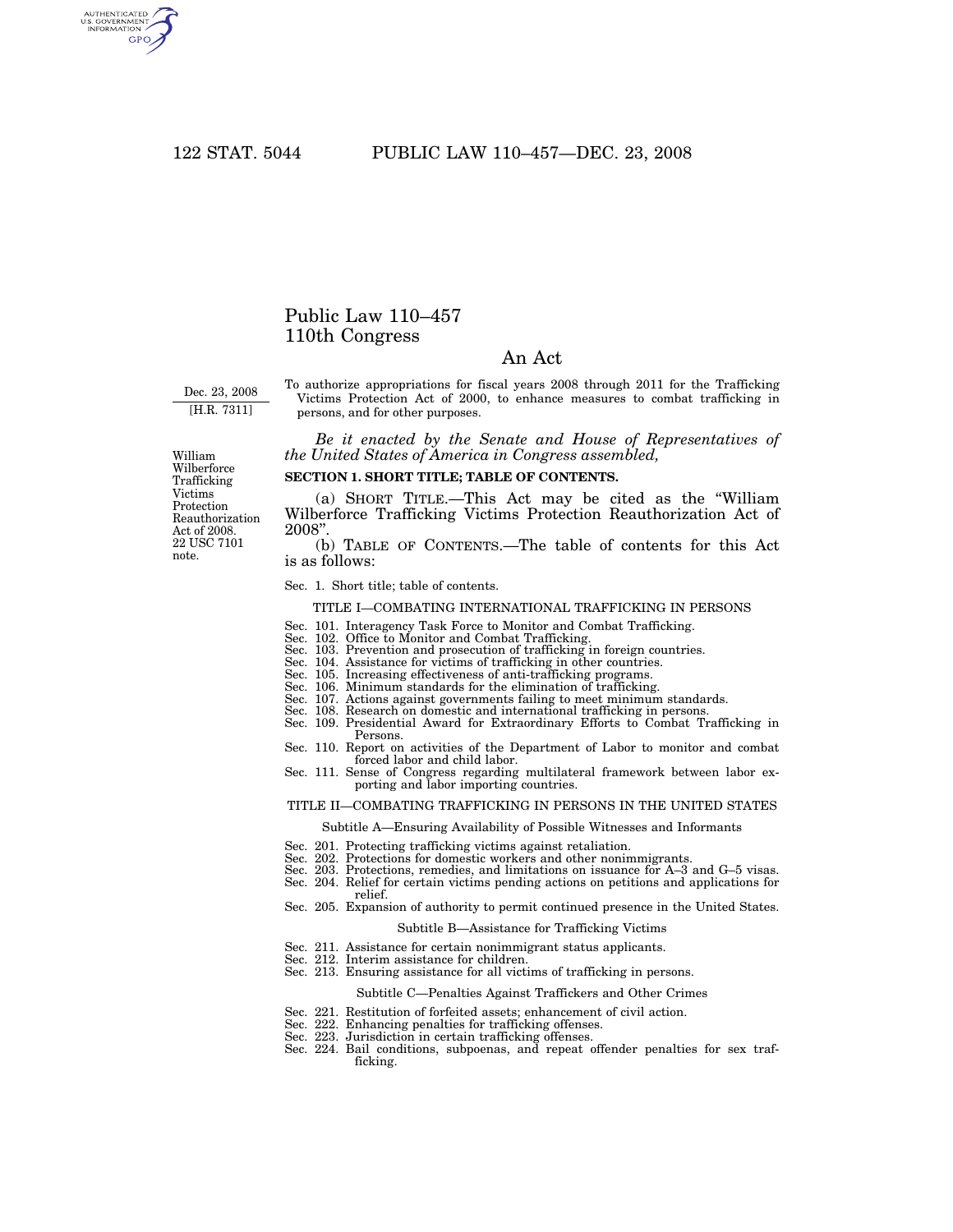Sec. 225. Promoting effective State enforcement.

#### Subtitle D—Activities of the United States Government

#### Sec. 231. Annual report by the Attorney General.

- 
- Sec. 232. Investigation by the Inspectors General.<br>Sec. 233. Senior Policy Operating Group.<br>Sec. 234. Preventing United States travel by traffickers.<br>Sec. 235. Enhancing efforts to combat the trafficking of children.<br>Sec.
- 
- Sec. 237. Additional reporting on crime.
- 
- Sec. 238. Processing of certain visas. Sec. 239. Temporary increase in fee for certain consular services.

#### TITLE III—AUTHORIZATIONS OF APPROPRIATIONS

- 
- Sec. 301. Trafficking Victims Protection Act of 2000. Sec. 302. Trafficking Victims Protection Reauthorization Act of 2005. Sec. 303. Rule of construction.
- 
- Sec. 304. Technical amendments.

# TITLE IV—CHILD SOLDIERS PREVENTION

- Sec. 401. Short title. Sec. 402. Definitions.
- 
- Sec. 403. Sense of Congress. Sec. 404. Prohibition. Sec. 405. Reports.
- 
- 
- Sec. 406. Training for foreign service officers. Sec. 407. Effective date; applicability.
- 

# **TITLE I—COMBATING INTERNATIONAL TRAFFICKING IN PERSONS**

#### **SEC. 101. INTERAGENCY TASK FORCE TO MONITOR AND COMBAT TRAF-FICKING.**

Section 105(b) of the Trafficking Victims Protection Act of 2000 (22 U.S.C. 7103(b)) is amended by inserting ''the Secretary of Education," after "the Secretary of Homeland Security,".

#### **SEC. 102. OFFICE TO MONITOR AND COMBAT TRAFFICKING.**

Section 105(e) of the Trafficking Victims Protection Act of 2000 (22 U.S.C. 7103(e)) is amended—

(1) in the subsection heading, by striking ''SUPPORT FOR THE TASK FORCE" and inserting "OFFICE TO MONITOR AND COMBAT TRAFFICKING'';

(2) by striking ''The Secretary of State is authorized to'' and inserting the following:

''(1) IN GENERAL.—The Secretary of State shall''; and

(3) by adding at the end the following:

''(2) COORDINATION OF CERTAIN ACTIVITIES.—

''(A) PARTNERSHIPS.—The Director, in coordination and cooperation with other officials at the Department of State involved in corporate responsibility, the Deputy Under Secretary for International Affairs of the Department of Labor, and other relevant officials of the United States Government, shall promote, build, and sustain partnerships between the United States Government and private entities (including foundations, universities, corporations, community-based organizations, and other nongovernmental organizations) to ensure that—

''(i) United States citizens do not use any item, product, or material produced or extracted with the use of labor from victims of severe forms of trafficking; and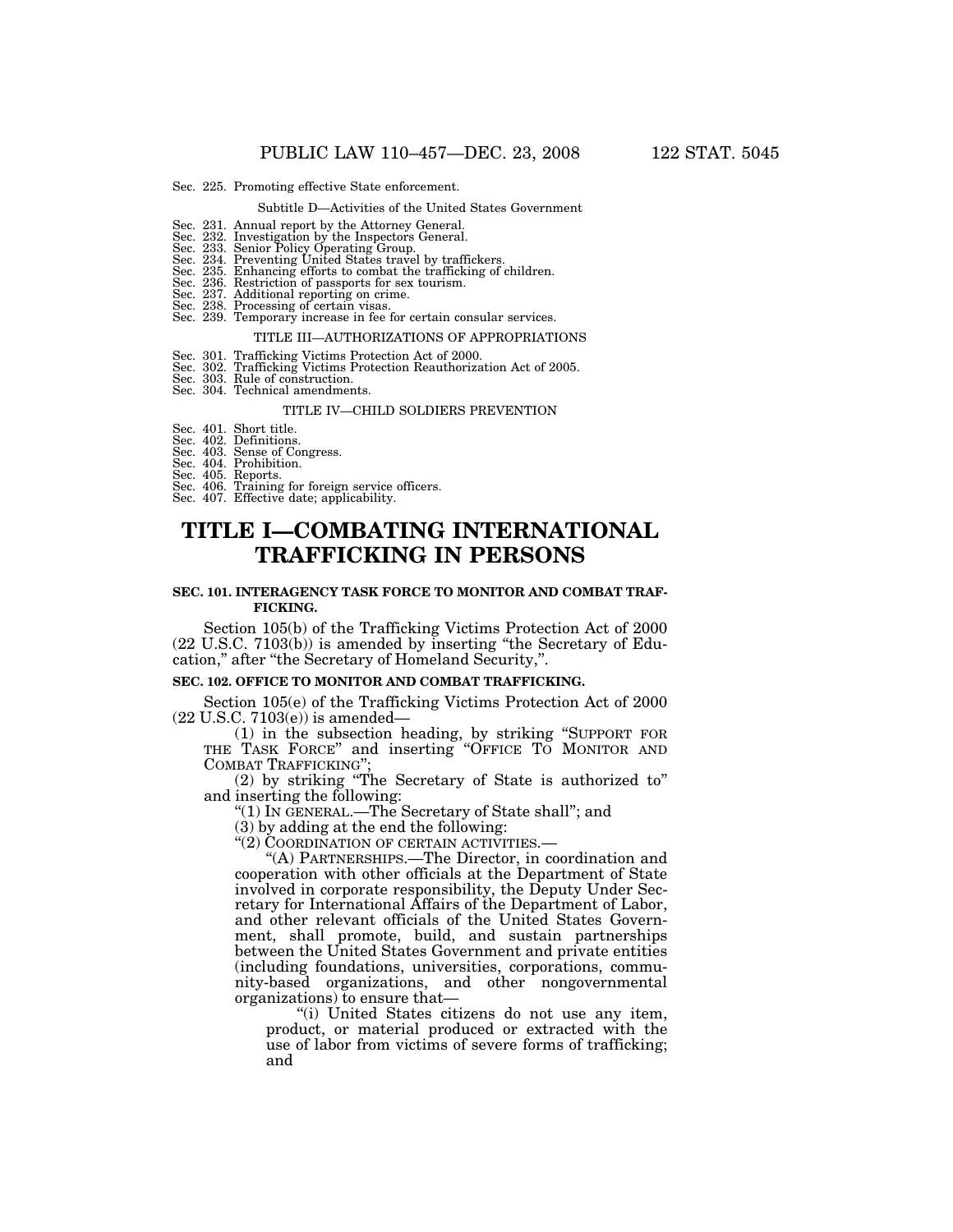''(ii) such entities do not contribute to trafficking in persons involving sexual exploitation.

"(B) UNITED STATES ASSISTANCE.—The Director shall be responsible for—

''(i) all policy, funding, and programming decisions regarding funds made available for trafficking in persons programs that are centrally controlled by the Office to Monitor and Combat Trafficking; and

''(ii) coordinating any trafficking in persons programs of the Department of State or the United States Agency for International Development that are not centrally controlled by the Director.''.

#### **SEC. 103. PREVENTION AND PROSECUTION OF TRAFFICKING IN FOR-EIGN COUNTRIES.**

(a) PREVENTION.—Section 106 of the Trafficking Victims Protection Act of 2000 (22 U.S. C. 7104) is amended by adding at the end the following:<br>"(i) ADDITIONAL MEASURES TO PREVENT AND DETER TRAF-

FICKING.—The President shall establish and carry out programs to prevent and deter trafficking in persons, including—

" $(1)$  technical assistance and other support to improve the capacity of foreign governments to investigate, identify, and carry out inspections of private entities, including labor recruitment centers, at which trafficking victims may be exploited, particularly exploitation involving forced and child labor;

 $(2)$  technical assistance and other support for foreign governments and nongovernmental organizations to provide immigrant populations with information, in the native languages of the major immigrant groups of such populations, regarding the rights of such populations in the foreign country and local in-country nongovernmental organization-operated hotlines;

''(3) technical assistance to provide legal frameworks and other programs to foreign governments and nongovernmental organizations to ensure that—

"(A) foreign migrant workers are provided the same protection as nationals of the foreign country;

''(B) labor recruitment firms are regulated; and

''(C) workers providing domestic services in households are provided protection under labor rights laws; and

 $\degree$ (4) assistance to foreign governments to register vulnerable populations as citizens or nationals of the country to reduce the ability of traffickers to exploit such populations.".

(b) PROSECUTION.—Section 134(a)(2) of the Foreign Assistance Act of 1961 (22 U.S.C.  $2152d(a)(2)$ ) is amended by adding at the end before the semicolon the following: '', including investigation of individuals and entities that may be involved in trafficking in persons involving sexual exploitation''.

#### **SEC. 104. ASSISTANCE FOR VICTIMS OF TRAFFICKING IN OTHER COUN-TRIES.**

Section 107(a) of Trafficking Victims Protection Act of 2000 (22 U.S.C. 7105(a)) is amended—

 $(1)$  in paragraph  $(1)$ –

(A) in the second sentence, by inserting before the period at the end the following: ", and shall be carried out in a manner which takes into account the cross-border,

President.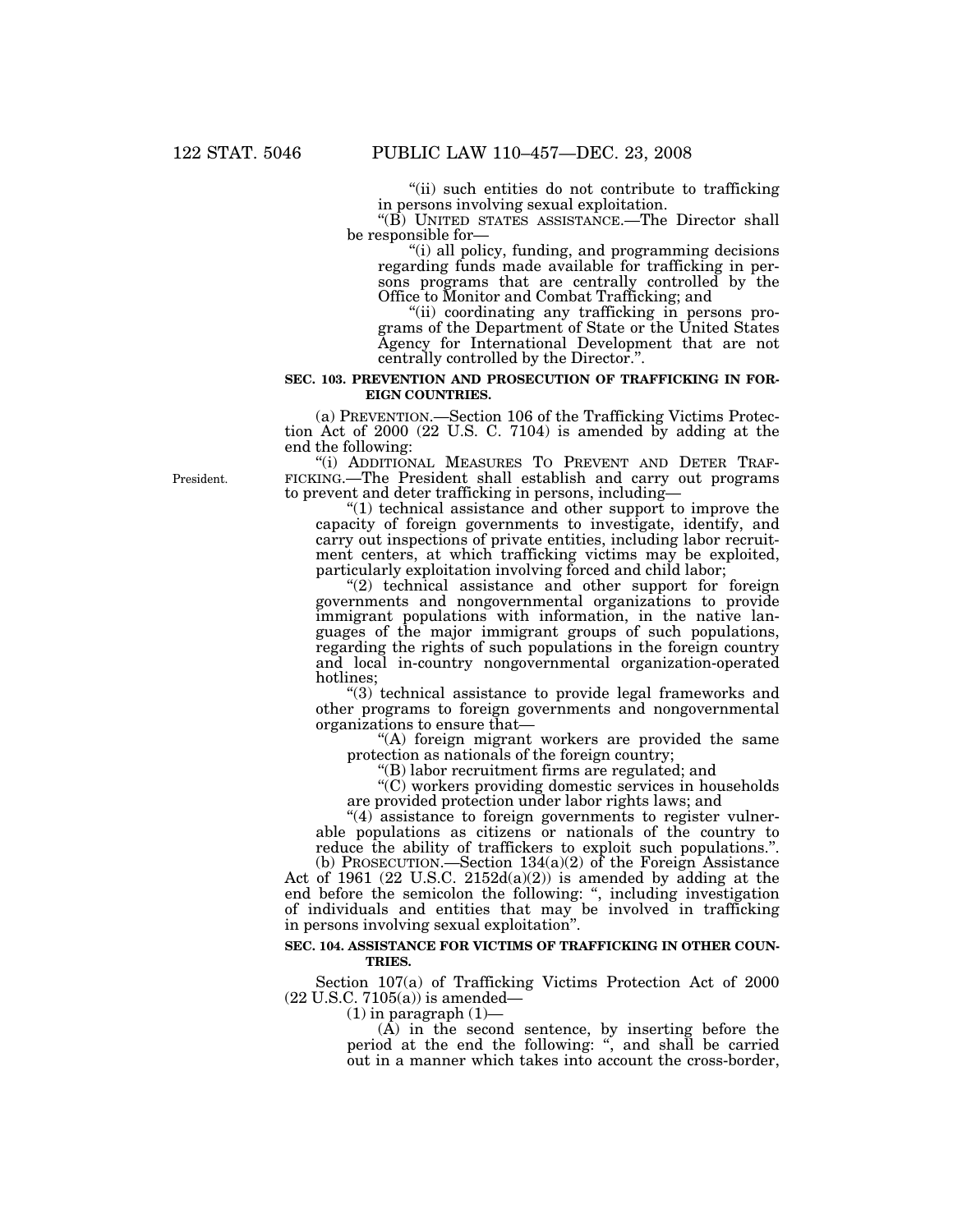regional, and transnational aspects of trafficking in persons''; and

(B) by adding at the end the following:

 $\mathbf{F}(\mathbf{F})$  In cooperation and coordination with relevant organizations, such as the United Nations High Commissioner for Refugees, the International Organization for Migration, and private nongovernmental organizations that contract with, or receive grants from, the United States Government to assist refugees and internally displaced persons, support for—

''(i) increased protections for refugees and internally displaced persons, including outreach and education efforts to prevent such refugees and internally displaced persons from being exploited by traffickers; and

"(ii) performance of best interest determinations for unaccompanied and separated children who come to the attention of the United Nations High Commissioner for Refugees, its partner organizations, or any organization that contracts with the Department of State in order to identify child trafficking victims and to assist their safe integration, reintegration, and resettlement.''; and

(2) in paragraph  $(2)$ , by adding at the end the following: ''In carrying out this paragraph, the Secretary and the Administrator shall take all appropriate steps to ensure that cooperative efforts among foreign countries are undertaken on a regional basis.''.

#### **SEC. 105. INCREASING EFFECTIVENESS OF ANTI-TRAFFICKING PRO-GRAMS.**

The Trafficking Victims Protection Act of 2000 (22 U.S.C. 7101 et seq.) is amended by inserting after section 107 the following:

#### **''SEC. 107A. INCREASING EFFECTIVENESS OF ANTI-TRAFFICKING PRO-**22 USC 7105a. **GRAMS.**

"(a) AWARDING OF GRANTS, COOPERATIVE AGREEMENTS, AND CONTRACTS.—In administering funds made available to carry out this Act within and outside the United States—

"(1) solicitations of grants, cooperative agreements, and contracts for such programs shall be made publicly available;

''(2) grants, cooperative agreements, and contracts shall be subject to full and open competition, in accordance with applicable laws; and

''(3) the internal department or agency review process for such grants, cooperative agreements, and contracts shall not be subject to ad hoc or intermittent review or influence by individuals or organizations outside the United States Government except as provided under paragraphs (1) and (2).

''(b) ELIGIBILITY.—

''(1) IN GENERAL.—An applicant desiring a grant, contract, or cooperative agreement under this Act shall certify that, to the extent practicable, persons or entities providing legal services, social services, health services, or other assistance have completed, or will complete, training in connection with trafficking in persons.

Certification.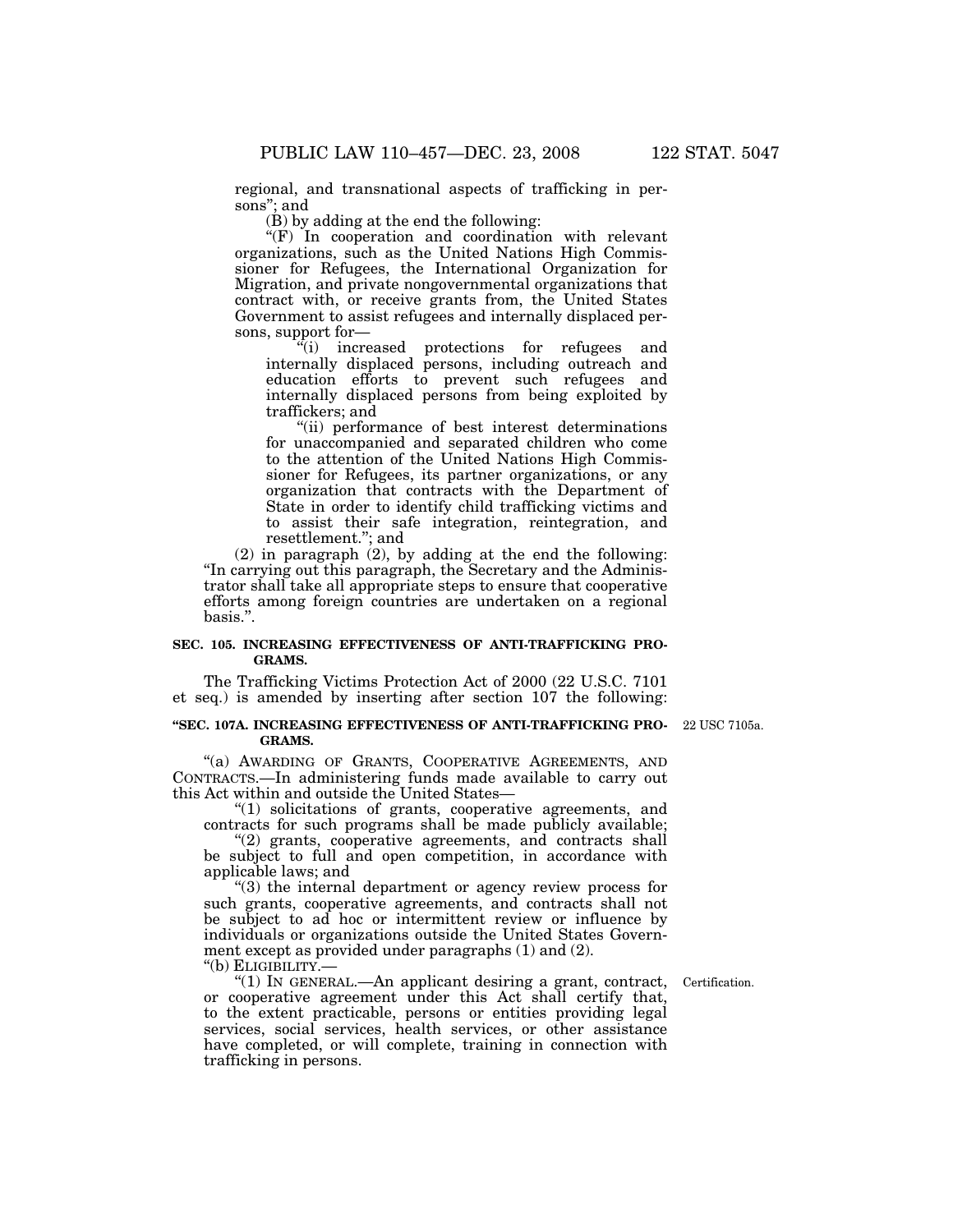''(2) DISCLOSURE.—If appropriate, applicants should indicate collaboration with nongovernmental organizations, including organizations with expertise in trafficking in persons. "(c) EVALUATION OF ANTI-TRAFFICKING PROGRAMS.—

"(1) IN GENERAL.—The President shall establish a system to evaluate the effectiveness and efficiency of the assistance provided under anti-trafficking programs established under this Act on a program-by-program basis in order to maximize the long-term sustainable development impact of such assistance.

''(2) REQUIREMENTS.—In carrying out paragraph (1), the President shall—

"(A) establish performance goals for the assistance described in paragraph (1), expressed in an objective and quantifiable form, to the extent practicable;

''(B) ensure that performance indicators are used for programs authorized under this Act to measure and assess the achievement of the performance goals described in subparagraph (A);

''(C) provide a basis for recommendations for adjustments to the assistance described in paragraph (1) to enhance the impact of such assistance; and

''(D) ensure that evaluations are conducted by subject matter experts in and outside the United States Government, to the extent practicable.

''(d) TARGETED USE OF ANTI-TRAFFICKING PROGRAMS.—In providing assistance under this division, the President should take into account the priorities and country assessments contained in the most recent report submitted by the Secretary of State to Congress pursuant to section 110(b).

(e) CONSISTENCY WITH OTHER PROGRAMS.—The President shall ensure that the design, monitoring, and evaluation of United States assistance programs for emergency relief, development, and poverty alleviation under part I and chapter  $4$  of part II of the Foreign Assistance Act of 1961 (22 U.S.C. 2151 et seq. and 2346 et seq.) and other similar United States assistance programs are consistent with United States policies and other United States programs relating to combating trafficking in persons.

''(f) AUTHORIZATION OF APPROPRIATIONS.—For each of the fiscal years 2008 through 2011, not more than 5 percent of the amounts made available to carry out this division may be used to carry out this section, including—

''(1) evaluations of promising anti-trafficking programs and projects funded by the disbursing agency pursuant to this Act; and

"(2) evaluations of emerging problems or global trends.".

#### **SEC. 106. MINIMUM STANDARDS FOR THE ELIMINATION OF TRAF-FICKING.**

Section 108 of the Trafficking Victims Protection Act of 2000 (22 U.S.C. 7106) is amended—

 $(1)$  in subsection  $(a)$ , by striking "a significant number of''; and

 $(2)$  in subsection  $(b)$ —

(A) in paragraph (1), by striking the period at the end of the first sentence and inserting the following: including, as appropriate, requiring incarceration of individuals convicted of such acts. For purposes of the

President.

President.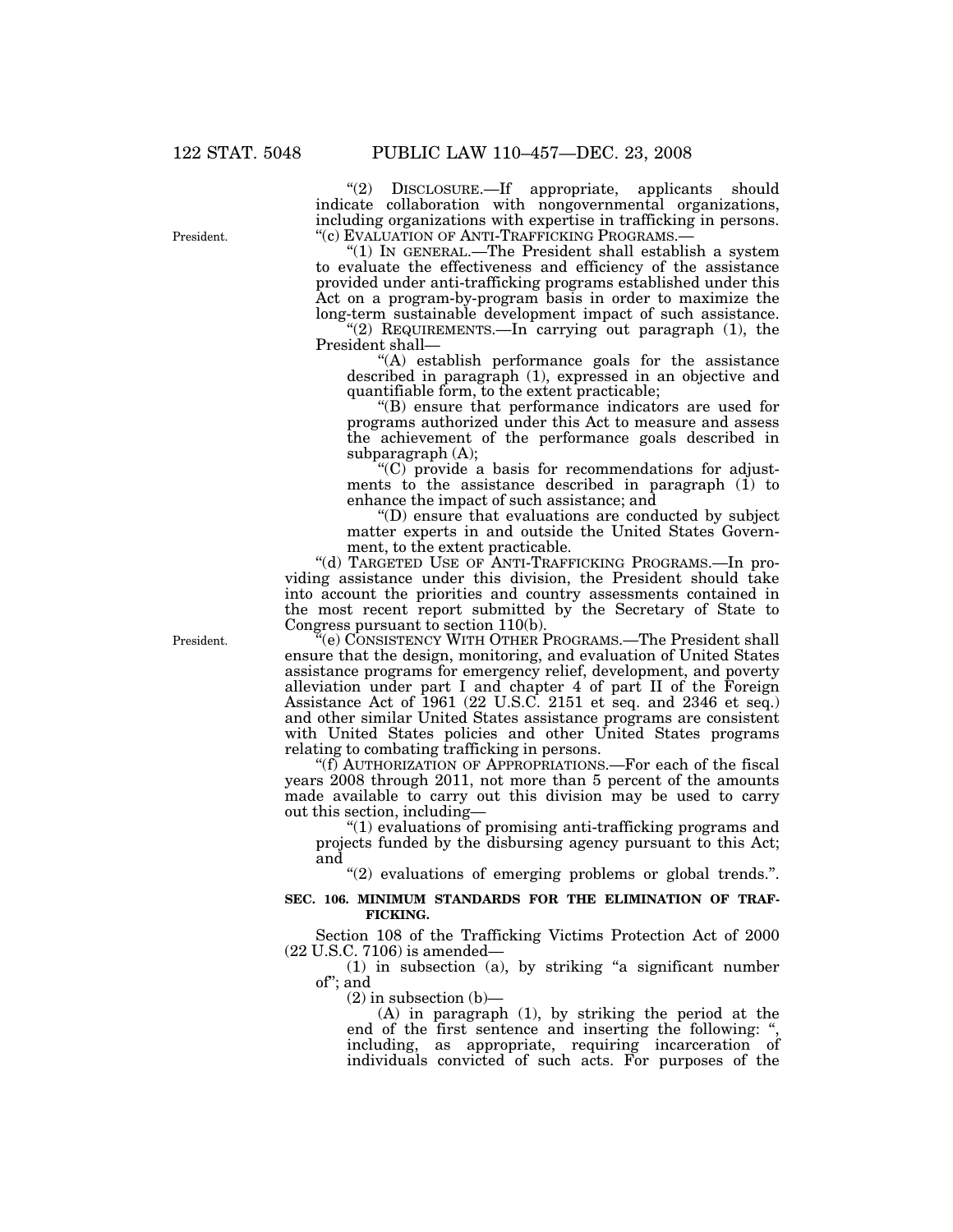preceding sentence, suspended or significantly-reduced sentences for convictions of principal actors in cases of severe forms of trafficking in persons shall be considered, on a case-by-case basis, whether to be considered an indicator of serious and sustained efforts to eliminate severe forms of trafficking in persons.'';

(B) in paragraph (2), by inserting before the period at the end the following: '', including by providing training to law enforcement and immigration officials regarding the identification and treatment of trafficking victims using approaches that focus on the needs of the victims'';

(C) in paragraph (3), by striking ''measures to reduce the demand for commercial sex acts and for participation in international sex tourism by nationals of the country'' and inserting ''measures to establish the identity of local populations, including birth registration, citizenship, and nationality''; and

(D) by adding at the end the following:

" $(11)$  Whether the government of the country has made serious and sustained efforts to reduce the demand for—

 $\mathcal{F}(A)$  commercial sex acts; and

''(B) participation in international sex tourism by nationals of the country.''.

### **SEC. 107. ACTIONS AGAINST GOVERNMENTS FAILING TO MEET MIN-IMUM STANDARDS.**

(a) COUNTRIES ON SPECIAL WATCH LIST RELATING TO TRAF-FICKING IN PERSONS FOR 2 CONSECUTIVE YEARS.—Section 110(b)(3) of the Trafficking Victims Protection Act of 2000 (22 U.S.C. 7107(b)(3)) is amended by adding at the end the following:

''(D) COUNTRIES ON SPECIAL WATCH LIST FOR 2 CONSECUTIVE YEARS.—

''(i) IN GENERAL.—Except as provided under clause (ii), a country that is included on the special watch list described in subparagraph (A) for 2 consecutive years after the date of the enactment of this subparagraph, shall be included on the list of countries described in paragraph  $(1)(C)$ .

''(ii) EXERCISE OF WAIVER AUTHORITY.—The President may waive the application of clause (i) for up to 2 years if the President determines, and reports credible evidence to the Committee on Foreign Relations of the Senate and the Committee on Foreign Affairs of the House of Representatives, that such a waiver is justified because—

''(I) the country has a written plan to begin making significant efforts to bring itself into compliance with the minimum standards for the elimination of trafficking;

''(II) the plan, if implemented, would constitute making such significant efforts; and

"(III) the country is devoting sufficient resources to implement the plan.''.

(b) CLARIFICATION OF MEASURES AGAINST CERTAIN FOREIGN COUNTRIES.—Section  $110(d)(1)(A)(ii)$  of the Trafficking Victims Protection Act of 2000 (22 U.S.C. 7107(d)(1)(A)) is amended by inserting ''such assistance to the government of the country for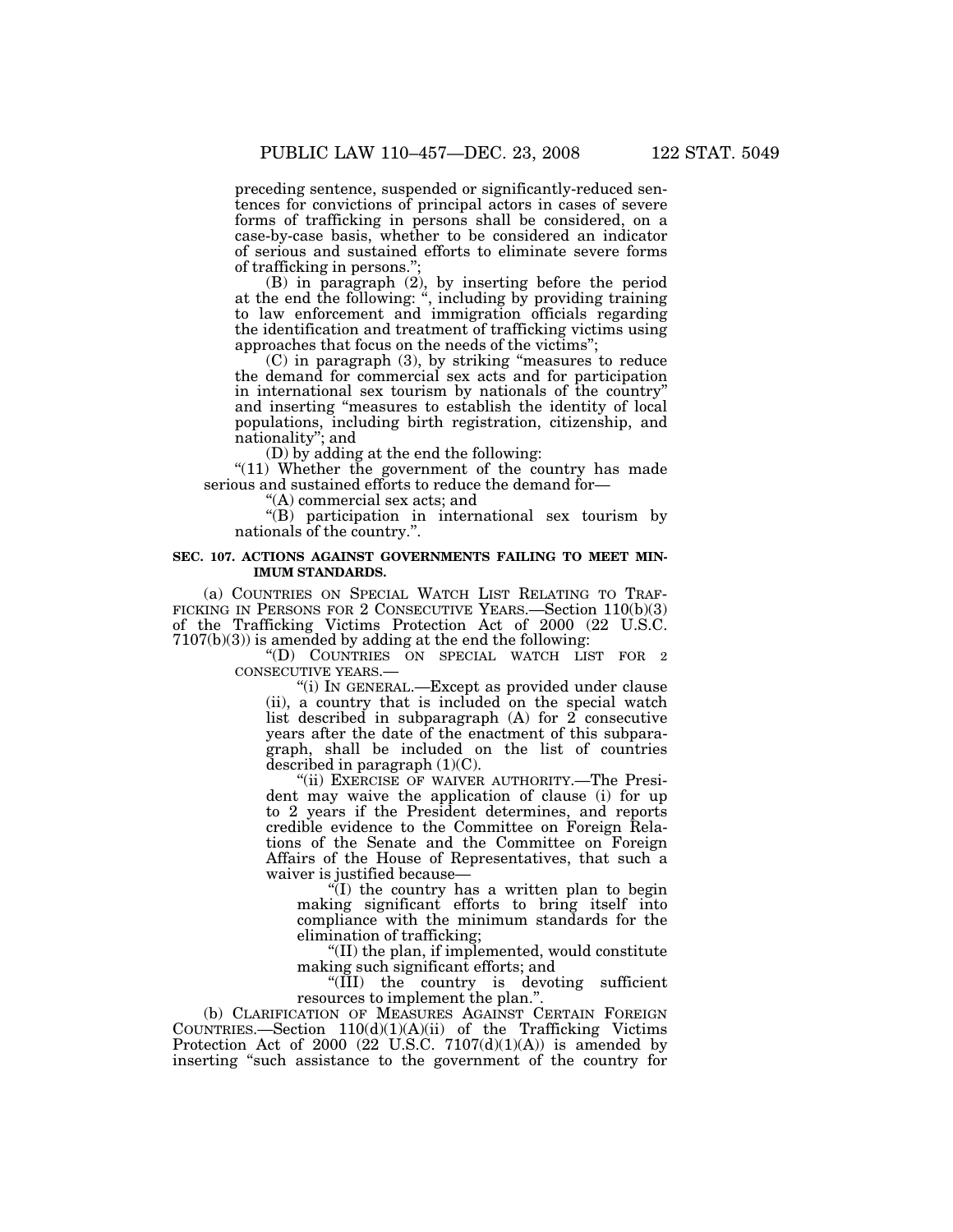the subsequent fiscal year and will not provide'' after ''will not provide''.

22 USC 7107 note.

(c) TRANSLATION OF TRAFFICKING IN PERSONS REPORT.—The Secretary of State shall—

(1) timely translate the annual report submitted under section 110(b) of the Trafficking Victims Protection Act of 2000 (22 U.S.C. 7107(b)) into the principal languages of as many countries as possible, with particular emphasis on the languages of the countries on the lists described in subparagraphs  $(B)$  and  $(C)$  of section 110(b)(1) of such Act; and

(2) ensure that the translations described in paragraph (1) are made available to the public through postings on the Internet website of the Department of State and other appropriate websites.

## **SEC. 108. RESEARCH ON DOMESTIC AND INTERNATIONAL TRAF-FICKING IN PERSONS.**

(a) INTEGRATED DATABASE.—Section 112A of the Trafficking Victims Protection Act of 2000 (22 U.S.C. 7109a) is amended—

(1) in subsection (a), by amending paragraph (5) to read as follows:

 $(5)$  An effective mechanism for quantifying the number of victims of trafficking on a national, regional, and international basis, which shall include, not later than 2 years after the date of the enactment of the William Wilberforce Trafficking Victims Protection Reauthorization Act of 2008, the establishment and maintenance of an integrated database within the Human Smuggling and Trafficking Center."; and (2) by amending subsection (b) to read as follows:

''(b) ROLE OF HUMAN SMUGGLING AND TRAFFICKING CENTER.—

''(1) IN GENERAL.—The research initiatives described in paragraphs (4) and (5) of subsection (a) shall be carried out by the Human Smuggling and Trafficking Center, established under section 7202 of the 9/11 Commission Implementation Act of 2004 (8 U.S.C. 1777).

"(2)  $DATABASE$ .—The database described in subsection (a)(5) shall be established by combining all applicable data collected by each Federal department and agency represented on the Interagency Task Force to Monitor and Combat Trafficking, consistent with the protection of sources and methods, and, to the maximum extent practicable, applicable data from relevant international organizations, to—

"(A) improve the coordination of the collection of data related to trafficking in persons by each agency of the United States Government that collects such data;

''(B) promote uniformity of such data collection and standards and systems related to such collection;

''(C) undertake a meta-analysis of patterns of trafficking in persons, slavery, and slave-like conditions to develop and analyze global trends in human trafficking;

 $\mathrm{``(D)}$  identify emerging issues in human trafficking and establishing integrated methods to combat them; and

 $E$ ) identify research priorities to respond to global patterns and emerging issues.

 $\cdot^{\alpha}(3)$  CONSULTATION.—The database established in accordance with paragraph (2) shall be maintained in consultation

Deadline.

Public information. Web site.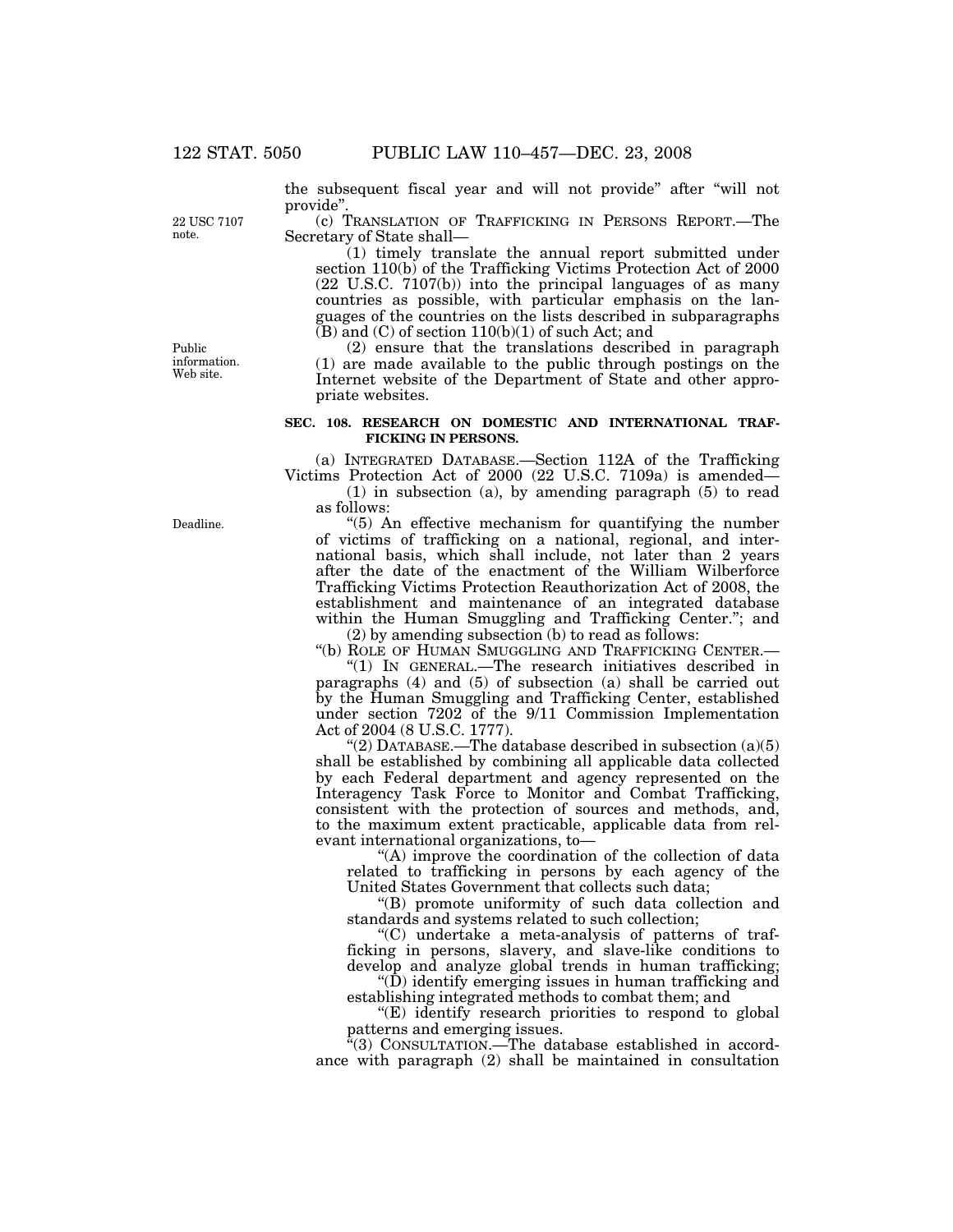with the Director of the Office to Monitor and Combat Trafficking in Persons of the Department of State.

"(4) AUTHORIZATION OF APPROPRIATIONS.—There are authorized to be appropriated \$2,000,000 to the Human Smuggling and Trafficking Center for each of the fiscal years 2008 through 2011 to carry out the activities described in this subsection.".

(b) REPORT.—Section 110(b)(1) of the Trafficking Victims Protection Act of 2000 (22 U.S.C. 7107(b)(1)) is amended—

 $(1)$  in subparagraph  $(C)$ , by striking "and" at the end; (2) in subparagraph (D), by striking the period at the end and inserting a semicolon; and

(3) by adding at the end the following:

''(E) reporting and analysis on the emergence or shifting of global patterns in human trafficking, including data on the number of victims trafficked to, through, or from major source and destination countries, disaggregated by nationality, gender, and age, to the extent possible; and

''(F) emerging issues in human trafficking.''.

#### **SEC. 109. PRESIDENTIAL AWARD FOR EXTRAORDINARY EFFORTS TO COMBAT TRAFFICKING IN PERSONS.**

The Trafficking Victims Protection Act of 2000 (22 U.S.C. 7101 et seq.) is amended by inserting after section 112A the following: **''SEC. 112B. PRESIDENTIAL AWARD FOR EXTRAORDINARY EFFORTS**  22 USC 7109b. **TO COMBAT TRAFFICKING IN PERSONS.** 

Procedures.

"(a) ESTABLISHMENT OF AWARD.—The President is authorized to establish an award, to be known as the 'Presidential Award for Extraordinary Efforts To Combat Trafficking in Persons', for extraordinary efforts to combat trafficking in persons. To the maximum extent practicable, the Secretary of State shall present the award annually to not more than 5 individuals or organizations, including—

''(1) individuals who are United States citizens or foreign nationals; and

"(2) United States or foreign nongovernmental organizations.

''(b) SELECTION.—The President shall establish procedures for selecting recipients of the award authorized under subsection (a).

''(c) CEREMONY.—The Secretary of State shall host an annual ceremony for recipients of the award authorized under subsection (a) as soon as practicable after the date on which the Secretary submits to Congress the report required under section 110(b)(1). The Secretary of State may pay the travel costs of each recipient and a guest of each recipient who attends the ceremony.

''(d) AUTHORIZATION OF APPROPRIATIONS.—There are authorized to be appropriated, for each of the fiscal years 2008 through 2011, such sums as may be necessary to carry out this section.''.

# **SEC. 110. REPORT ON ACTIVITIES OF THE DEPARTMENT OF LABOR TO MONITOR AND COMBAT FORCED LABOR AND CHILD LABOR.**

(a) FINAL REPORT; PUBLIC AVAILABILITY OF LIST.—Not later than January 15, 2010, the Secretary of Labor shall—

(1) submit to the appropriate congressional committees a final report that—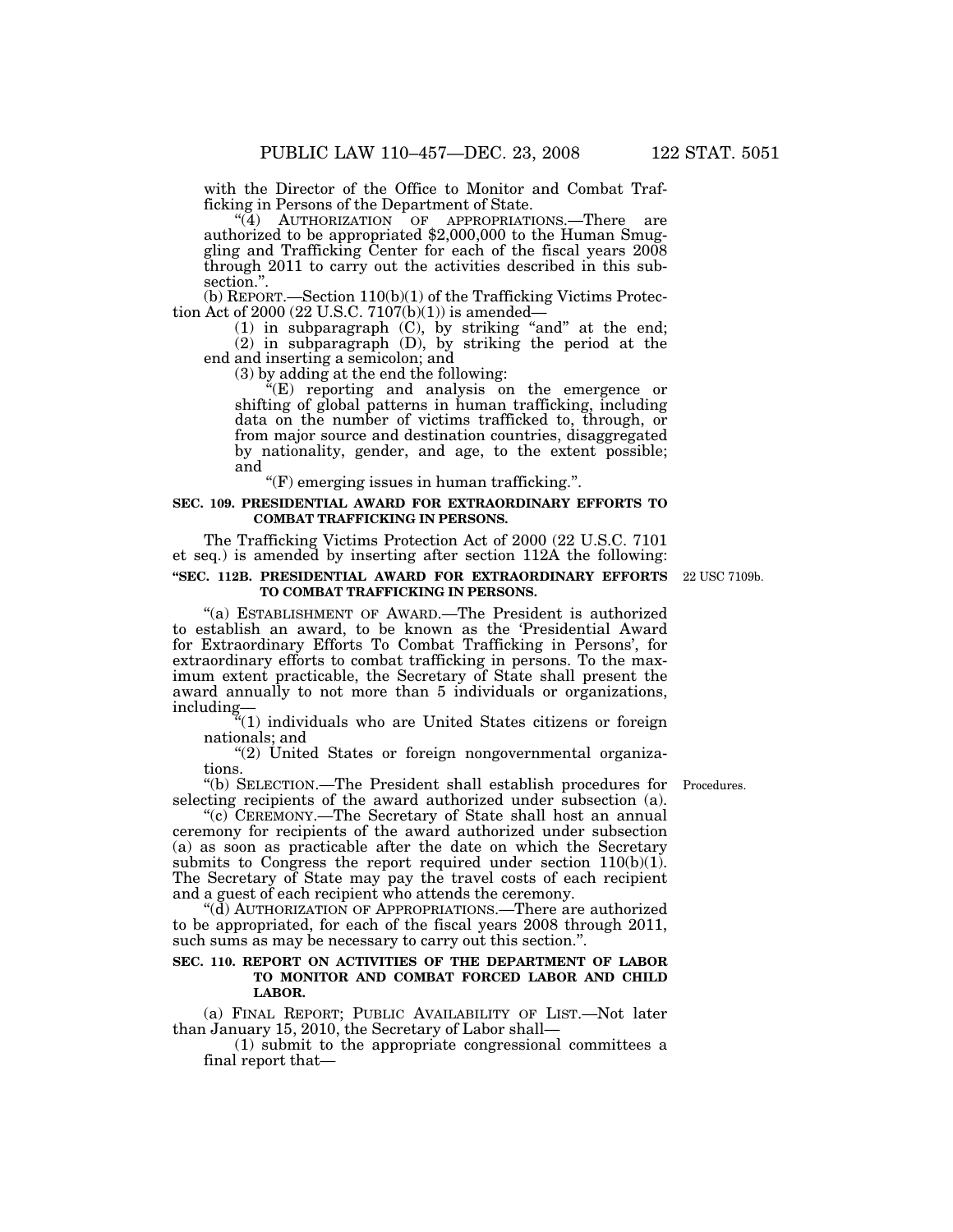(A) describes the implementation of section 105(b) of the Trafficking Victims Protection Reauthorization Act of 2005 (22 U.S.C. 7103(b)); and

(B) includes an initial list of goods described in paragraph (2)(C) of such section; and

 $(2)$  make the list of goods described in paragraph  $(1)(B)$ available to the public.

(b) APPROPRIATE CONGRESSIONAL COMMITTEES DEFINED.—In this section, the term ''appropriate congressional committees'' has the meaning given the term in section 103 of the Trafficking Victims Protection Act of 2000 (22 U.S.C. 7102).

#### **SEC. 111. SENSE OF CONGRESS REGARDING MULTILATERAL FRAME-WORK BETWEEN LABOR EXPORTING AND LABOR IMPORTING COUNTRIES.**

It is the sense of Congress that the Secretary of State, in conjunction with the International Labour Organization, the United Nations Office of Drug and Crime Prevention, and other relevant international and nongovernmental organizations, should seek to establish a multilateral framework between labor exporting and labor importing countries to ensure that workers migrating between such countries are protected from trafficking in persons.

# **TITLE II—COMBATING TRAFFICKING IN PERSONS IN THE UNITED STATES**

# **Subtitle A—Ensuring Availability of Possible Witnesses and Informants**

### **SEC. 201. PROTECTING TRAFFICKING VICTIMS AGAINST RETALIATION.**

(a) T VISAS.—Section  $101(a)(15)(T)$  of the Immigration and Nationality Act  $(8 \text{ U.S.C. } 1101(a)(15)(T))$  is amended–

 $(1)$  in clause  $(i)$ —

(A) in the matter preceding subclause (I), by striking "Security and the Attorney General jointly;" and inserting ''Security, in consultation with the Attorney General,'';

(B) in subclause (I), by striking the comma at the end and inserting a semicolon;

(C) in subclause (II), by adding at the end the following: ''including physical presence on account of the alien having been allowed entry into the United States for participation in investigative or judicial processes associated with an act or a perpetrator of trafficking;'';

(D) in subclause (III)—

 $(i)$  in item (aa), by striking "or" at the end;

(ii) by redesignating item (bb) as item (cc);

(iii) by inserting after item (aa) the following:

"(bb) in consultation with the Attorney General, as appropriate, is unable to cooperate with a request described in item (aa) due to physical or psychological trauma; or"; and

(iv) in item (cc), as redesignated, by striking '', and'' at the end and inserting ''; and''; and

(E) in subclause (IV), by adding ''and'' at the end;  $(2)$  in clause  $(ii)$ —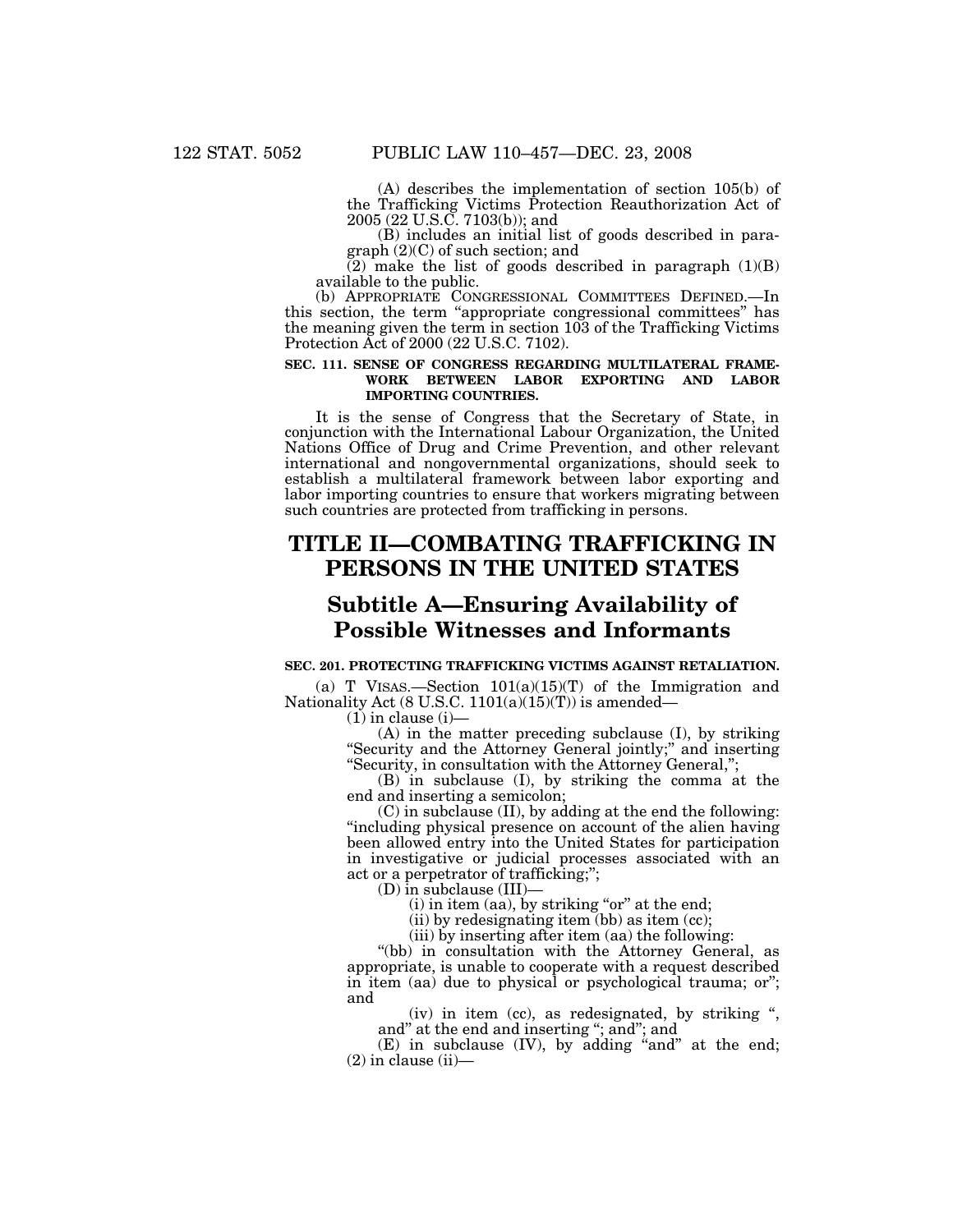$(A)$  in subclause  $(I)$ , by striking "or" at the end;

(B) in subclause (II), by striking "and" at the end and inserting "or"; and

(C) by adding at the end the following:

"(III) any parent or unmarried sibling under 18 years of age of an alien described in subclause (I) or (II) who the Secretary of Homeland Security, in consultation with the law enforcement officer investigating a severe form of trafficking, determines faces a present danger of retaliation as a result of the alien's escape from the severe form of trafficking or cooperation with law enforcement.''; and (3) by striking clause (iii).

(b) REQUIREMENTS FOR T VISA ISSUANCE.—Section  $214(0)(7)$ of the Immigration and Nationality Act (8 U.S.C. 1184(o)(7)) is amended—

 $(1)$  in subparagraph  $(B)$ —

(A) by striking ''subparagraph (A) if a Federal'' and inserting the following: "subparagraph (A) if—

''(i) a Federal'';

(B) by striking the period at the end and inserting a semicolon; and

(C) by adding at the end the following:

"(ii) the alien is eligible for relief under section  $245(1)$ and is unable to obtain such relief because regulations have not been issued to implement such section; or

''(iii) the Secretary of Homeland Security determines that an extension of the period of such nonimmigrant status is warranted due to exceptional circumstances.''; and

(2) by adding at the end the following:

"(C) Nonimmigrant status under section  $101(a)(15)(T)$  shall be extended during the pendency of an application for adjustment of status under section 245(l).''.

(c) CONDITIONS ON NONIMMIGRANT STATUS FOR CERTAIN CRIME VICTIMS.—Section 214(p)(6) of the Immigration and Nationality Act  $(8 \text{ U.S.C. } 1184(p)(6))$  is amended by adding at the end the following: ''The Secretary of Homeland Security may extend, beyond the 4 year period authorized under this section, the authorized period of status of an alien as a nonimmigrant under section  $101(a)(15)(U)$ if the Secretary determines that an extension of such period is warranted due to exceptional circumstances. Such alien's nonimmigrant status shall be extended beyond the 4-year period authorized under this section if the alien is eligible for relief under section 245(m) and is unable to obtain such relief because regulations have not been issued to implement such section and shall be extended during the pendency of an application for adjustment of status under section 245(m). The Secretary may grant work authorization to any alien who has a pending, bona fide application for nonimmigrant status under section  $101(a)(15)(U)$ .".

(d) ADJUSTMENT OF STATUS FOR TRAFFICKING VICTIMS.—Section 245(l) of the Immigration and Nationality Act (8 U.S.C. 1255(l)) is amended—

 $(1)$  in paragraph  $(1)$ —

(A) in the matter preceding subparagraph (A), by striking "the Attorney General,," and inserting "in the opinion of the Secretary of Homeland Security, in consultation with the Attorney General, as appropriate'';

(B) in subparagraph (B)—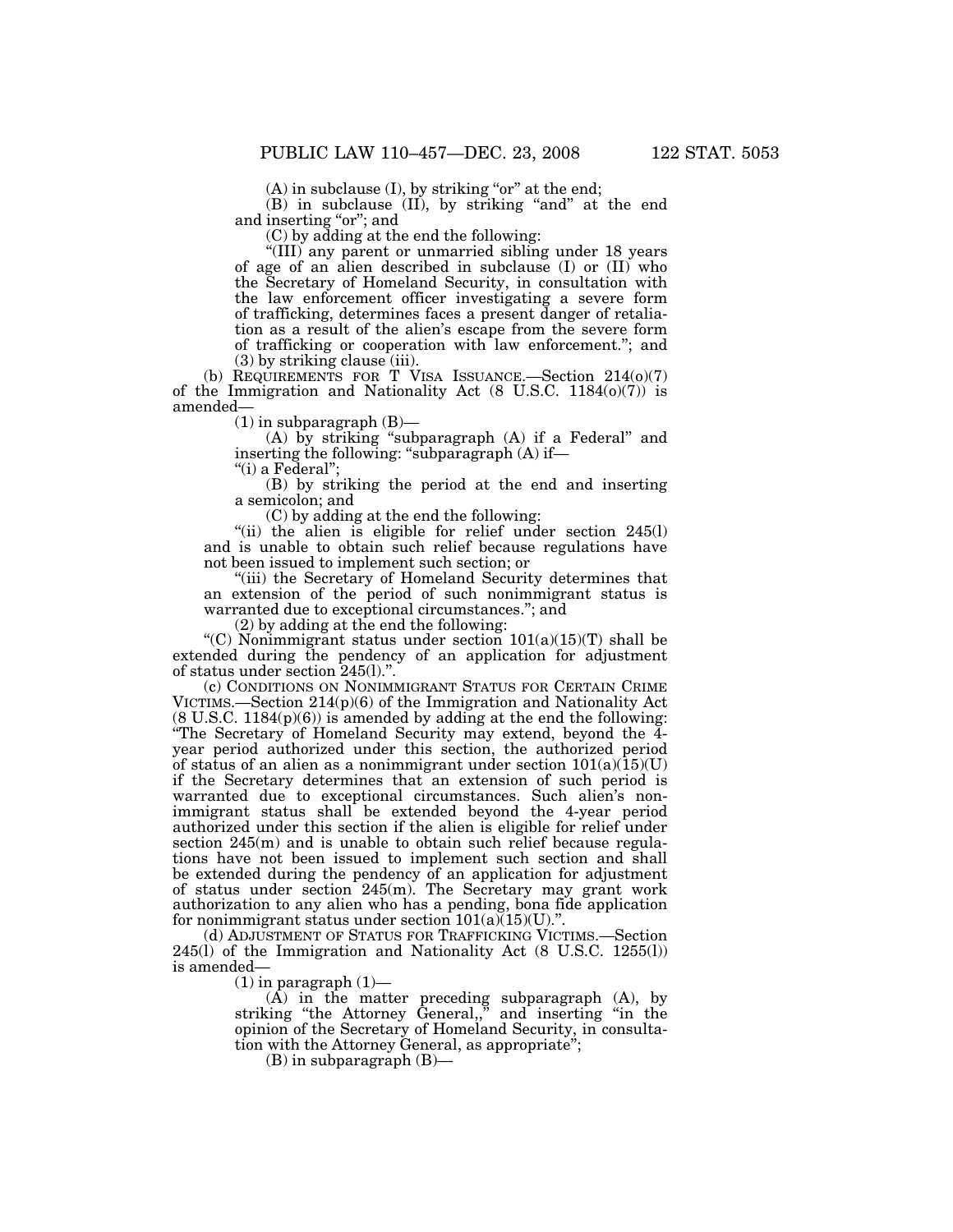(i) by inserting "subject to paragraph  $(6)$ ," after " $(B)$ "; and

(ii) by striking ", and" and inserting "; and"; and (C) in subparagraph (C)—

(i) in clause  $(i)$ , by striking ", or" and inserting a semicolon;

(ii) in clause (ii), by striking '', or in the case of subparagraph  $(C)(i)$ , the Attorney General, as appropriate''; and

(iii) by striking the period at the end and inserting the following: ''; or

''(iii) was younger than 18 years of age at the time of the victimization qualifying the alien for relief under section  $101(a)(15)(T)$ .";

(2) in paragraph (3), by striking the period at the end and inserting the following: '', unless—

 $<sup>9</sup>(A)$  the absence was necessary to assist in the investigation</sup> or prosecution described in paragraph  $(1)(A)$ ; or

''(B) an official involved in the investigation or prosecution certifies that the absence was otherwise justified.''; and

(3) by adding at the end the following:

Waiver authority.

" $(6)$  For purposes of paragraph  $(1)(B)$ , the Secretary of Homeland Security may waive consideration of a disqualification from good moral character with respect to an alien if the disqualification was caused by, or incident to, the trafficking described in section  $101(a)(15)(T)(i)(I).$ 

''(7) The Secretary of Homeland Security shall permit aliens to apply for a waiver of any fees associated with filing an application for relief through final adjudication of the adjustment of status for a VAWA self-petitioner and for relief under sections 101(a)(15)(T), 101(a)(15)(U), 106, 240A(b)(2), and 244(a)(3) (as in effect on March 31, 1997).'

(e) ADJUSTMENT OF STATUS FOR CRIME VICTIMS.—Section  $245(m)$  of the Immigration and Nationality Act (8 U.S.C. 1255 $(m)$ ) is amended—

(1) in paragraph (1), in the matter preceding subparagraph (A), by striking ''unless the Attorney General'' and inserting "unless the Secretary"; and

(2) by adding at the end the following:

''(5)(A) The Secretary of Homeland Security shall consult with the Attorney General, as appropriate, in making a determination under paragraph (1) whether affirmative evidence demonstrates that the alien unreasonably refused to provide assistance to a Federal law enforcement official, Federal prosecutor, Federal judge, or other Federal authority investigating or prosecuting criminal activity described in section  $101(a)(15)(U)(iii)$ .

 $f(B)$  Nothing in paragraph  $(1)(B)$  may be construed to prevent the Secretary from consulting with the Attorney General in making a determination whether affirmative evidence demonstrates that the alien unreasonably refused to provide assistance to a State or local law enforcement official, State or local prosecutor, State or local judge, or other State or local authority investigating or prosecuting criminal activity described in section  $101(a)(15)(U)(iii)$ .". (f) EFFECTIVE DATE.—The amendments made by this section

shall— 8 USC 1101 note.

(1) take effect on the date of enactment of the Act; and

Consultation.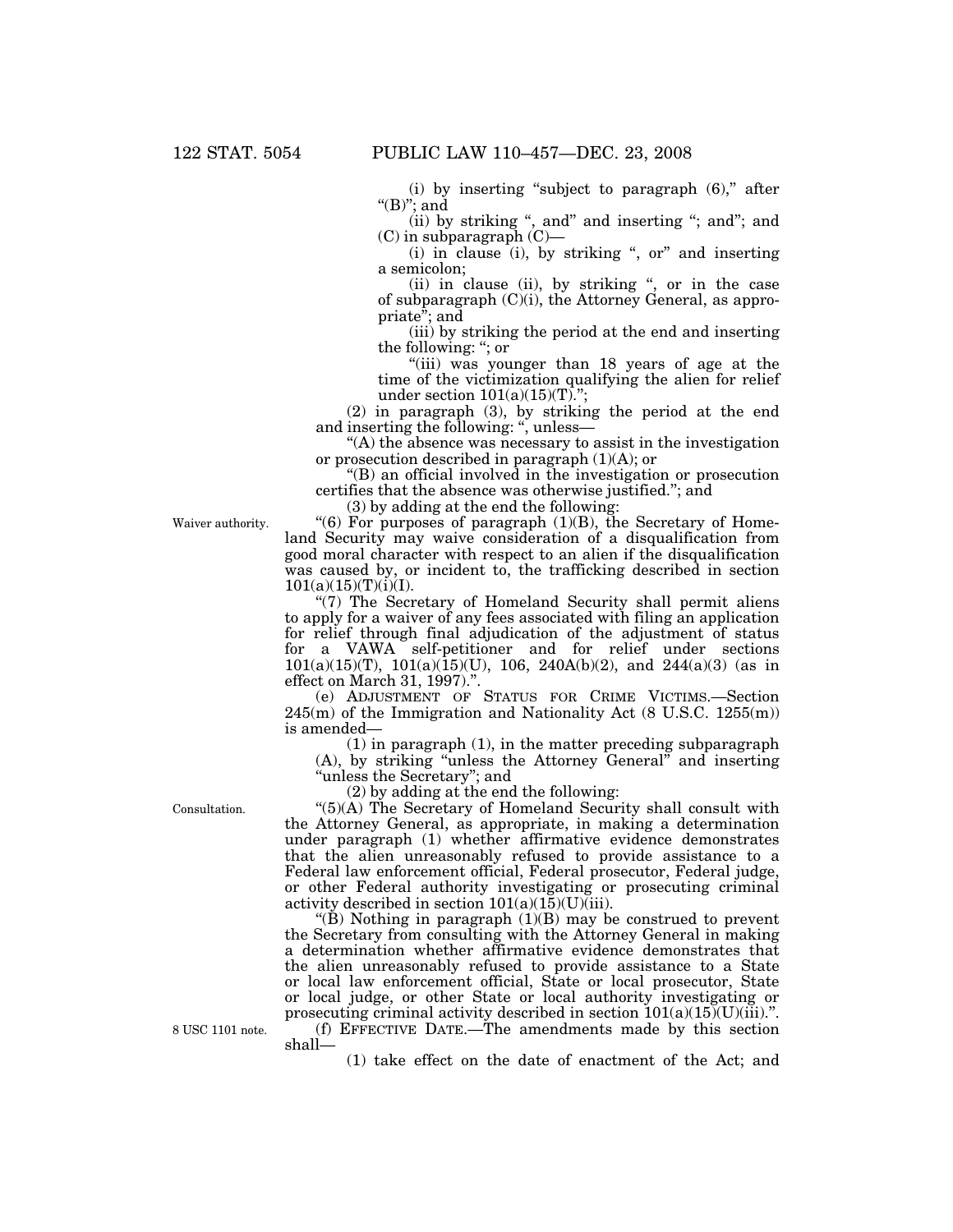(2) apply to applications for immigration benefits filed on Applicability. or after such date.

#### **SEC. 202. PROTECTIONS FOR DOMESTIC WORKERS AND OTHER NON-**8 USC 1375b. **IMMIGRANTS.**

(a) INFORMATION PAMPHLET.—

(1) DEVELOPMENT AND DISTRIBUTION.—The Secretary of State, in consultation with the Secretary of Homeland Security, the Attorney General, and the Secretary of Labor, shall develop an information pamphlet on legal rights and resources for aliens applying for employment- or education-based nonimmigrant visas.

(2) CONSULTATION.—In developing the information pamphlet under paragraph (1), the Secretary of State shall consult with nongovernmental organizations with expertise on the legal rights of workers and victims of severe forms of trafficking in persons.

(b) CONTENTS.—The information pamphlet developed under subsection (a) shall include information concerning items such as—

(1) the nonimmigrant visa application processes, including information about the portability of employment;

(2) the legal rights of employment or education-based nonimmigrant visa holders under Federal immigration, labor, and employment law;

(3) the illegality of slavery, peonage, trafficking in persons, sexual assault, extortion, blackmail, and worker exploitation in the United States;

(4) the legal rights of immigrant victims of trafficking in persons and worker exploitation, including—

(A) the right of access to immigrant and labor rights groups;

(B) the right to seek redress in United States courts; (C) the right to report abuse without retaliation;

(D) the right of the nonimmigrant to relinquish possession of his or her passport to his or her employer;

(E) the requirement of an employment contract between the employer and the nonimmigrant; and

(F) an explanation of the rights and protections included in the contract described in subparagraph (E); and

(5) information about nongovernmental organizations that provide services for victims of trafficking in persons and worker exploitation, including—

(A) anti-trafficking in persons telephone hotlines operated by the Federal Government;

(B) the Operation Rescue and Restore hotline; and

(C) a general description of the types of victims services available for individuals subject to trafficking in persons or worker exploitation.

(c) TRANSLATION.—

(1) IN GENERAL.—To best serve the language groups having the greatest concentration of employment-based nonimmigrant visas, the Secretary of State shall translate the information pamphlet developed under subsection (a) into all relevant foreign languages, to be determined by the Secretary based on the languages spoken by the greatest concentrations of employment- or education-based nonimmigrant visa applicants.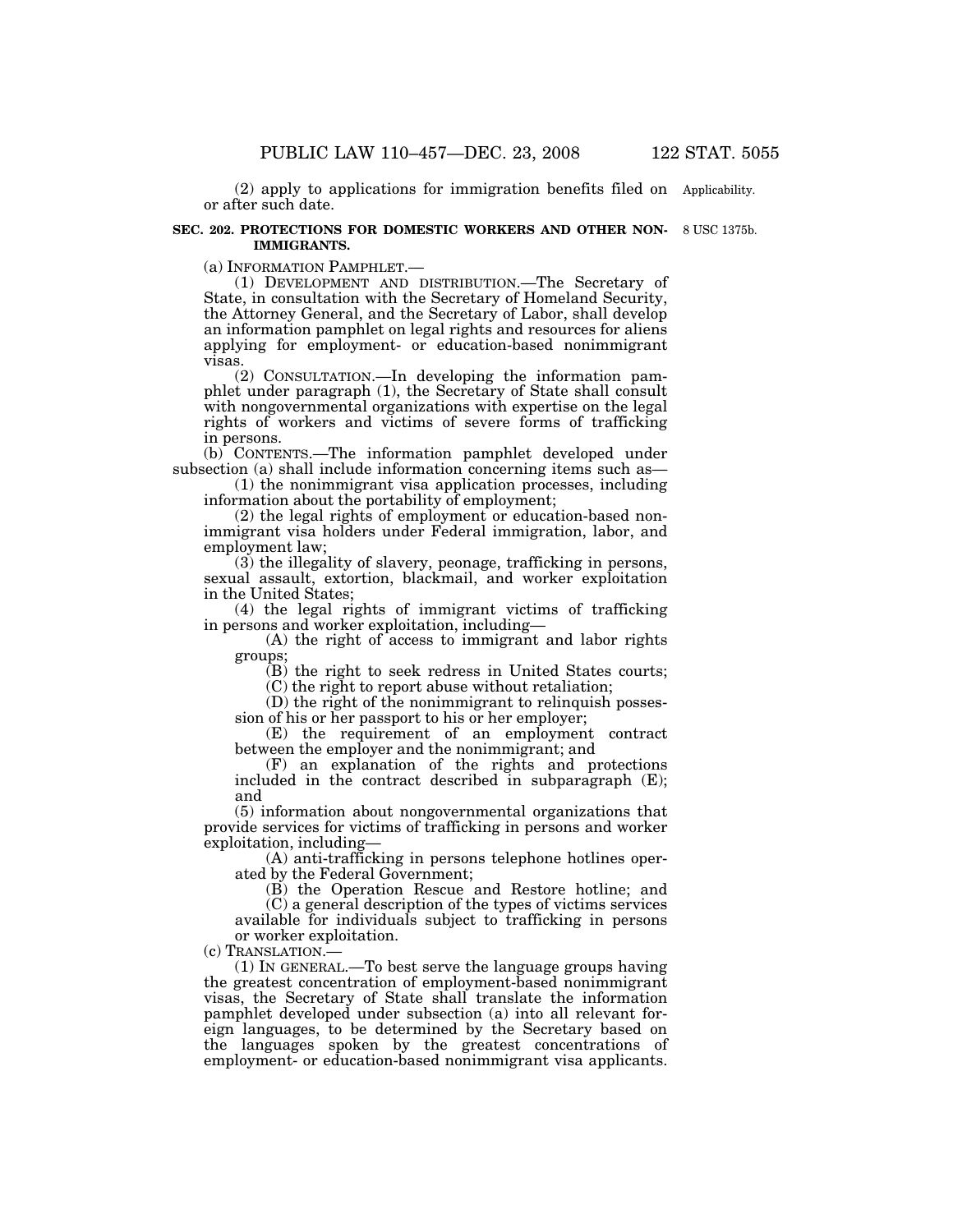Deadline.

(2) REVISION.—Every 2 years, the Secretary of State, in consultation with the Attorney General and the Secretary of Homeland Security, shall determine the specific languages into which the information pamphlet will be translated based on the languages spoken by the greatest concentrations of employment- or education-based nonimmigrant visa applicants.

 $(1)$  POSTING ON FEDERAL WEBSITES.—The information pamphlet developed under subsection (a) shall be posted on the websites of the Department of State, the Department of Homeland Security, the Department of Justice, the Department of Labor, and all United States consular posts processing applications for employment- or education-based nonimmigrant visas.

(2) OTHER DISTRIBUTION.—The information pamphlet developed under subsection (a) shall be made available to any—

(A) government agency;

(B) nongovernmental advocacy organization; or (C) foreign labor broker doing business in the United

States.

(3) DEADLINE FOR PAMPHLET DEVELOPMENT AND DISTRIBU-TION.—Not later than 180 days after the date of the enactment of this Act, the Secretary of State shall distribute and make available the information pamphlet developed under subsection (a) in all the languages referred to in subsection (c).

(e) RESPONSIBILITIES OF CONSULAR OFFICERS OF THE DEPART-MENT OF STATE.—

(1) INTERVIEWS.—A consular officer conducting an interview of an alien for an employment-based nonimmigrant visa shall—

(A)(i) confirm that the alien has received, read, and understood the contents of the pamphlet described in subsections (a) and (b); and

(ii) if the alien has not received, read, or understood the contents of the pamphlet described in subsections (a) and (b), distribute and orally disclose to the alien the information described in paragraphs (2) and (3) in a language that the alien understands; and

(B) offer to answer any questions the alien may have regarding the contents of the pamphlet described in subsections (a) and (b).

(2) LEGAL RIGHTS.—The consular officer shall disclose to the alien—

(A) the legal rights of employment-based nonimmigrants under Federal immigration, labor, and employment laws;

(B) the illegality of slavery, peonage, trafficking in persons, sexual assault, extortion, blackmail, and worker exploitation in the United States; and

(C) the legal rights of immigrant victims of trafficking in persons, worker exploitation, and other related crimes, including—

(i) the right of access to immigrant and labor rights groups;

(ii) the right to seek redress in United States courts; and

(iii) the right to report abuse without retaliation. (3) VICTIM SERVICES.—In carrying out the disclosure requirement under this subsection, the consular officer shall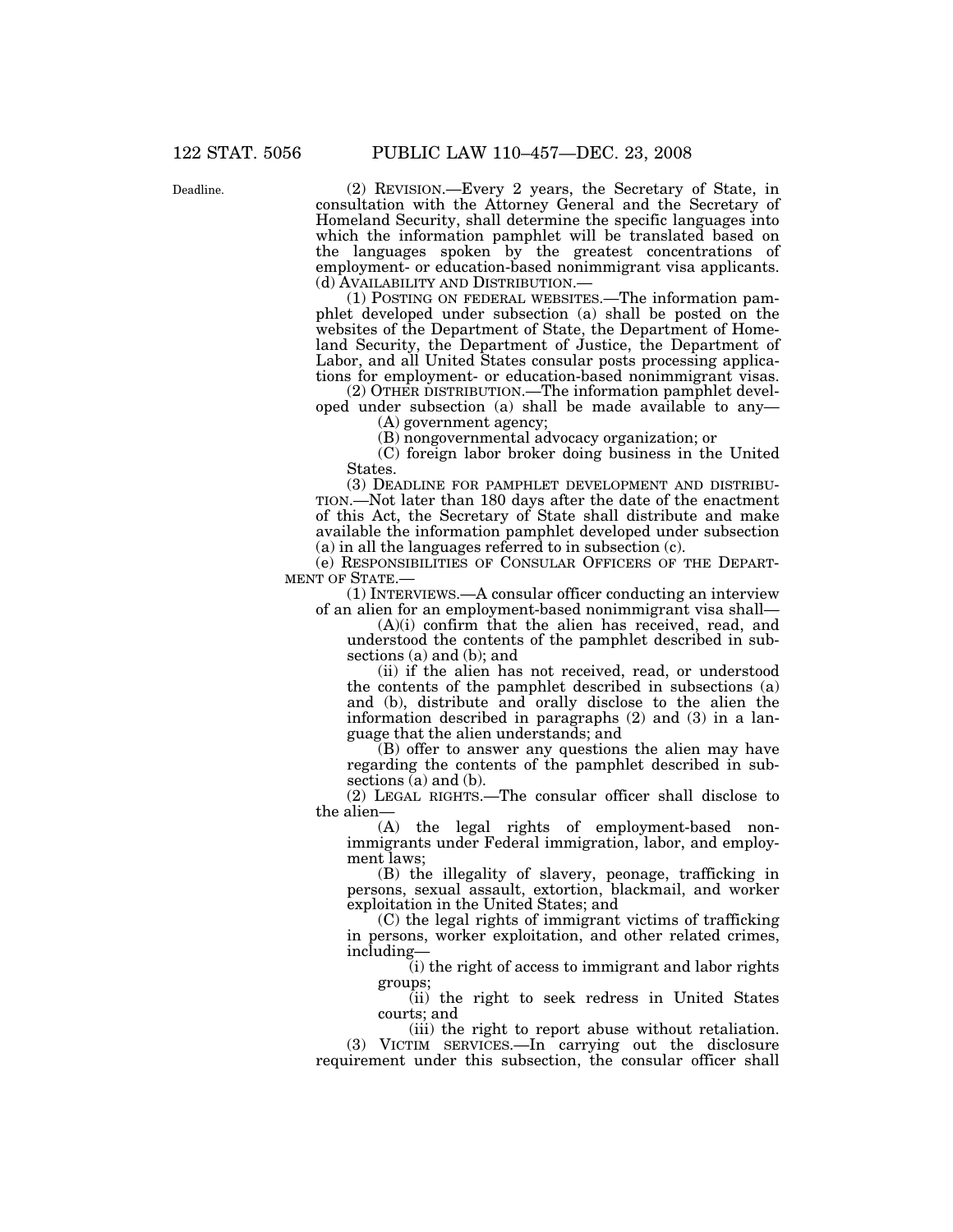disclose to the alien the availability of services for victims of human trafficking and worker exploitation in the United States, including victim services complaint hotlines.

(f) DEFINITIONS.—In this section:

(1) EMPLOYMENT- OR EDUCATION-BASED NONIMMIGRANT "employment- or education-based nonimmigrant visa'' means—

(A) a nonimmigrant visa issued under subparagraph  $(A)(iii)$ ,  $(G)(v)$ ,  $(H)$ , or  $(J)$  of section  $101(a)(15)$  of the Immigration and Nationality Act (8 U.S.C. 1101(a)(15)); and

(B) any nonimmigrant visa issued to a personal or domestic servant who is accompanying or following to join an employer.

(2) SEVERE FORMS OF TRAFFICKING IN PERSONS.—The term "severe forms of trafficking in persons" has the meaning given the term in section 103 of the Trafficking Victims Protection Act of 2000 (22 U.S.C. 7102).

(3) SECRETARY.—The term ''Secretary'' means the Secretary of State.

(4) ABUSING AND EXPLOITING.—The term ''abusing and exploiting'' means any conduct which would constitute a violation of section 1466A, 1589, 1591, 1592, 2251, or 2251A of title 18, United States Code.

#### **SEC. 203. PROTECTIONS, REMEDIES, AND LIMITATIONS ON ISSUANCE**  8 USC 1375c. **FOR A–3 AND G–5 VISAS.**

(a) LIMITATIONS ON ISSUANCE OF A–3 AND G–5 VISAS.—

(1) CONTRACT REQUIREMENT.—Notwithstanding any other provision of law, the Secretary of State may not issue—

(A) an A–3 visa unless the applicant is employed, or has signed a contract to be employed containing the requirements set forth in subsection  $(d)(2)$ , by an officer of a diplomatic mission or consular post; or

(B) a G–5 visa unless the applicant is employed, or has signed a contract to be employed by an employee in an international organization.

(2) SUSPENSION REQUIREMENT.—Notwithstanding any other provision of law, the Secretary shall suspend, for such period as the Secretary determines necessary, the issuance of A–3 visas or G–5 visas to applicants seeking to work for officials of a diplomatic mission or an international organization, if the Secretary determines that there is credible evidence that 1 or more employees of such mission or international organization have abused or exploited 1 or more nonimmigrants holding an A–3 visa or a G–5 visa, and that the diplomatic mission or international organization tolerated such actions.

(3) ACTION BY DIPLOMATIC MISSIONS OR INTERNATIONAL ORGANIZATIONS.—The Secretary may suspend the application of the limitation under paragraph (2) if the Secretary determines and reports to the appropriate congressional committees that a mechanism is in place to ensure that such abuse or exploitation does not reoccur with respect to any alien employed by an employee of such mission or institution.

(b) PROTECTIONS AND REMEDIES FOR A–3 AND G–5 NON-IMMIGRANTS EMPLOYED BY DIPLOMATS AND STAFF OF INTER-NATIONAL ORGANIZATIONS.—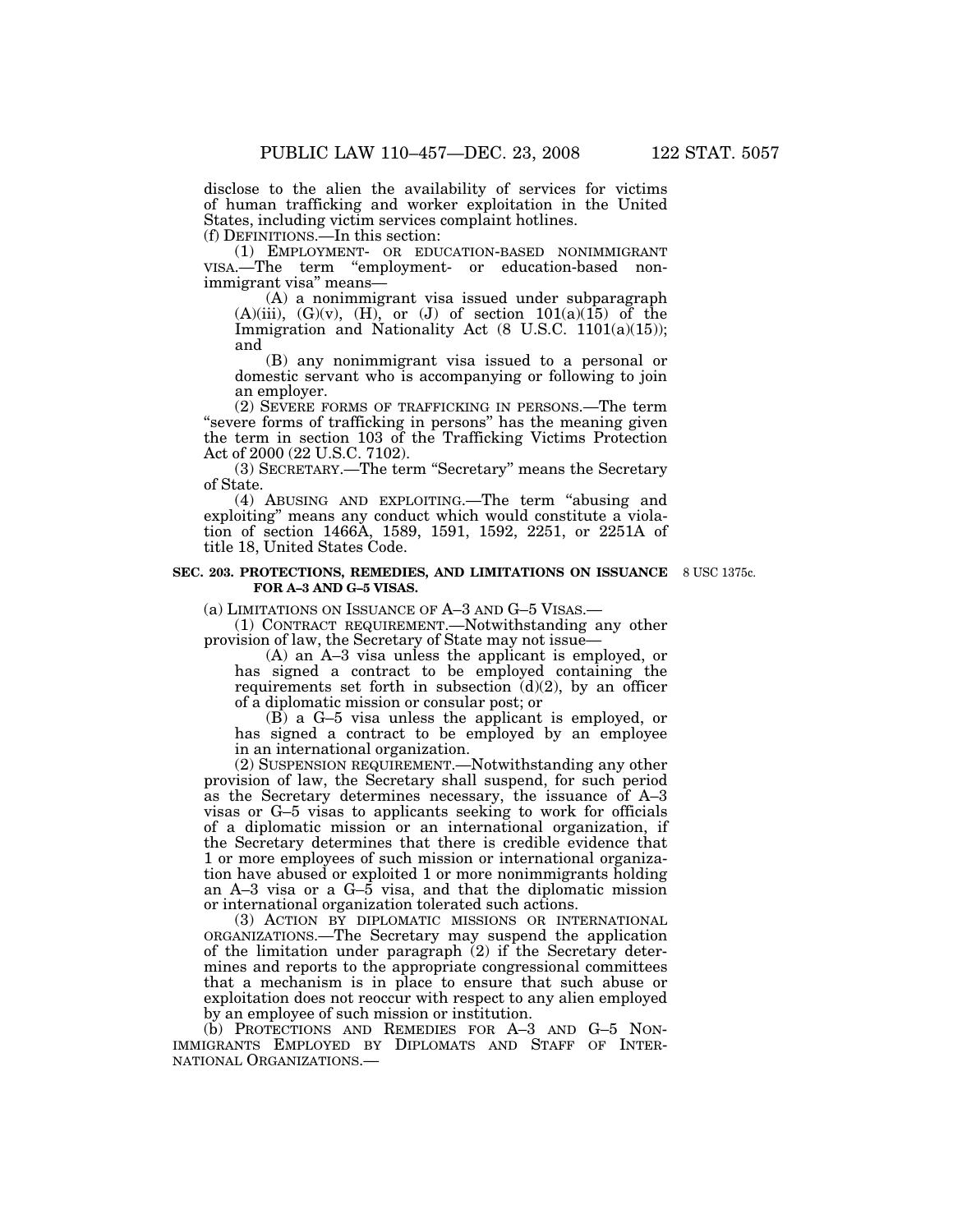(1) IN GENERAL.—The Secretary may not issue or renew an A–3 visa or a G–5 visa unless—

(A) the visa applicant has executed a contract with the employer or prospective employer containing provisions described in paragraph (2); and

(B) a consular officer has conducted a personal interview with the applicant outside the presence of the employer or any recruitment agent in which the officer reviewed the terms of the contract and the provisions of the pamphlet required under section 202.

(2) MANDATORY CONTRACT.—The contract between the employer and domestic worker required under paragraph (1) shall include—

(A) an agreement by the employer to abide by all Federal, State, and local laws in the United States;

(B) information on the frequency and form of payment, work duties, weekly work hours, holidays, sick days, and vacation days; and

(C) an agreement by the employer not to withhold the passport, employment contract, or other personal property of the employee.

(3) TRAINING OF CONSULAR OFFICERS.—The Secretary shall provide appropriate training to consular officers on the fair labor standards described in the pamphlet required under section 202, trafficking in persons, and the provisions of this section.

(4) RECORD KEEPING.—

(A) IN GENERAL.—The Secretary shall maintain records on the presence of nonimmigrants holding an A–3 visa or a G–5 visa in the United States, including—

(i) information about when the nonimmigrant entered and permanently exited the country of residence;

(ii) the official title, contact information, and immunity level of the employer; and

(iii) information regarding any allegations of

employer abuse received by the Department of State. (c) PROTECTION FROM REMOVAL DURING LEGAL ACTIONS AGAINST FORMER EMPLOYERS.—

(1) REMAINING IN THE UNITED STATES TO SEEK LEGAL REDRESS.—

(A) EFFECT OF COMPLAINT FILING.—Except as provided in subparagraph (B), if a nonimmigrant holding an A– 3 visa or a G–5 visa working in the United States files a civil action under section 1595 of title 18, United States Code, or a civil action regarding a violation of any of the terms contained in the contract or violation of any other Federal, State, or local law in the United States governing the terms and conditions of employment of the nonimmigrant that are associated with acts covered by such section, the Attorney General and the Secretary of Homeland Security shall permit the nonimmigrant to remain legally in the United States for time sufficient to fully and effectively participate in all legal proceedings related to such action.

(B) EXCEPTION.—An alien described in subparagraph (A) may be deported before the conclusion of the legal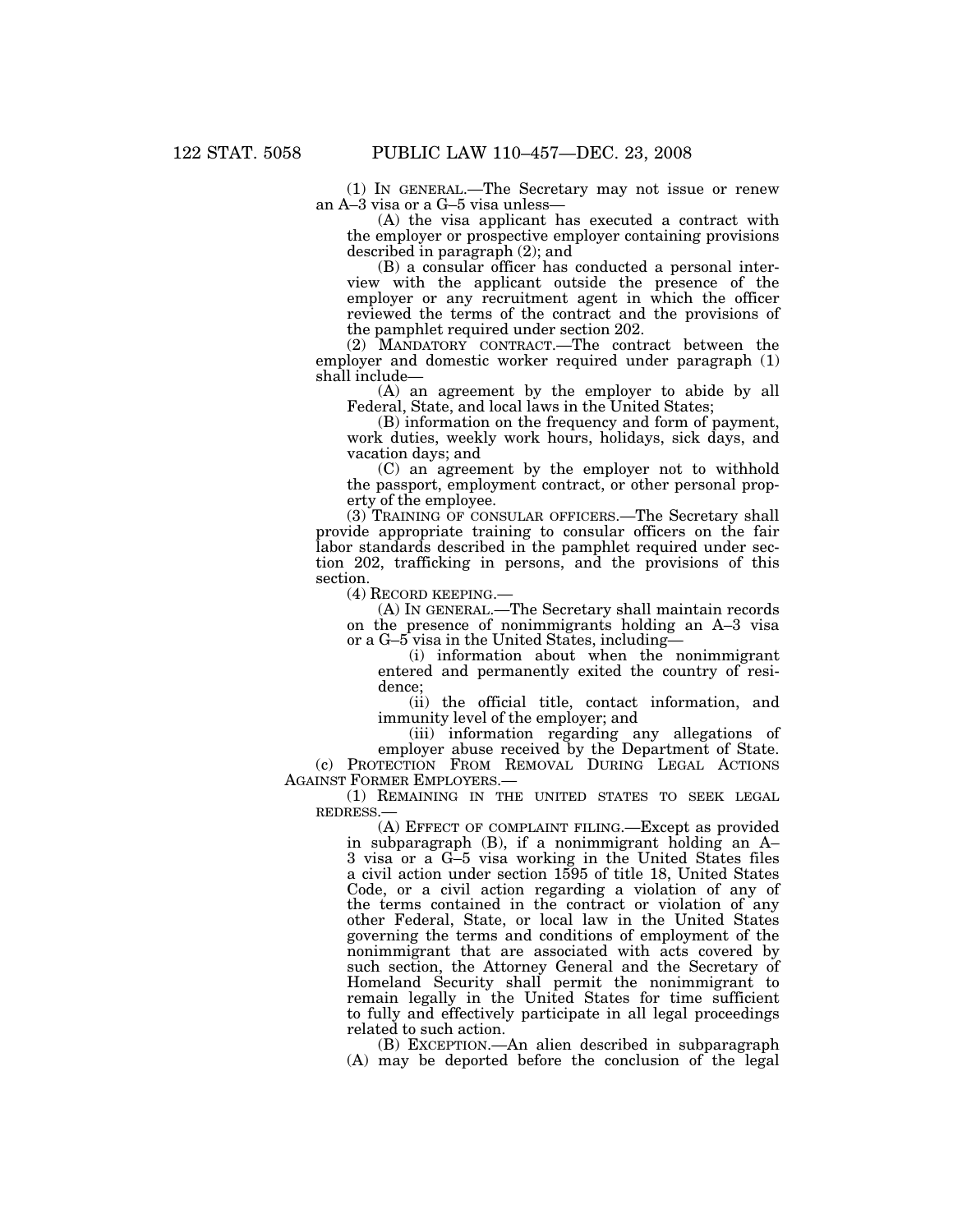proceedings related to a civil action described in such subparagraph if such alien is—

 $(i)$  inadmissible under paragraph  $(2)(A)(i)(II)$ ,  $(2)(B)$ ,  $(2)(C)$ ,  $(2)(E)$ ,  $(2)(H)$ ,  $(2)(I)$ ,  $(3)(A)(i)$ ,  $(3)(A)(iii)$ ,  $(3)(B)$ ,  $(3)(C)$ , or  $(3)(F)$  of section  $212(a)$  of the Immigration and Nationality Act (8 U.S.C. 1182(a)); or

(ii) deportable under paragraph (2)(A)(ii),  $(2)(A)(iii)$ ,  $(4)(A)(i)$ ,  $(4)(A)(iii)$ ,  $(4)(B)$ , or  $(4)(C)$  of section 237(a) of such Act (8 U.S.C. 1227(a)).

(C) FAILURE TO EXERCISE DUE DILIGENCE.—If the Secretary of Homeland Security, after consultation with the Attorney General, determines that the nonimmigrant holding an A–3 visa or a G–5 visa has failed to exercise due diligence in pursuing an action described in subparagraph  $(\tilde{A})$ , the Secretary may terminate the status of the A–3 or G–5 nonimmigrant.

(2) AUTHORIZATION TO WORK.—The Attorney General and the Secretary of Homeland Security shall authorize any nonimmigrant described in paragraph  $(i)$  to engage in employment in the United States during the period the nonimmigrant is in the United States pursuant to paragraph (1).

(d) STUDY AND REPORT.—

(1) INVESTIGATION REPORT.—

(A) IN GENERAL.—Not later than 180 days after the date of the enactment of this Act, and every 2 years thereafter for the following 10 years, the Secretary shall submit a report to the appropriate congressional committees on the implementation of this section.

(B) CONTENTS.—The report submitted under subparagraph (A) shall include—

(i) an assessment of the actions taken by the Department of State and the Department of Justice to investigate allegations of trafficking or abuse of nonimmigrants holding an A–3 visa or a G–5 visa; and

(ii) the results of such investigations.

(2) FEASIBILITY OF OVERSIGHT OF EMPLOYEES OF DIPLOMATS AND REPRESENTATIVES OF OTHER INSTITUTIONS REPORT.—Not later than 180 days after the date of the enactment of this Act, the Secretary shall submit a report to the appropriate congressional committees on the feasibility of—

(A) establishing a system to monitor the treatment of nonimmigrants holding an A–3 visa or a G–5 visa who have been admitted to the United States;

(B) a range of compensation approaches, such as a bond program, compensation fund, or insurance scheme, to ensure that such nonimmigrants receive appropriate compensation if their employers violate the terms of their employment contracts; and

(C) with respect to each proposed compensation approach described in subparagraph  $(\dot{B})$ , an evaluation and proposal describing the proposed processes for—

(i) adjudicating claims of rights violations;

(ii) determining the level of compensation; and

(iii) administering the program, fund, or scheme. (e) ASSISTANCE TO LAW ENFORCEMENT INVESTIGATIONS.—The Secretary shall cooperate, to the fullest extent possible consistent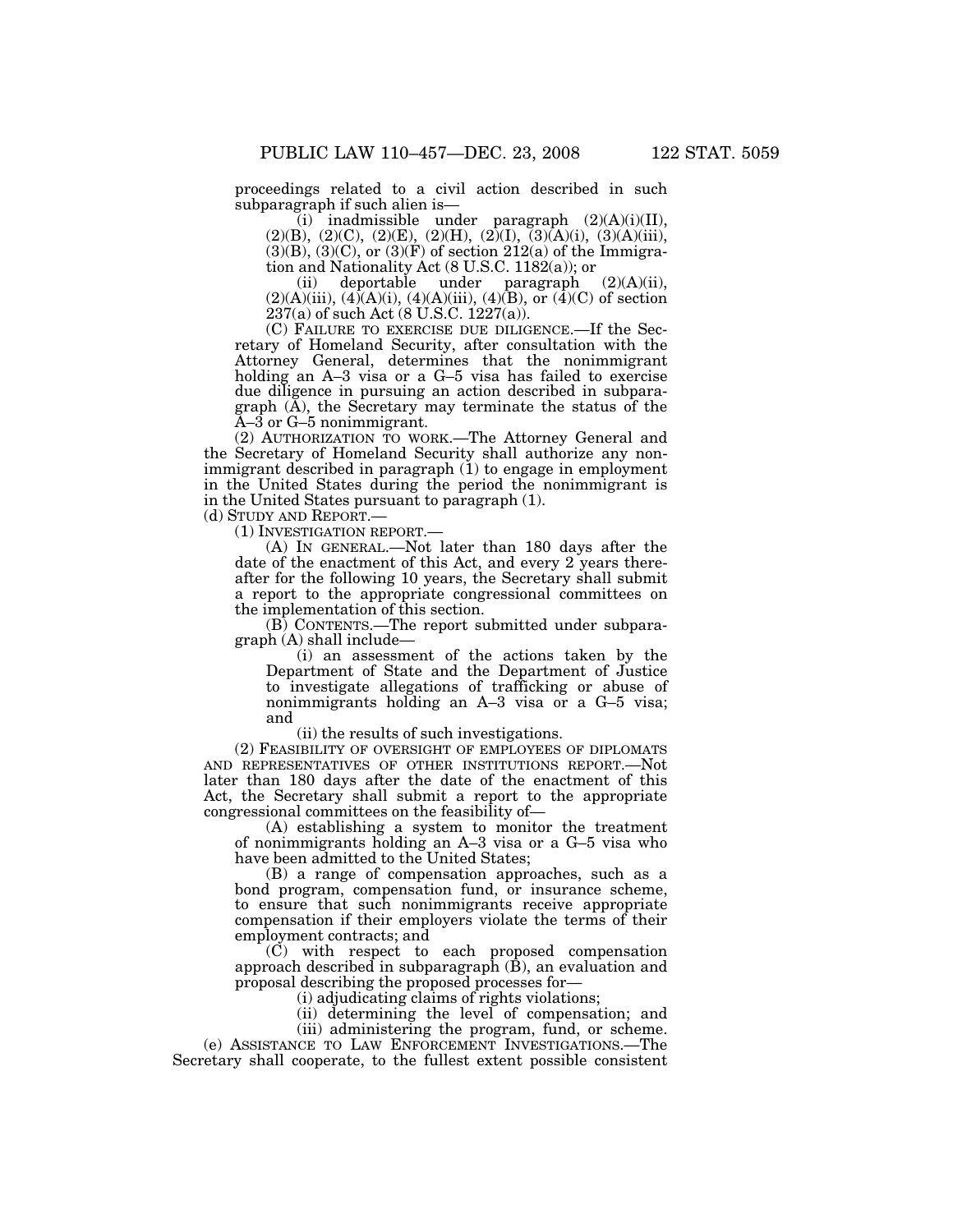with the United States obligations under the Vienna Convention on Diplomatic Relations, done at Vienna, April 18, 1961, (23 U.S.T. 3229), with any investigation by United States law enforcement authorities of crimes related to abuse or exploitation of a nonimmigrant holding an A–3 visa or a G–5 visa.

(f) DEFINITIONS.—In this section:

(1) A–3 VISA.—The term ''A–3 visa'' means a nonimmigrant visa issued pursuant to section  $101(a)(15)(A)(iii)$  of the Immigration and Nationality Act  $(8 \text{ U.S.C. } 1101(a)(15)(\text{A})(iii))$ .

(2) G–5 VISA.—The term ''G–5 visa'' means a nonimmigrant visa issued pursuant to section  $101(a)(15)(G)(v)$  of the Immigration and Nationality Act (8 U.S.C.  $1101(a)(15)(G)(v)$ ).

(3) SECRETARY.—The term ''Secretary'' means the Secretary of State.

(4) APPROPRIATE CONGRESSIONAL COMMITTEES.—The term ''appropriate congressional committees'' means—

(A) the Committee on Foreign Affairs and the Committee on the Judiciary of the House of Representatives; and

(B) the Committee on Foreign Relations and the Committee on the Judiciary of the Senate.

#### **SEC. 204. RELIEF FOR CERTAIN VICTIMS PENDING ACTIONS ON PETI-TIONS AND APPLICATIONS FOR RELIEF.**

Section 237 of the Immigration and Nationality Act (8 U.S.C. 1227) is amended by adding at the end the following:

 $\text{``(d)}(1)$  If the Secretary of Homeland Security determines that an application for nonimmigrant status under subparagraph (T) or  $(\vec{U})$  of section 101(a)(15) filed for an alien in the United States sets forth a prima facie case for approval, the Secretary may grant the alien an administrative stay of a final order of removal under section  $241(c)(2)$  until-

"(A) the application for nonimmigrant status under such subparagraph  $(\mathbf{T})$  or  $(\mathbf{U})$  is approved; or

''(B) there is a final administrative denial of the application for such nonimmigrant status after the exhaustion of administrative appeals.

" $(2)$  The denial of a request for an administrative stay of removal under this subsection shall not preclude the alien from applying for a stay of removal, deferred action, or a continuance or abeyance of removal proceedings under any other provision of the immigration laws of the United States.

''(3) During any period in which the administrative stay of removal is in effect, the alien shall not be removed.

"(4) Nothing in this subsection may be construed to limit the authority of the Secretary of Homeland Security or the Attorney General to grant a stay of removal or deportation in any case not described in this subsection.''.

#### **SEC. 205. EXPANSION OF AUTHORITY TO PERMIT CONTINUED PRES-ENCE IN THE UNITED STATES.**

(a) EXPANSION OF AUTHORITY.—

(1) IN GENERAL.—Section 107(c)(3) of the Trafficking Victims Protection Act of  $2000$   $(22 \text{ U.S.C. } 7105 \text{ (c)}(3))$  is amended to read as follows:

"(3) AUTHORITY TO PERMIT CONTINUED PRESENCE IN THE UNITED STATES.—

''(A) TRAFFICKING VICTIMS.—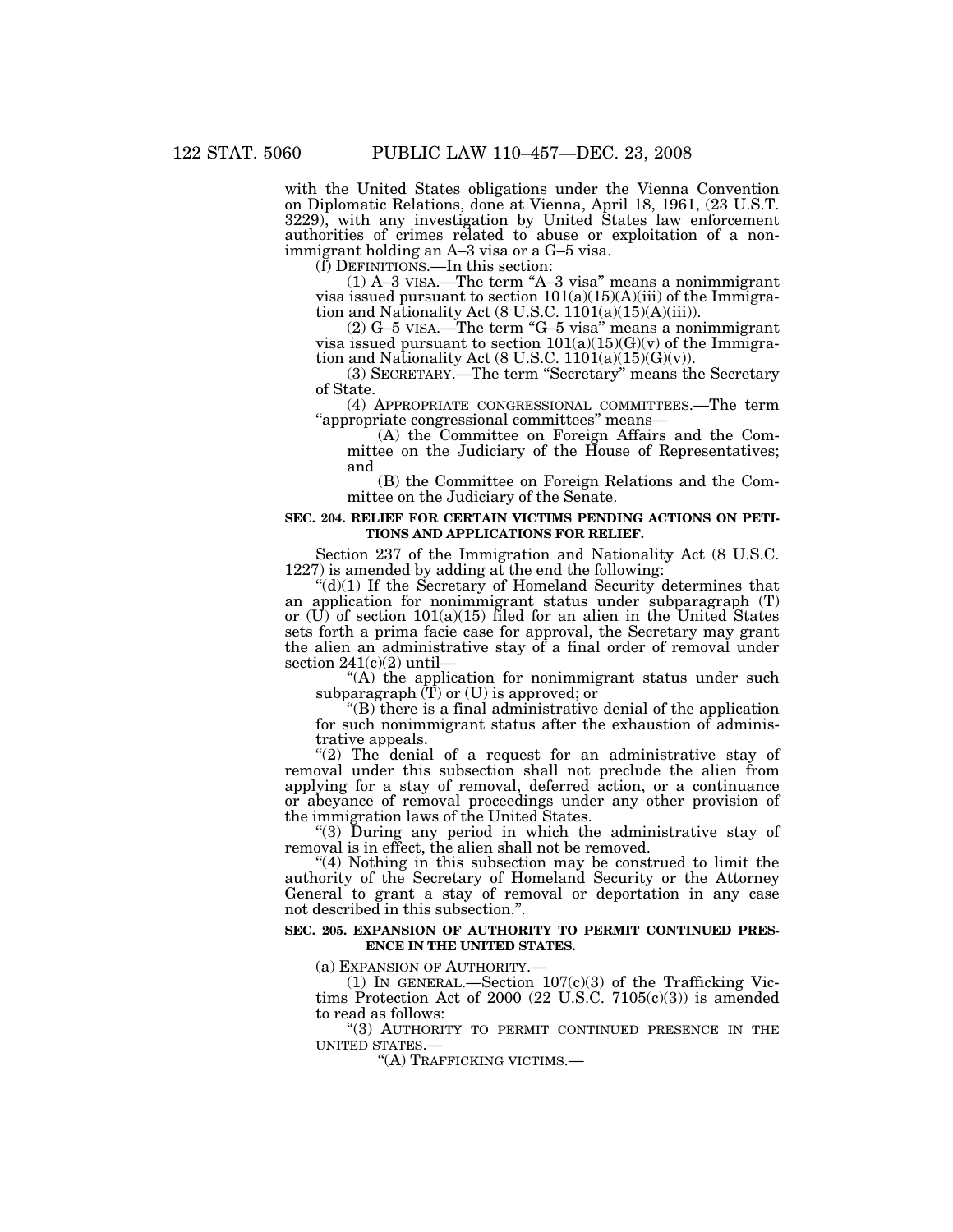''(i) IN GENERAL.—If a Federal law enforcement official files an application stating that an alien is a victim of a severe form of trafficking and may be a potential witness to such trafficking, the Secretary of Homeland Security may permit the alien to remain in the United States to facilitate the investigation and prosecution of those responsible for such crime.

''(ii) SAFETY.—While investigating and prosecuting suspected traffickers, Federal law enforcement officials described in clause (i) shall endeavor to make reasonable efforts to protect the safety of trafficking victims, including taking measures to protect trafficked persons and their family members from intimidation, threats of reprisals, and reprisals from traffickers and their associates.

''(iii) CONTINUATION OF PRESENCE.—The Secretary shall permit an alien described in clause (i) who has filed a civil action under section 1595 of title 18, United States Code, to remain in the United States until such action is concluded. If the Secretary, in consultation with the Attorney General, determines that the alien has failed to exercise due diligence in pursuing such action, the Secretary may revoke the order permitting the alien to remain in the United States.

"(iv) EXCEPTION.—Notwithstanding clause (iii), an alien described in such clause may be deported before the conclusion of the administrative and legal proceedings related to a complaint described in such clause if such alien is inadmissible under paragraph  $(2)(A)(i)(II), (2)(B), (2)(C), (2)(E), (2)(H), (2)(I), (3)(A)i),$  $(3)(A)(iii)$ ,  $(3)(B)$ , or  $(3)(C)$  of section  $212(a)$  of the Immigration and Nationality Act (8 U.S.C. 1182(a)). ''(B) PAROLE FOR RELATIVES.—Law enforcement offi-

cials may submit written requests to the Secretary of Homeland Security, in accordance with section 240A(b)(6) of the Immigration and Nationality Act (8 U.S.C. 1229b(b)(6)), to permit the parole into the United States of certain relatives of an alien described in subparagraph  $(A)(i)$ .

''(C) STATE AND LOCAL LAW ENFORCEMENT.—The Secretary of Homeland Security, in consultation with the Attorney General, shall—

''(i) develop materials to assist State and local law enforcement officials in working with Federal law enforcement to obtain continued presence for victims of a severe form of trafficking in cases investigated or prosecuted at the State or local level; and

''(ii) distribute the materials developed under clause (i) to State and local law enforcement officials.''. (2) EFFECTIVE DATE.—The amendment made by paragraph

 $(1)$ 

(A) shall take effect on the date of the enactment of this Act;

(B) shall apply to pending requests for continued presence filed pursuant to section  $107(c)(3)$  of the Trafficking Victims Protection Act (22 U.S.C. 7105(c)(3)) and requests filed on or after such date; and

22 USC 7105 note.

Applicability.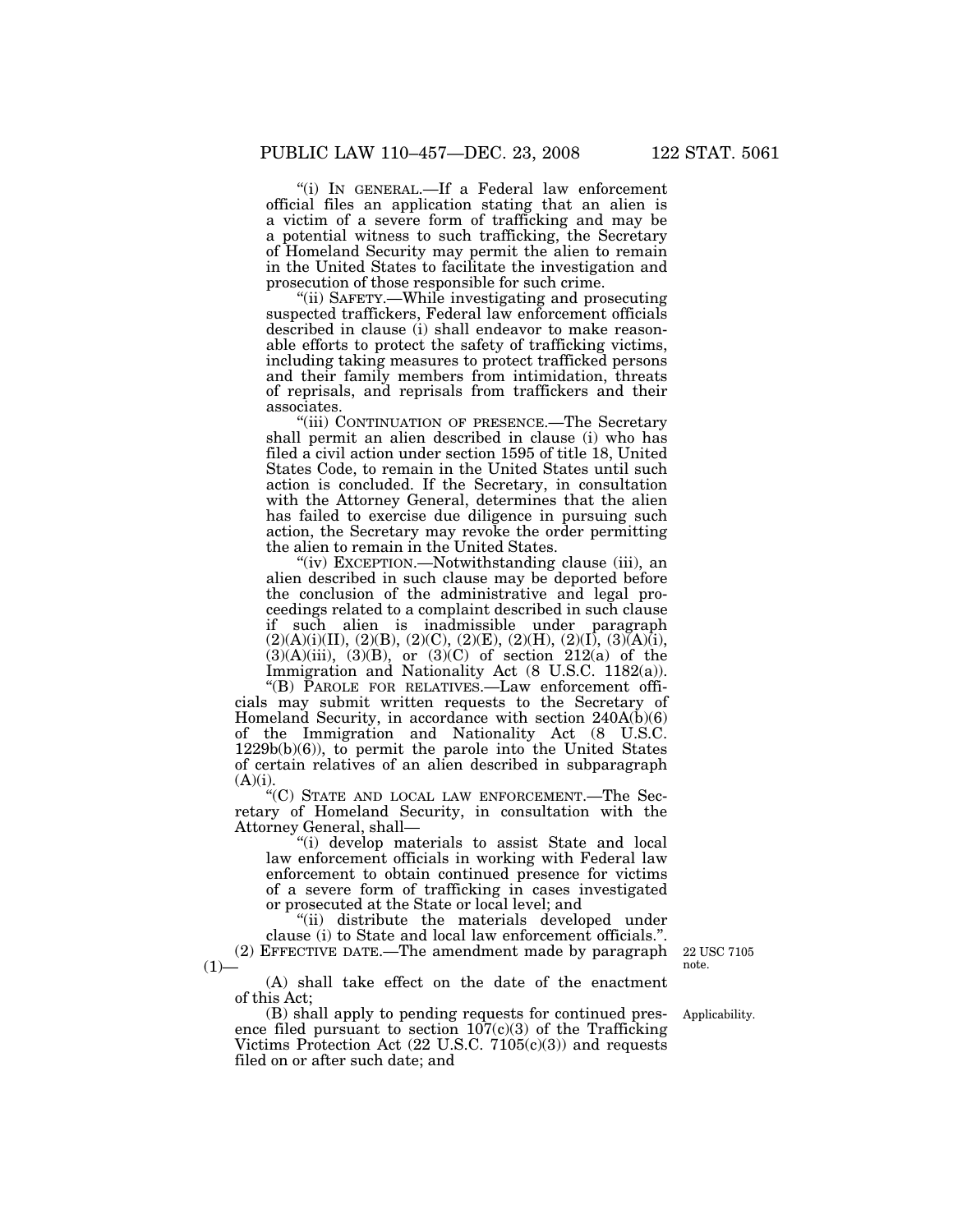(C) may not be applied to an alien who is not present in the United States.

(b) PAROLE FOR DERIVATIVES OF TRAFFICKING VICTIMS.—Section 240A(b) of the Immigration and Nationality Act (8 U.S.C. 1229b(b)) is amended by adding at the end the following:<br>"(6) RELATIVES OF TRAFFICKING VICTIMS.—

"(A) In GENERAL.—Upon written request by a law enforcement official, the Secretary of Homeland Security may parole under section  $212(d)(5)$  any alien who is a relative of an alien granted continued presence under section 107(c)(3)(A) of the Trafficking Victims Protection Act  $(22 \text{ U.S.C. } 7105 \text{ (c)} \cdot (3) \text{ (A)}),$  if the relative—

''(i) was, on the date on which law enforcement applied for such continued presence—

''(I) in the case of an alien granted continued presence who is under 21 years of age, the spouse, child, parent, or unmarried sibling under 18 years of age, of the alien; or

''(II) in the case of an alien granted continued presence who is 21 years of age or older, the spouse or child of the alien; or

"(ii) is a parent or sibling of the alien who the requesting law enforcement official, in consultation with the Secretary of Homeland Security, as appropriate, determines to be in present danger of retaliation as a result of the alien's escape from the severe form of trafficking or cooperation with law enforcement, irrespective of age.

''(B) DURATION OF PAROLE.—

''(i) IN GENERAL.—The Secretary may extend the parole granted under subparagraph (A) until the final adjudication of the application filed by the principal alien under section  $10\overline{1}(a)(15)(T)(ii)$ .

"(ii) OTHER LIMITS ON DURATION.—If an application described in clause (i) is not filed, the parole granted under subparagraph (A) may extend until the later of—

''(I) the date on which the principal alien's authority to remain in the United States under section 107(c)(3)(A) of the Trafficking Victims Protection Act (22 U.S.C. 7105(c)(3)(A)) is terminated; or

''(II) the date on which a civil action filed by the principal alien under section 1595 of title 18, United States Code, is concluded.

"(iii) DUE DILIGENCE.—Failure by the principal alien to exercise due diligence in filing a visa petition on behalf of an alien described in clause (i) or (ii) of subparagraph (A), or in pursuing the civil action described in clause (ii)(II) (as determined by the Secretary of Homeland Security in consultation with the Attorney General), may result in revocation of parole. ''(C) OTHER LIMITATIONS.—A relative may not be granted parole under this paragraph if—

''(i) the Secretary of Homeland Security or the Attorney General has reason to believe that the relative was knowingly complicit in the trafficking of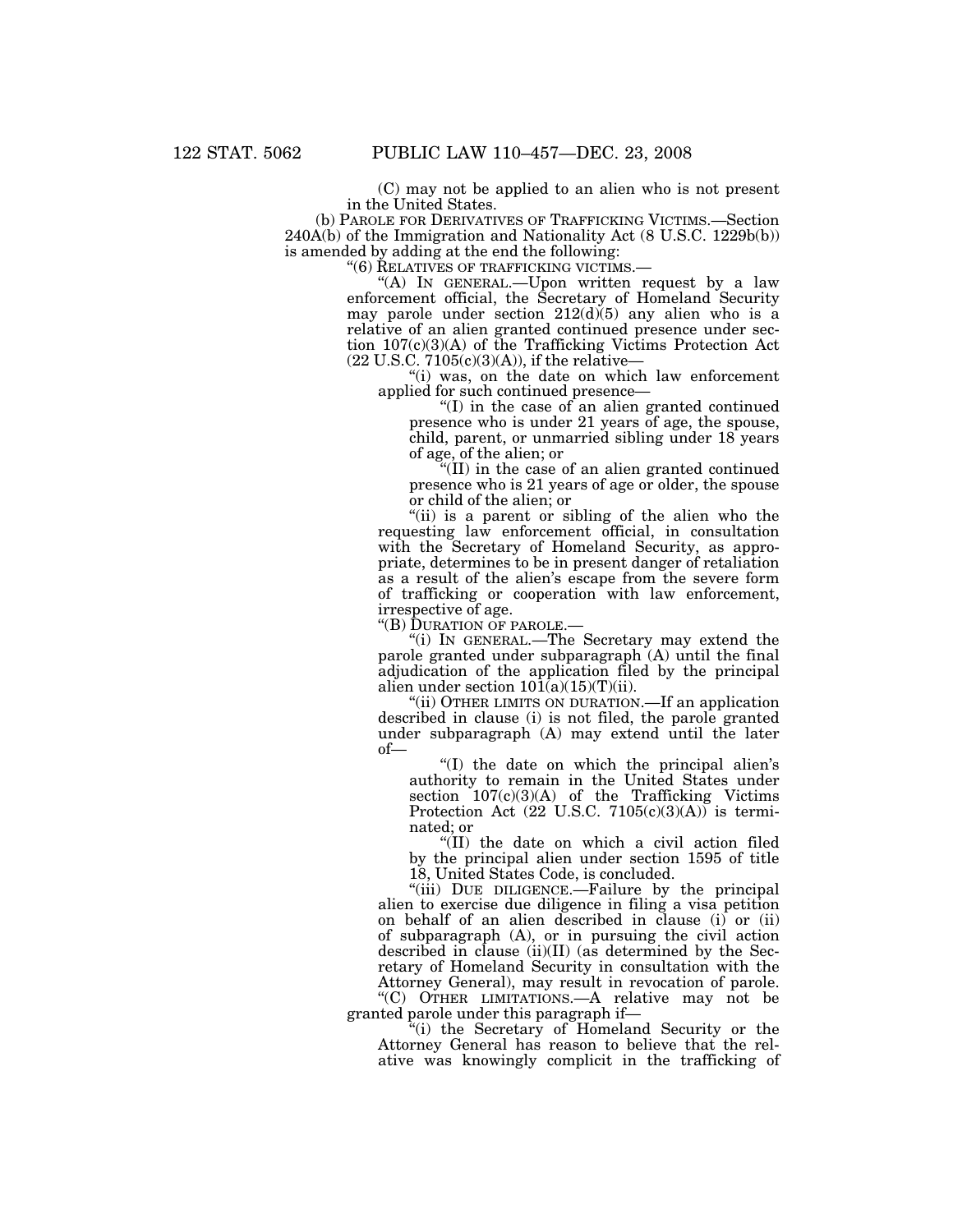an alien permitted to remain in the United States under section 107(c)(3)(A) of the Trafficking Victims Protection Act (22 U.S.C. 7105(c)(3)(A)); or

"(ii) the relative is an alien described in paragraph (2) or (3) of section 212(a) or paragraph  $(2)$  or  $(4)$ of section  $237(a)$ .".

# **Subtitle B—Assistance for Trafficking Victims**

## **SEC. 211. ASSISTANCE FOR CERTAIN NONIMMIGRANT STATUS APPLICANTS.**

(a) IN GENERAL.—Section  $431(c)$  of the Personal Responsibility and Work Opportunity Reconciliation Act of 1996 (8 U.S.C. 1641(c)) is amended—

(1) in paragraph  $(2)(B)$ , by striking "or" at the end;

 $(2)$  in paragraph  $(3)(B)$ , by striking the period at the end and inserting ''; or''; and

(3) by inserting after paragraph (3) the following:

"(4) an alien who has been granted nonimmigrant status under section  $101(a)(15)(T)$  of the Immigration and Nationality Act  $(8 \text{ U.S.C. } 1101(a)(15)(T))$  or who has a pending application that sets forth a prima facie case for eligibility for such nonimmigrant status.<sup>"</sup>.

(b) EFFECTIVE DATE.—The amendments made by subsection (a) shall apply to applications for public benefits and public benefits provided on or after the date of the enactment of this Act without regard to whether regulations have been implemented to carry out such amendments.

#### **SEC. 212. INTERIM ASSISTANCE FOR CHILDREN.**

(a) IN GENERAL.—Section  $107(b)(1)$  of the Trafficking Victims Protection Act of 2000 (22 U.S.C. 7105(b)(1)) is amended—

(1) in subparagraph  $(E)(i)(I)$ , by inserting "or is unable to cooperate with such a request due to physical or psychological trauma'' before the semicolon; and

(2) by adding at the end the following:

"(F) ELIGIBILITY FOR INTERIM ASSISTANCE OF CHIL-DREN.—

''(i) DETERMINATION.—Upon receiving credible information that a child described in subparagraph  $(C)(ii)(I)$  who is seeking assistance under this paragraph may have been subjected to a severe form of trafficking in persons, the Secretary of Health and Human Services shall promptly determine if the child is eligible for interim assistance under this paragraph. The Secretary shall have exclusive authority to make interim eligibility determinations under this clause. A determination of interim eligibility under this clause shall not affect the independent determination whether a child is a victim of a severe form of trafficking.

''(ii) NOTIFICATION.—The Secretary of Health and Human Services shall notify the Attorney General and the Secretary of Homeland Security not later than 24 hours after all interim eligibility determinations have been made under clause (i).

Deadline.

Applicability. 8 USC 1641 note.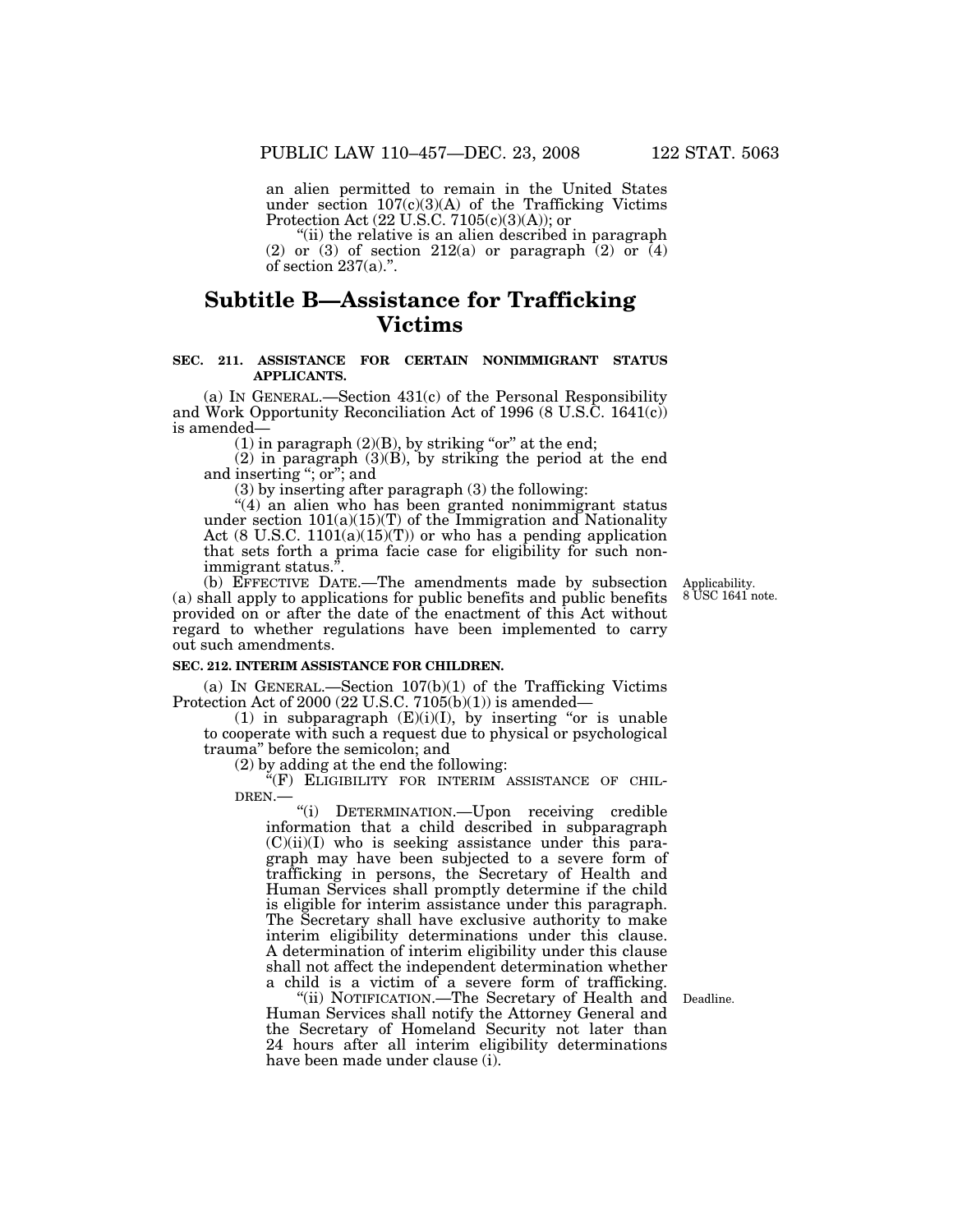''(iii) DURATION.—Assistance under this paragraph may be provided to individuals determined to be eligible under clause (i) for a period of up to 90 days and may be extended for an additional 30 days.

"(I) ELIGIBILITY DETERMINATION.— Before the expiration of the period for interim assistance under clause (iii), the Secretary of Health and Human Services shall determine if the child referred to in clause (i) is eligible for assistance under this paragraph.

''(II) CONSULTATION.—In making a determination under subclause (I), the Secretary shall consult with the Attorney General, the Secretary of Homeland Security, and nongovernmental Homeland Security, and nongovernmental organizations with expertise on victims of severe form of trafficking.

''(III) LETTER OF ELIGIBILITY.—If the Secretary, after receiving information the Secretary believes, taken as a whole, indicates that the child is eligible for assistance under this paragraph, the Secretary shall issue a letter of eligibility. The Secretary may not require that the child cooperate with law enforcement as a condition for receiving such letter of eligibility.

"(G) NOTIFICATION OF CHILDREN FOR INTERIM ASSIST-ANCE.—Not later than 24 hours after a Federal, State, or local official discovers that a person who is under 18 years of age may be a victim of a severe form of trafficking in persons, the official shall notify the Secretary of Health and Human Services to facilitate the provision of interim assistance under subparagraph (F).''.

(b) TRAINING OF GOVERNMENT PERSONNEL.—Section  $107(c)(4)$ of the Trafficking Victims Protection Act of 2000 (22 U.S.C.  $7105(c)(4)$  is amended—

(1) by inserting '', the Department of Homeland Security, the Department of Health and Human Services,'' after ''the Department of State''; and

(2) by inserting '', including juvenile victims. The Attorney General and the Secretary of Health and Human Services shall provide training to State and local officials to improve the identification and protection of such victims'' before the period at the end.

## **SEC. 213. ENSURING ASSISTANCE FOR ALL VICTIMS OF TRAFFICKING IN PERSONS.**

(a) AMENDMENTS TO TRAFFICKING VICTIMS PROTECTION ACT OF 2000.—

(1) ASSISTANCE FOR UNITED STATES CITIZENS AND LAWFUL PERMANENT RESIDENTS.—Section 107 of the Trafficking Victims Protection Act of 2000 (22 U.S.C. 7105) is amended by inserting after subsection (e) the following:

''(f) ASSISTANCE FOR UNITED STATES CITIZENS AND LAWFUL PERMANENT RESIDENTS.—

"(1) IN GENERAL.—The Secretary of Health and Human Services and the Attorney General, in consultation with the Secretary of Labor, shall establish a program to assist United

Deadline.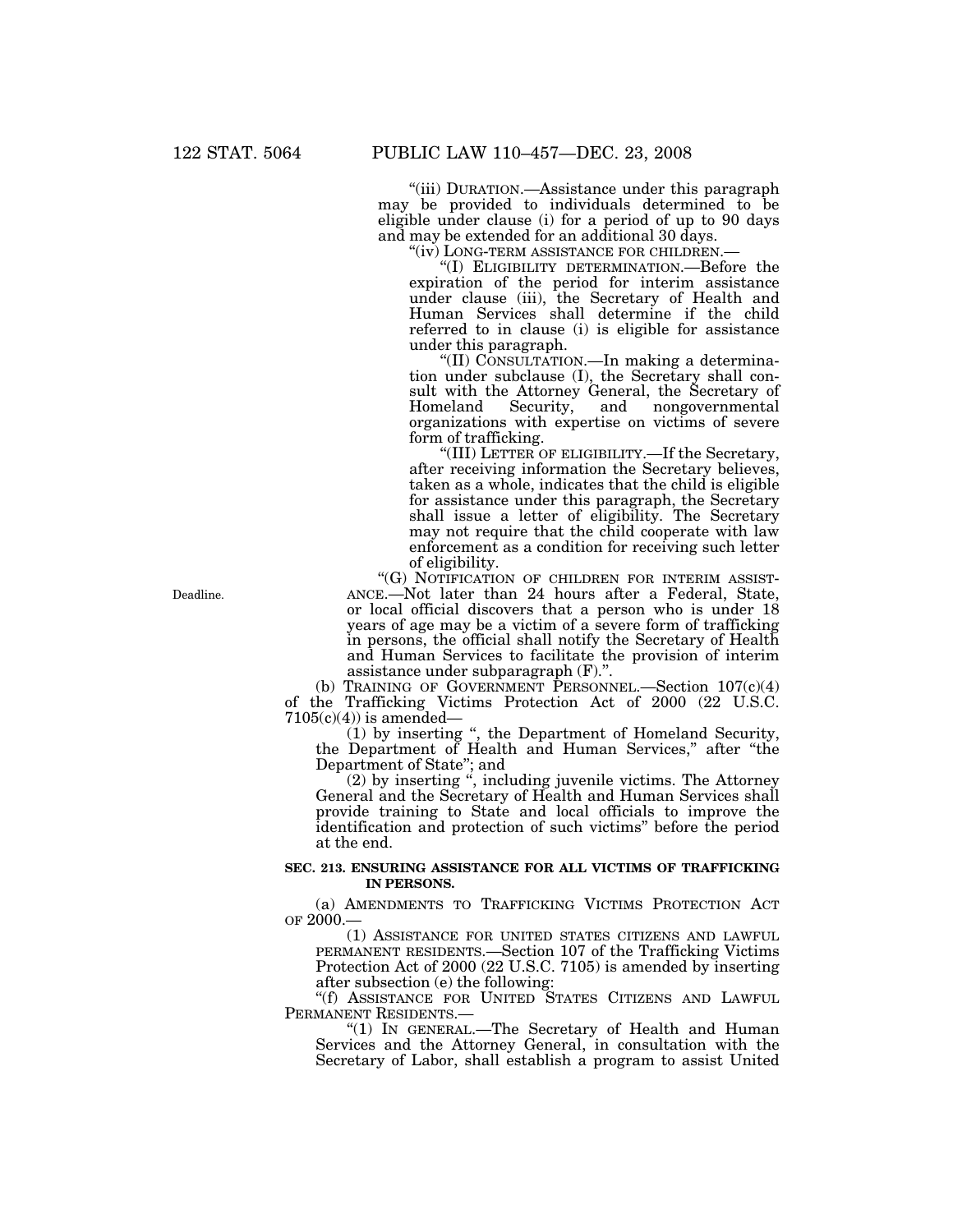States citizens and aliens lawfully admitted for permanent residence (as defined in section  $101(a)(20)$  of the Immigration and Nationality Act (8 U.S.C. 1101(a)(20))) who are victims of severe forms of trafficking. In determining the assistance that would be most beneficial for such victims, the Secretary and the Attorney General shall consult with nongovernmental organizations that provide services to victims of severe forms of trafficking in the United States.

"(2) USE OF EXISTING PROGRAMS.—In addition to specialized services required for victims described in paragraph (1), the program established pursuant to paragraph (1) shall—

''(A) facilitate communication and coordination between the providers of assistance to such victims;

''(B) provide a means to identify such providers; and  $\mathrm{C}^{\prime\prime}(\mathrm{C})$  provide a means to make referrals to programs for which such victims are already eligible, including programs administered by the Department of Justice and the Department of Health and Human Services.

" $(3)$  GRANTS.-

''(A) IN GENERAL.—The Secretary of Health and Human Services and the Attorney General may award grants to States, Indian tribes, units of local government, and nonprofit, nongovernmental victim service organizations to develop, expand, and strengthen victim service programs authorized under this subsection.

''(B) MAXIMUM FEDERAL SHARE.—The Federal share of a grant awarded under this paragraph may not exceed 75 percent of the total costs of the projects described in the application submitted by the grantee.''.

(2) AUTHORIZATION OF APPROPRIATIONS.—Section 113 of the Trafficking Victims Protection Act of 2000 (22 U.S.C. 7110) is amended—

 $(A)$  in subsection  $(b)$ —

(i) by striking ''To carry out'' and inserting the following:

"(1) ELIGIBILITY FOR BENEFITS AND ASSISTANCE.-To carry out''; and

(ii) by adding at the end the following:

''(2) ADDITIONAL BENEFITS FOR TRAFFICKING VICTIMS.—To carry out the purposes of section 107(f), there are authorized to be appropriated to the Secretary of Health and Human Services—

''(A) \$2,500,000 for fiscal year 2008;

''(B) \$5,000,0000 for fiscal year 2009;

''(C) \$7,000,000 for fiscal year 2010; and

''(D) \$7,000,000 for fiscal year 2011.''; and

(B) in subsection (d)—

(i) by striking ''To carry out the purposes of section 107(b)'' and inserting the following:

''(A) ELIGIBILITY FOR BENEFITS AND ASSISTANCE.—To carry out the purposes of section 107(b)'';

(ii) by striking ''To carry out the purposes of section 134'' and inserting the following:

''(B) ASSISTANCE TO FOREIGN COUNTRIES.—To carry out the purposes of section 134''; and

(iii) by adding at the end the following:

Consultation.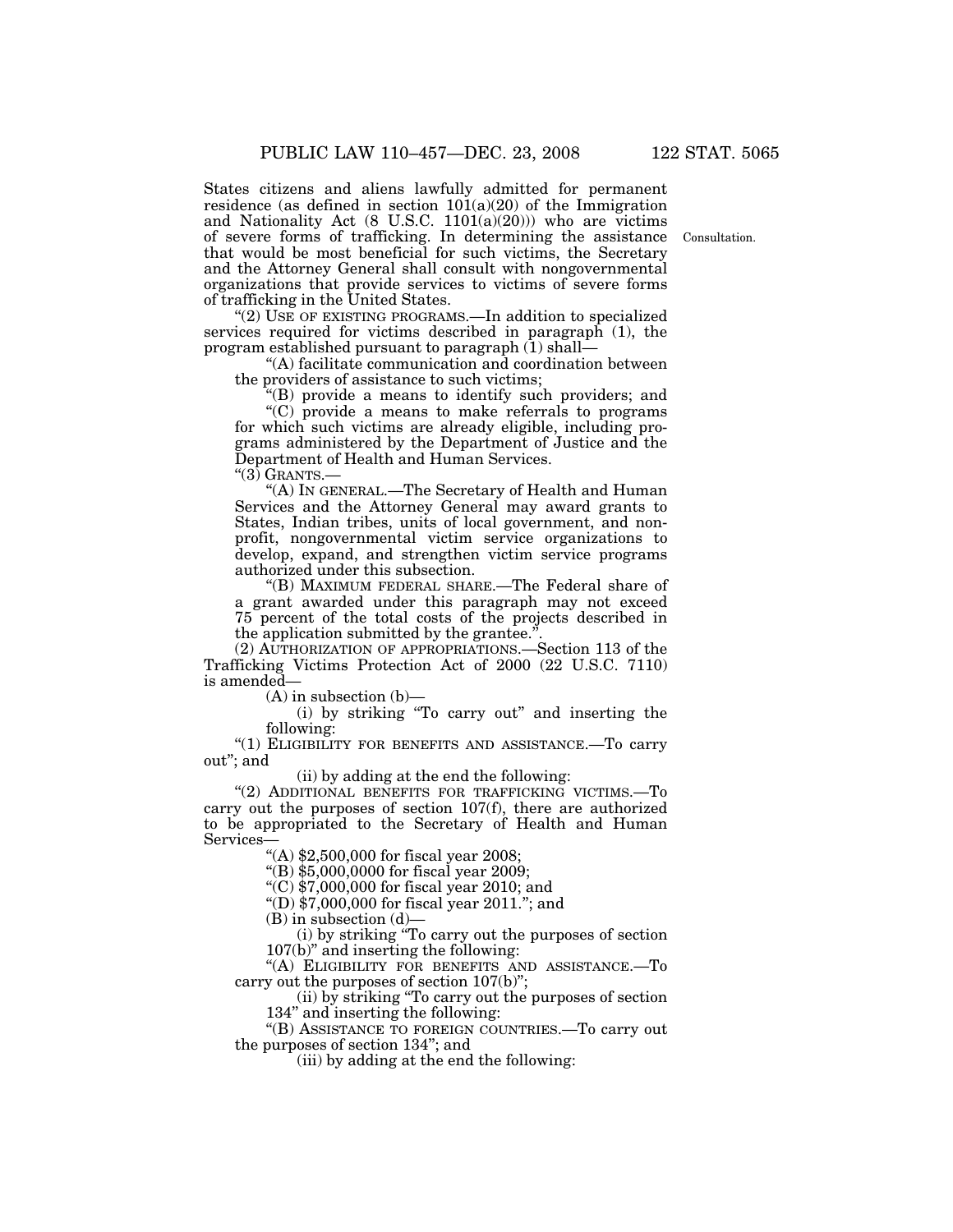''(C) ADDITIONAL BENEFITS FOR TRAFFICKING VICTIMS.— To carry out the purposes of section 107(f), there are authorized to be appropriated to the Attorney General— "(i)  $$2,500,000$  for fiscal year 2008;

''(ii) \$5,000,0000 for fiscal year 2009;

''(iii) \$7,000,000 for fiscal year 2010; and

"(iv) \$7,000,000 for fiscal year 2011.".

(3) TECHNICAL ASSISTANCE.—Section  $107(b)(2)(B)(ii)$  of the Trafficking Victims Protection Act of  $2000$  (22 U.S.C. Victims Protection Act of 2000 (22 U.S.C.  $7105(b)(2)(B)(ii)$  is amended to read as follows:

> ''(ii) 5 percent for training and technical assistance, including increasing capacity and expertise on security for and protection of service providers from intimidation or retaliation for their activities.''.

 $(b)$  STUDY.

(1) REQUIREMENT.—Not later than 1 year after the date of the enactment of this Act, the Attorney General and the Secretary of Health and Human Services shall submit a report to the appropriate congressional committees that identifies the existence and extent of any service gap between victims described in section 107(b)(1) of the Trafficking Victims Protection Act of 2000 (22 U.S.C. 7105) and individuals described in section 107(f) of such Act, as amended by section 213(a) of this Act.

(2) ELEMENTS.—In carrying out the study under subparagraph (1), the Attorney General and the Secretary of Health and Human Services shall—

(A) investigate factors relating to the legal ability of the victims described in paragraph (1) to access government-funded social services in general, including the application of the Personal Responsibility and Work Opportunity Reconciliation Act of 1996 (8 U.S.C. 1641(c)(5)) and the Illegal Immigration and Immigrant Responsibility Act of 1996 (division C of Public Law 104–208; 110 Stat. 3009 et seq.);

(B) investigate any other impediments to the access of the victims described in paragraph (1) to governmentfunded social services;

(C) investigate any impediments to the access of the victims described in paragraph (1) to government-funded services targeted to victims of severe forms of trafficking;

(D) investigate the effect of trafficking service-provider infrastructure development, continuity of care, and availability of caseworkers on the eventual restoration and rehabilitation of the victims described in paragraph (1); and

(E) include findings, best practices, and recommendations, if any, based on the study of the elements described in subparagraphs (A) through (D) and any other related information.

Deadline. Reports.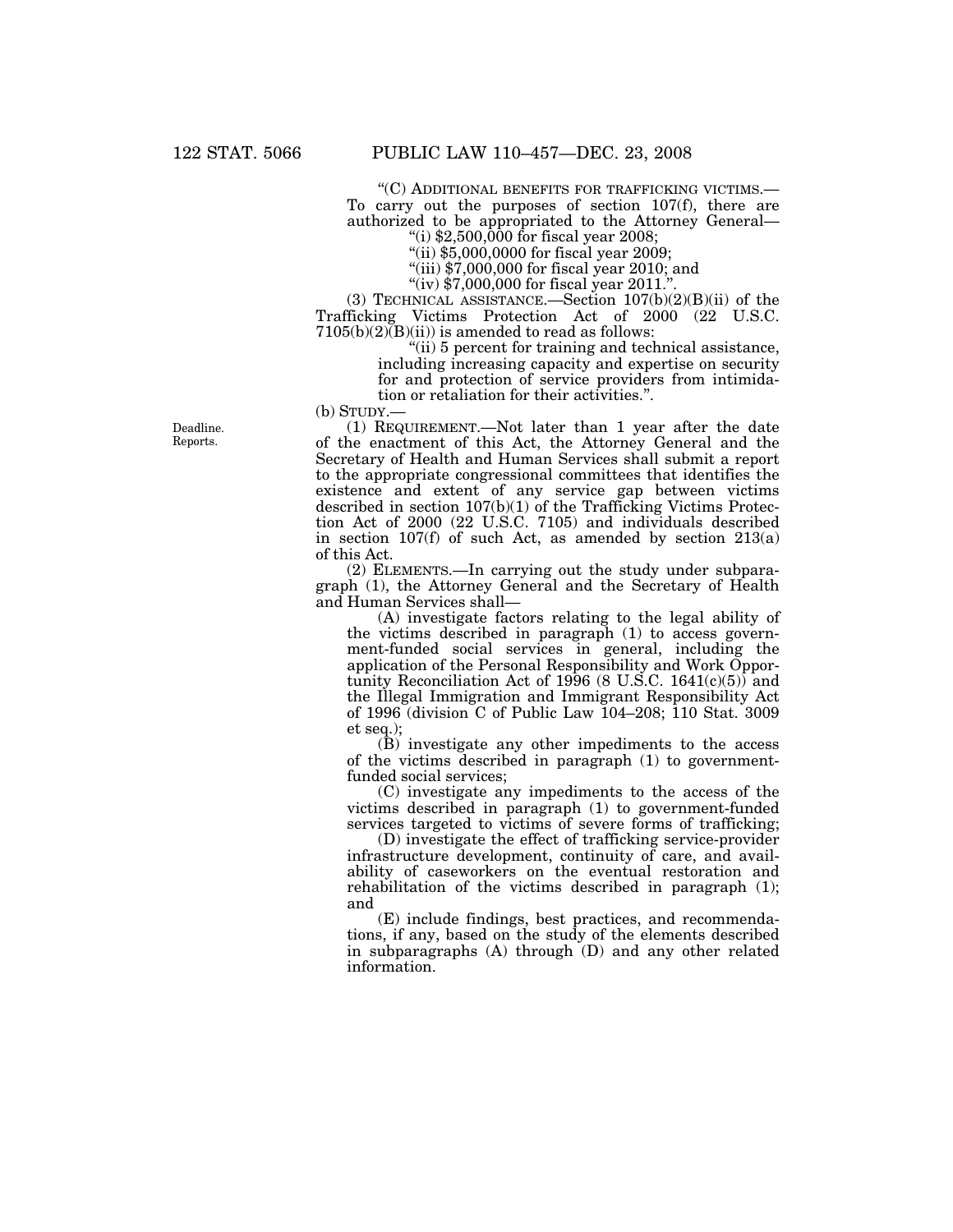# **Subtitle C—Penalties Against Traffickers and Other Crimes**

### **SEC. 221. RESTITUTION OF FORFEITED ASSETS; ENHANCEMENT OF CIVIL ACTION.**

Chapter 77 of title 18, United States Code, is amended—

 $(1)$  in section 1593(b), by adding at the end the following: "(4) The forfeiture of property under this subsection shall be governed by the provisions of section 413 (other than subsection (d) of such section) of the Controlled Substances Act (21 U.S.C. 853).''; and

(2) in section 1595—

 $(A)$  in subsection  $(a)$ —

(i) by striking "of section 1589, 1590, or 1591"; and

(ii) by inserting ''(or whoever knowingly benefits, financially or by receiving anything of value from participation in a venture which that person knew or should have known has engaged in an act in violation of this chapter)'' after ''perpetrator''; and (B) by adding at the end the following:

"(c) No action may be maintained under this section unless Deadline. it is commenced not later than 10 years after the cause of action arose.''.

## **SEC. 222. ENHANCING PENALTIES FOR TRAFFICKING OFFENSES.**

(a) DETENTION.—Section 3142(e) of title 18, United States Code, is amended—

(1) by redesignating paragraphs (1), (2), and (3) as subparagraphs (A), (B), and (C), respectively;

 $(2)$  by inserting " $(1)$ " before "If, after a hearing";

 $(3)$  by inserting " $(2)$ " before "In a case";

(4) by inserting "(3)" before "Subject to rebuttal";

(5) by striking ''paragraph (1) of this subsection'' each place it appears and inserting ''subparagraph (A)'';

(6) in paragraph (3), as redesignated—

 $(A)$  by striking "committed an offense" and inserting the following: ''committed—

"(A) an offense";

(B) by striking "46, an offense" and inserting the following: " $46$ ;

''(B) an offense'';

(C) by striking ''title, or an offense'' and inserting the following: ''title;

''(C) an offense''; and

(D) by striking ''prescribed or an offense'' and inserting the following: "prescribed;

''(D) an offense under chapter 77 of this title for which a maximum term of imprisonment of 20 years or more is prescribed; or

''(E) an offense''.

(b) PREVENTING OBSTRUCTION.—

(1) ENTICEMENT INTO SLAVERY.—Section 1583 of title 18, United States Code, is amended to read as follows: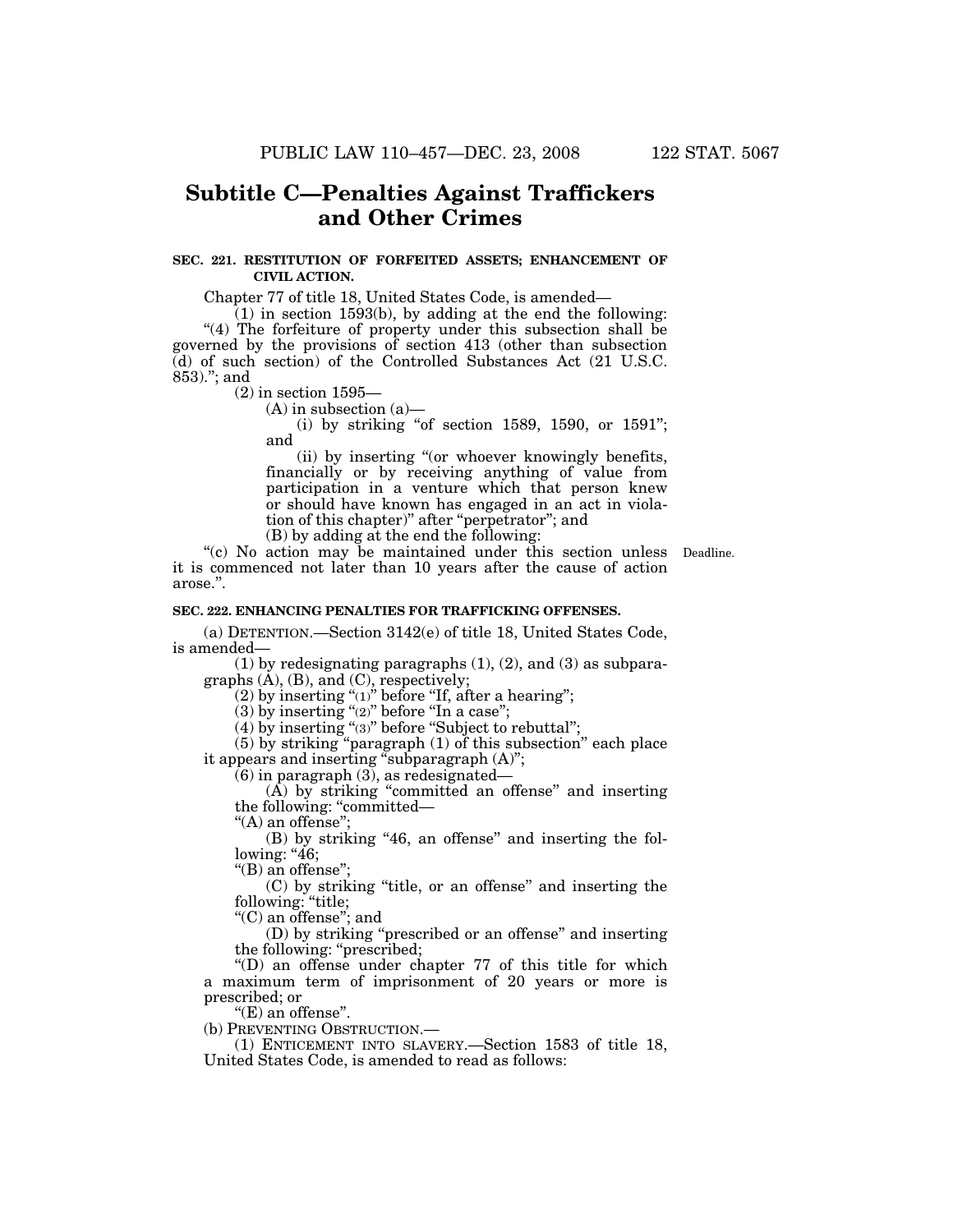### **''§ 1583. Enticement into slavery**

"(a) Whoever-

" $(1)$  kidnaps or carries away any other person, with the intent that such other person be sold into involuntary servitude, or held as a slave;

"(2) entices, persuades, or induces any other person to go on board any vessel or to any other place with the intent that he or she may be made or held as a slave, or sent out of the country to be so made or held; or

''(3) obstructs, or attempts to obstruct, or in any way interferes with or prevents the enforcement of this section,

shall be fined under this title, imprisoned not more than 20 years, or both.

''(b) Whoever violates this section shall be fined under this title, imprisoned for any term of years or for life, or both if—

 $\sqrt[n]{(1)}$  the violation results in the death of the victim; or

"(2) the violation includes kidnaping, an attempt to kidnap, aggravated sexual abuse, an attempt to commit aggravated sexual abuse, or an attempt to kill.''.

(2) SALE INTO INVOLUNTARY SERVITUDE.—Section 1584 of such title is amended—

(A) by striking ''Whoever'' and inserting the following: ''(a) Whoever''; and

(B) by adding at the end the following:

"(b) Whoever obstructs, attempts to obstruct, or in any way interferes with or prevents the enforcement of this section, shall be subject to the penalties described in subsection (a)."

(3) PUNISHING FINANCIAL GAIN FROM TRAFFICKED LABOR.— Section 1589 of such title is amended to read as follows:

#### **''SEC. 1589. FORCED LABOR.**

''(a) Whoever knowingly provides or obtains the labor or services of a person by any one of, or by any combination of, the following means—

"(1) by means of force, threats of force, physical restraint, or threats of physical restraint to that person or another person;

"(2) by means of serious harm or threats of serious harm to that person or another person;

" $(3)$  by means of the abuse or threatened abuse of law or legal process; or

"(4) by means of any scheme, plan, or pattern intended to cause the person to believe that, if that person did not perform such labor or services, that person or another person would suffer serious harm or physical restraint.

shall be punished as provided under subsection (d).

''(b) Whoever knowingly benefits, financially or by receiving anything of value, from participation in a venture which has engaged in the providing or obtaining of labor or services by any of the means described in subsection (a), knowing or in reckless disregard of the fact that the venture has engaged in the providing or obtaining of labor or services by any of such means, shall be punished as provided in subsection (d).

''(c) In this section:

''(1) The term 'abuse or threatened abuse of law or legal process' means the use or threatened use of a law or legal process, whether administrative, civil, or criminal, in any manner or for any purpose for which the law was not designed,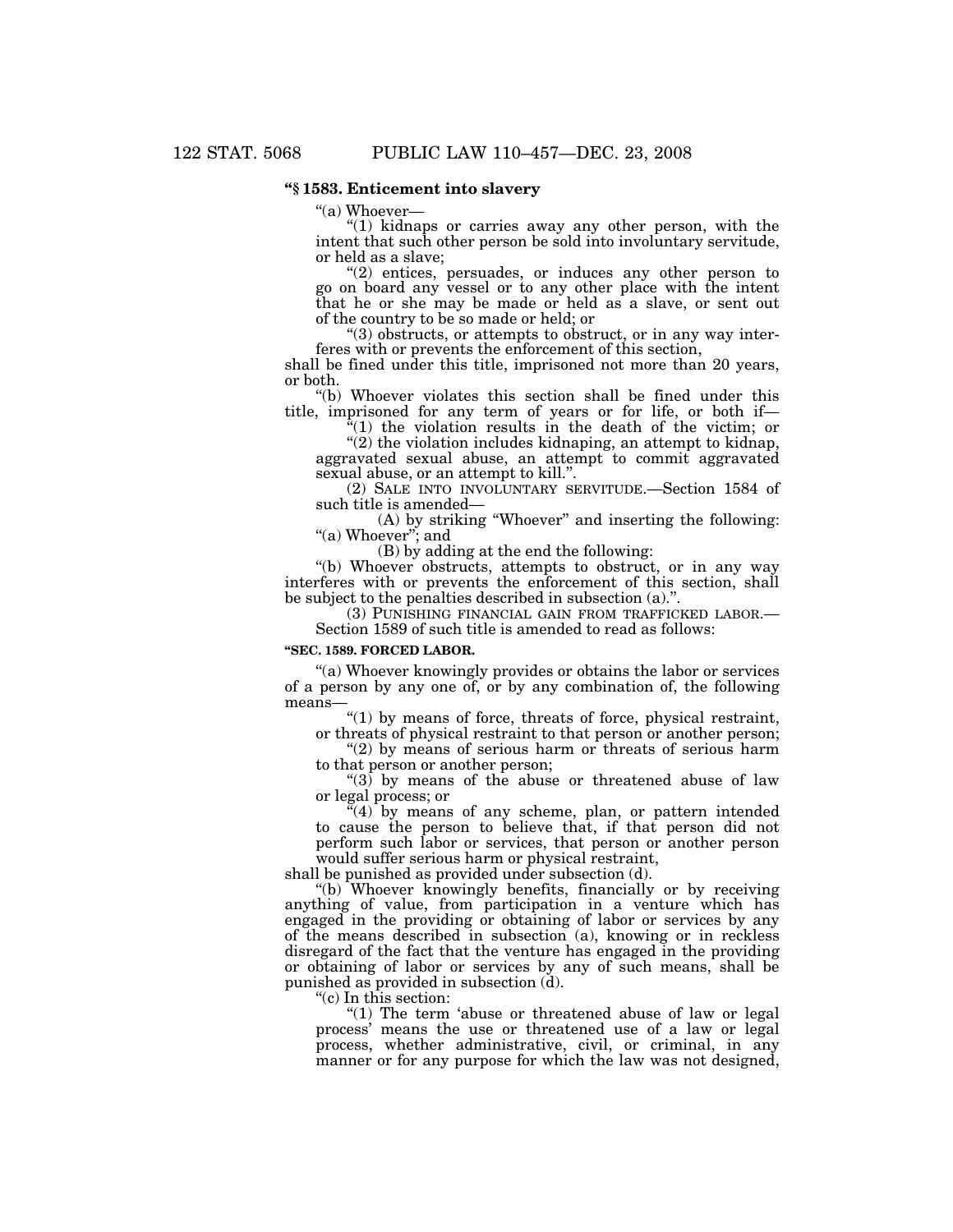in order to exert pressure on another person to cause that person to take some action or refrain from taking some action.

" $(2)$  The term 'serious harm' means any harm, whether physical or nonphysical, including psychological, financial, or reputational harm, that is sufficiently serious, under all the surrounding circumstances, to compel a reasonable person of the same background and in the same circumstances to perform or to continue performing labor or services in order to avoid incurring that harm.

''(d) Whoever violates this section shall be fined under this title, imprisoned not more than 20 years, or both. If death results from a violation of this section, or if the violation includes kidnaping, an attempt to kidnap, aggravated sexual abuse, or an attempt to kill, the defendant shall be fined under this title, imprisoned for any term of years or life, or both.''.

(4) TRAFFICKING.—Section 1590 of such title is amended—

(A) by striking ''Whoever'' and inserting the following: "(a) Whoever"; and

(B) by adding at the end the following:

''(b) Whoever obstructs, attempts to obstruct, or in any way interferes with or prevents the enforcement of this section, shall be subject to the penalties under subsection (a)."

(5) SEX TRAFFICKING OF CHILDREN.—Section 1591 of such title is amended—

(A) in subsection (a)—

 $(i)$  in paragraph  $(1)$ , by striking "or obtains" and inserting "obtains, or maintains"; and

(ii) in the matter following paragraph (2), by striking ''that force, fraud, or coercion described in subsection  $(c)(2)$ " and inserting ", or in reckless disregard of the fact, that means of force, threats of force, fraud, coercion described in subsection (e)(2), or any combination of such means'';

(B) by redesignating subsection (c) as subsection (e);

 $(C)$  in subsection  $(b)(1)$ , by striking "force, fraud, or coercion'' and inserting ''means of force, threats of force, fraud, or coercion described in subsection (e)(2), or by any combination of such means,";

(D) by inserting after subsection (b) the following:

"(c) In a prosecution under subsection  $(a)(1)$  in which the defendant had a reasonable opportunity to observe the person so recruited, enticed, harbored, transported, provided, obtained or maintained, the Government need not prove that the defendant knew that the person had not attained the age of 18 years.

''(d) Whoever obstructs, attempts to obstruct, or in any way interferes with or prevents the enforcement of this section, shall be fined under this title, imprisoned for a term not to exceed 20 years, or both.'';

(E) in subsection (e), as redesignated—

(i) by redesignating paragraph (3) as paragraph (5);

(ii) by redesignating paragraph (1) as paragraph (3);

(iii) by inserting before paragraph (2) the following: "(1) The term 'abuse or threatened abuse of law or legal process' means the use or threatened use of a law or legal process, whether administrative, civil, or criminal, in any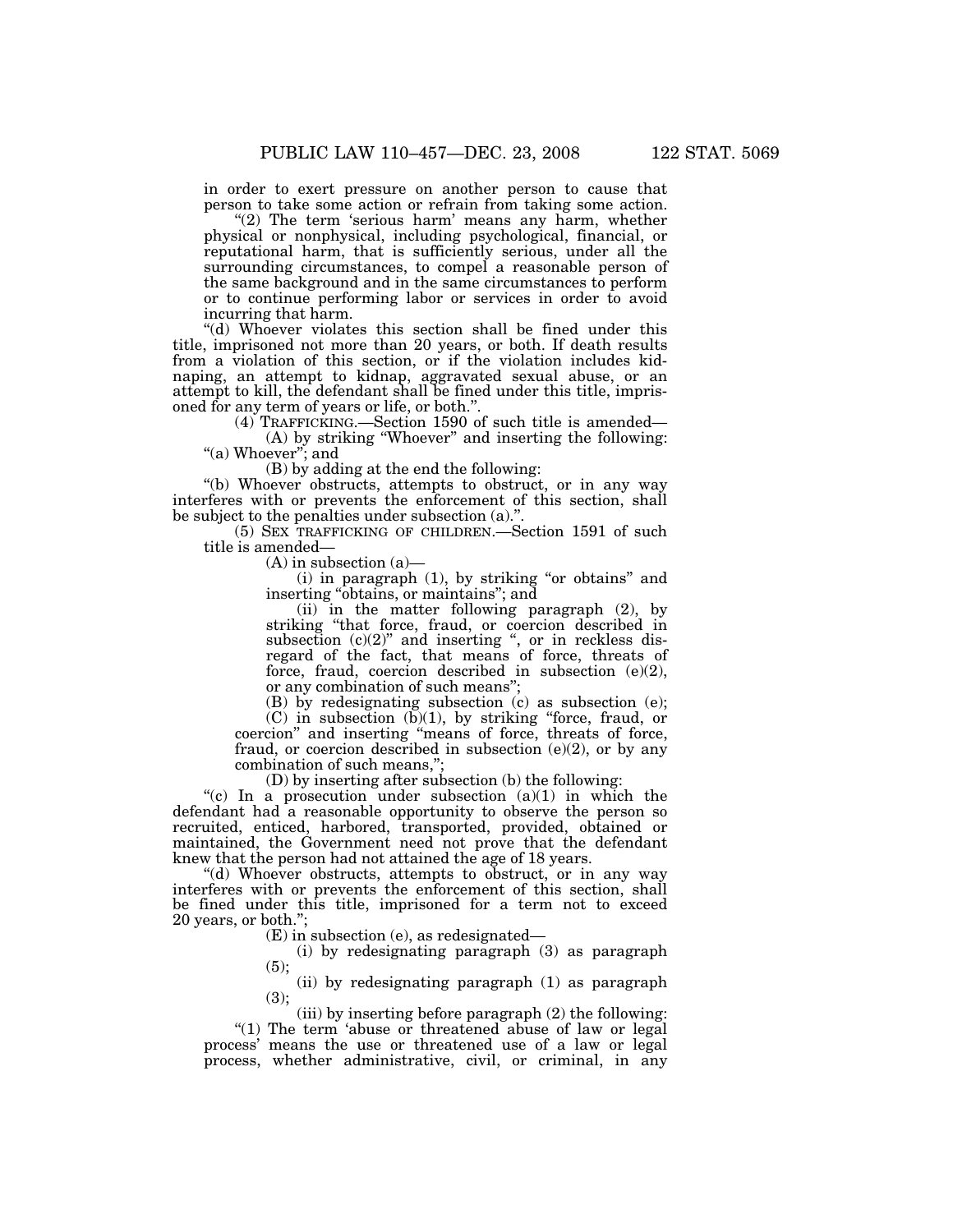manner or for any purpose for which the law was not designed, in order to exert pressure on another person to cause that person to take some action or refrain from taking some action.''; and

> (iv) by inserting after paragraph (3), as redesignated, the following:

" $(4)$  The term 'serious harm' means any harm, whether physical or nonphysical, including psychological, financial, or reputational harm, that is sufficiently serious, under all the surrounding circumstances, to compel a reasonable person of the same background and in the same circumstances to perform or to continue performing commercial sexual activity in order to avoid incurring that harm.''.

(6) UNLAWFUL CONDUCT.—Section 1592 of such title is amended by adding at the end the following:

"(c) Whoever obstructs, attempts to obstruct, or in any way interferes with or prevents the enforcement of this section, shall be subject to the penalties described in subsection (a).''.

(c) HOLDING CONSPIRATORS ACCOUNTABLE.—Section 1594 of title 18, United States Code, is amended—

(1) by redesignating subsections (b), (c), and (d) as subsections (d), (e), and (f), respectively; and

(2) by inserting after subsection (a) the following:

''(b) Whoever conspires with another to violate section 1581, 1583, 1589, 1590, or 1592 shall be punished in the same manner as a completed violation of such section.

 $C$ <sup>''</sup>(c) Whoever conspires with another to violate section 1591 shall be fined under this title, imprisoned for any term of years or for life, or both.''.

(d) BENEFITTING FINANCIALLY FROM PEONAGE, SLAVERY, AND TRAFFICKING IN PERSONS.—

(1) IN GENERAL.—Chapter 77 of title 18, United States Code, is amended by inserting after section 1593 the following:

# **''§ 1593A. Benefitting financially from peonage, slavery, and trafficking in persons**

''Whoever knowingly benefits, financially or by receiving anything of value, from participation in a venture which has engaged in any act in violation of section  $1581(a)$ ,  $1592$ , or  $1595(a)$ , knowing or in reckless disregard of the fact that the venture has engaged in such violation, shall be fined under this title or imprisoned in the same manner as a completed violation of such section.''.

(2) CLERICAL AMENDMENT.—The table of sections at the beginning of such chapter is amended by inserting after the item relating to section 1593 the following:

''Sec. 1593A. Benefitting financially from peonage, slavery, and trafficking in persons."

(e) RETALIATION IN FOREIGN LABOR CONTRACTING.—Chapter 63 of title 18, United States Code, is amended—

(1) in the chapter heading, by adding at the end the following: "AND OTHER FRAUD OFFENSES";

(2) by adding at the end the following: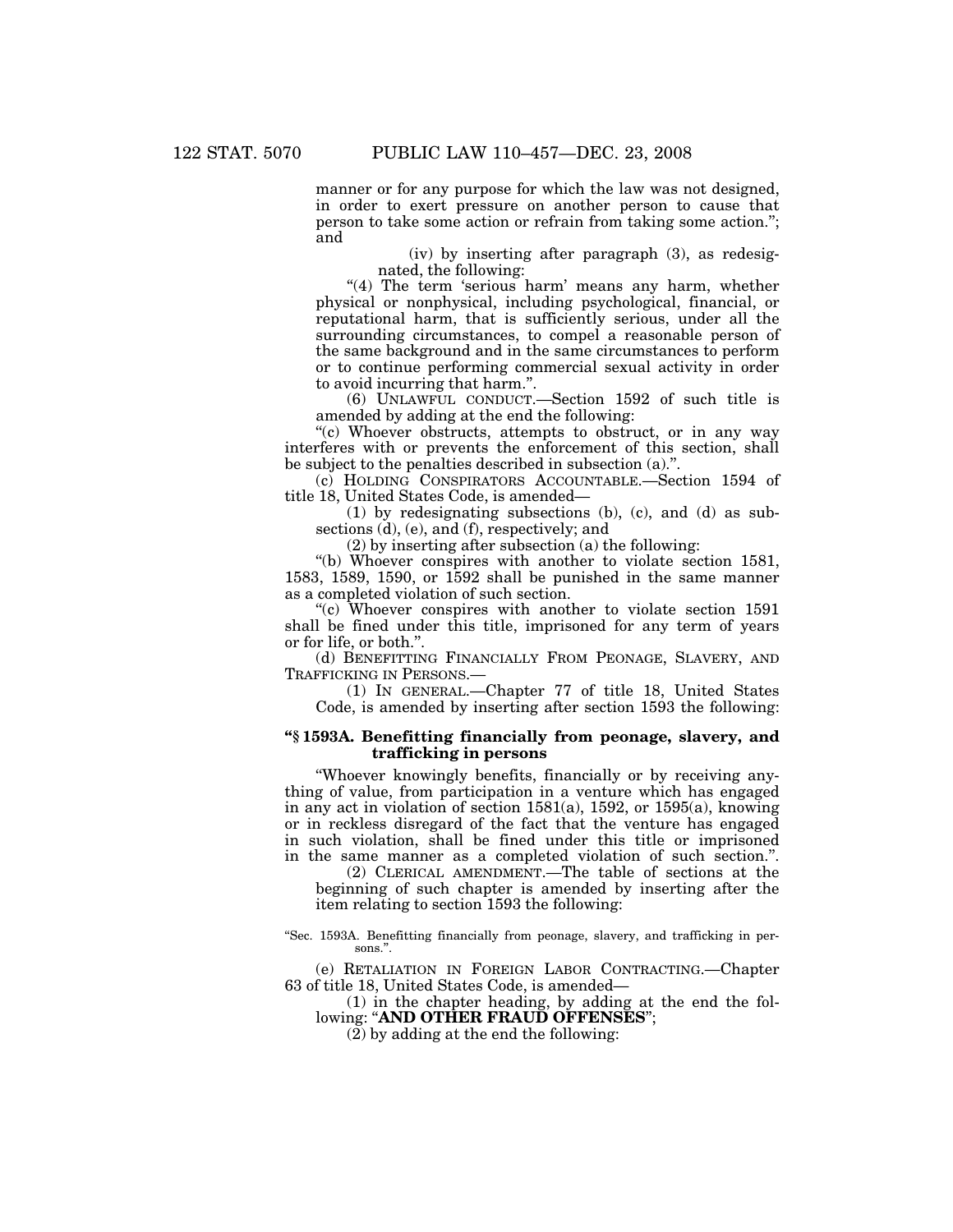#### **''§ 1351. Fraud in foreign labor contracting**

''Whoever knowingly and with intent to defraud recruits, solicits or hires a person outside the United States for purposes of employment in the United States by means of materially false or fraudulent pretenses, representations or promises regarding that employment shall be fined under this title or imprisoned for not more than 5 years, or both.''; and

(3) in the table of sections, by inserting after the item relating to section 1350 the following:

#### ''1351. Fraud in foreign labor contracting.''.

(f) TIGHTENING IMMIGRATION PROHIBITIONS.—

(1) GROUND OF INADMISSIBILITY FOR TRAFFICKING.—Section 212(a)(2)(H)(i) of the Immigration and Nationality Act (8 U.S.C.  $1182(a)(2)(H)(i)$  is amended by striking "who is listed in a report submitted pursuant to section 111(b) of the Trafficking Victims Protection Act of 2000'' and inserting ''who commits or conspires to commit human trafficking offenses in the United States or outside the United States''.

(2) GROUND OF REMOVABILITY.—Section 237(a)(2) of such Act  $(8 \text{ U.S.C. } 1227(a)(2))$  is amended by adding at the end the following:

"(F) TRAFFICKING.—Any alien described in section  $212(a)(2)(H)$  is deportable.".

(g) AMENDMENT TO SENTENCING GUIDELINES.—Pursuant to its 28 USC 994 note. authority under section 994 of title 28, United States Code, the United States Sentencing Commission shall review and, if appropriate, amend the sentencing guidelines and policy statements applicable to persons convicted of alien harboring to ensure conformity with the sentencing guidelines applicable to persons convicted of promoting a commercial sex act if—

 $(1)$  the harboring was committed in furtherance of prostitution; and

(2) the defendant to be sentenced is an organizer, leader, manager, or supervisor of the criminal activity.

#### **SEC. 223. JURISDICTION IN CERTAIN TRAFFICKING OFFENSES.**

(a) IN GENERAL.—Chapter 77 of title 18, United States Code, is amended by adding at the end the following:

# **''§ 1596. Additional jurisdiction in certain trafficking offenses**

''(a) IN GENERAL.—In addition to any domestic or extra-territorial jurisdiction otherwise provided by law, the courts of the United States have extra-territorial jurisdiction over any offense (or any attempt or conspiracy to commit an offense) under section 1581, 1583, 1584, 1589, 1590, or 1591 if—

" $(1)$  an alleged offender is a national of the United States or an alien lawfully admitted for permanent residence (as those terms are defined in section 101 of the Immigration and Nationality Act (8 U.S.C. 1101)); or

"(2) an alleged offender is present in the United States, irrespective of the nationality of the alleged offender.

''(b) LIMITATION ON PROSECUTIONS OF OFFENSES PROSECUTED IN OTHER COUNTRIES.—No prosecution may be commenced against a person under this section if a foreign government, in accordance with jurisdiction recognized by the United States, has prosecuted or is prosecuting such person for the conduct constituting such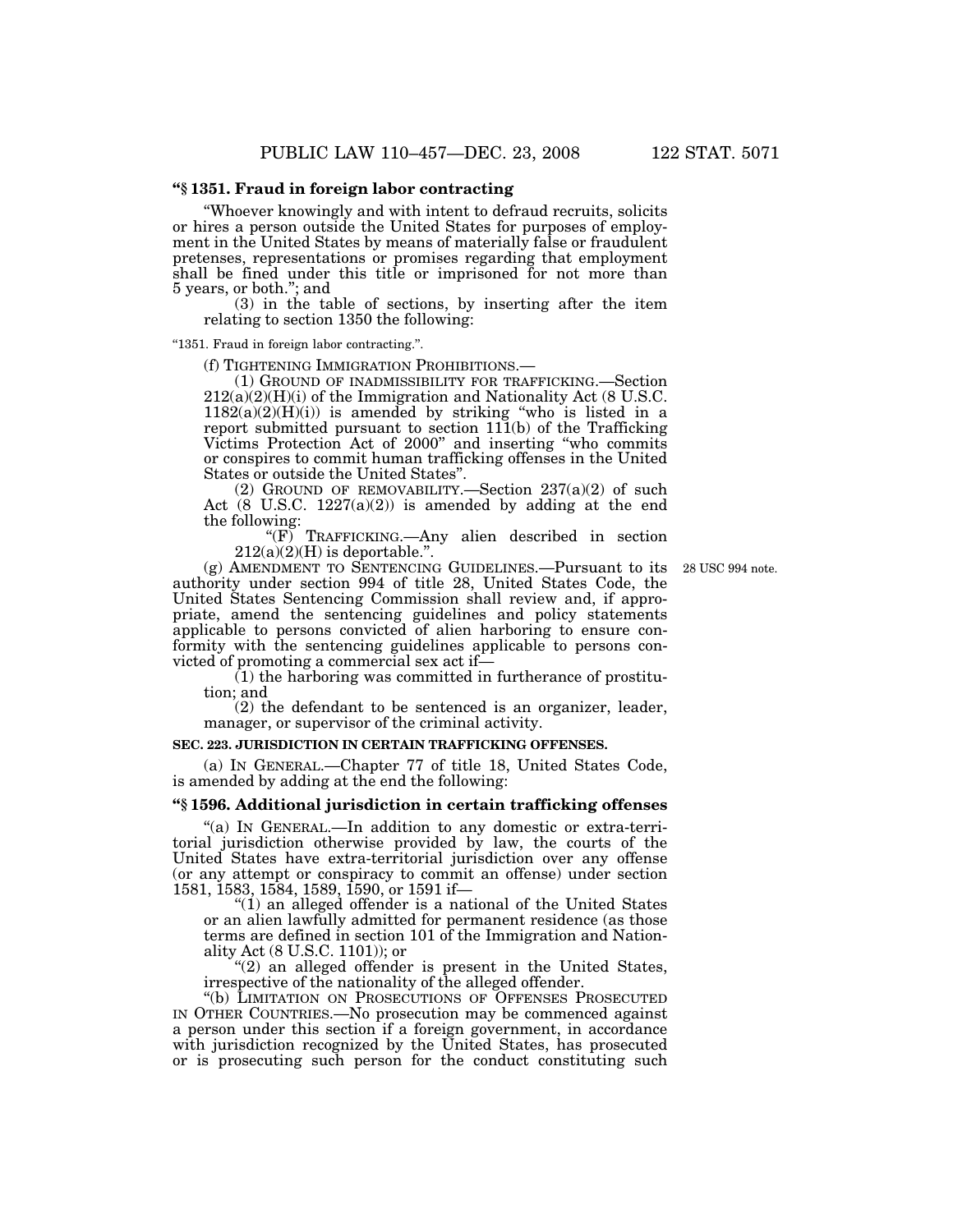offense, except upon the approval of the Attorney General or the Deputy Attorney General (or a person acting in either such capacity), which function of approval may not be delegated.''.

(b) CLERICAL AMENDMENT.—The table of sections at the beginning of chapter 77 of title 18, United States Code, is amended by adding at the end the following:

''1596. Additional jurisdiction in certain trafficking offenses.''.

#### **SEC. 224. BAIL CONDITIONS, SUBPOENAS, AND REPEAT OFFENDER PENALTIES FOR SEX TRAFFICKING.**

(a) RELEASE AND DETENTION.—Subsections  $(f)(1)(A)$  and  $(g)(1)$ of section 3142 of title 18, United States Code, are amended by striking ''violence,'' each place such term appears and inserting "violence, a violation of section 1591,".

(b) SUBPOENAS.—Section 3486(a)(1)(D) of title 18, United States Code, is amended by inserting "1591," after "1201,".

(c) REPEAT OFFENDERS.—Section  $2426(b)(1)(A)$  of title 18, United States Code, is amended, by striking "or chapter 110" and inserting "chapter 110, or section 1591".

#### **SEC. 225. PROMOTING EFFECTIVE STATE ENFORCEMENT.**

(a) RELATIONSHIP AMONG FEDERAL AND STATE LAW.—Nothing in this Act, the Trafficking Victims Protection Act of 2000, the Trafficking Victims Protection Reauthorization Act of 2003, the Trafficking Victims Protection Reauthorization Act of 2005, chapters 77 and 117 of title 18, United States Code, or any model law issued by the Department of Justice to carry out the purposes of any of the aforementioned statutes—

(1) may be construed to treat prostitution as a valid form of employment under Federal law; or

 $(2)$  shall preempt, supplant, or limit the effect of any State or Federal criminal law.

(b) MODEL STATE CRIMINAL PROVISIONS.—In addition to any model State antitrafficking statutes in effect on the date of the enactment of this Act, the Attorney General shall facilitate the promulgation of a model State statute that—

(1) furthers a comprehensive approach to investigation and prosecution through modernization of State and local prostitution and pandering statutes; and

(2) is based in part on the provisions of the Act of August 15, 1935 (49 Stat. 651; D.C. Code 22–2701 et seq.) (relating to prostitution and pandering).

(c) DISTRIBUTION.—The model statute described in subsection (b) and the text of chapter 27 of the Criminal Code of the District of Columbia (D.C. Code 22–2701 et seq.) shall be—

(1) posted on the website of the Department of Justice; and

(2) distributed to the Attorney General of each State.

# **Subtitle D—Activities of the United States Government**

### **SEC. 231. ANNUAL REPORT BY THE ATTORNEY GENERAL.**

Section 105(d)(7) of the Trafficking Victims Protection Act of 2000 (22 U.S.C. 7103(d)(7)) is amended—  $(1)$  in subparagraph  $(A)$ —

22 USC 7101 note.

Web site.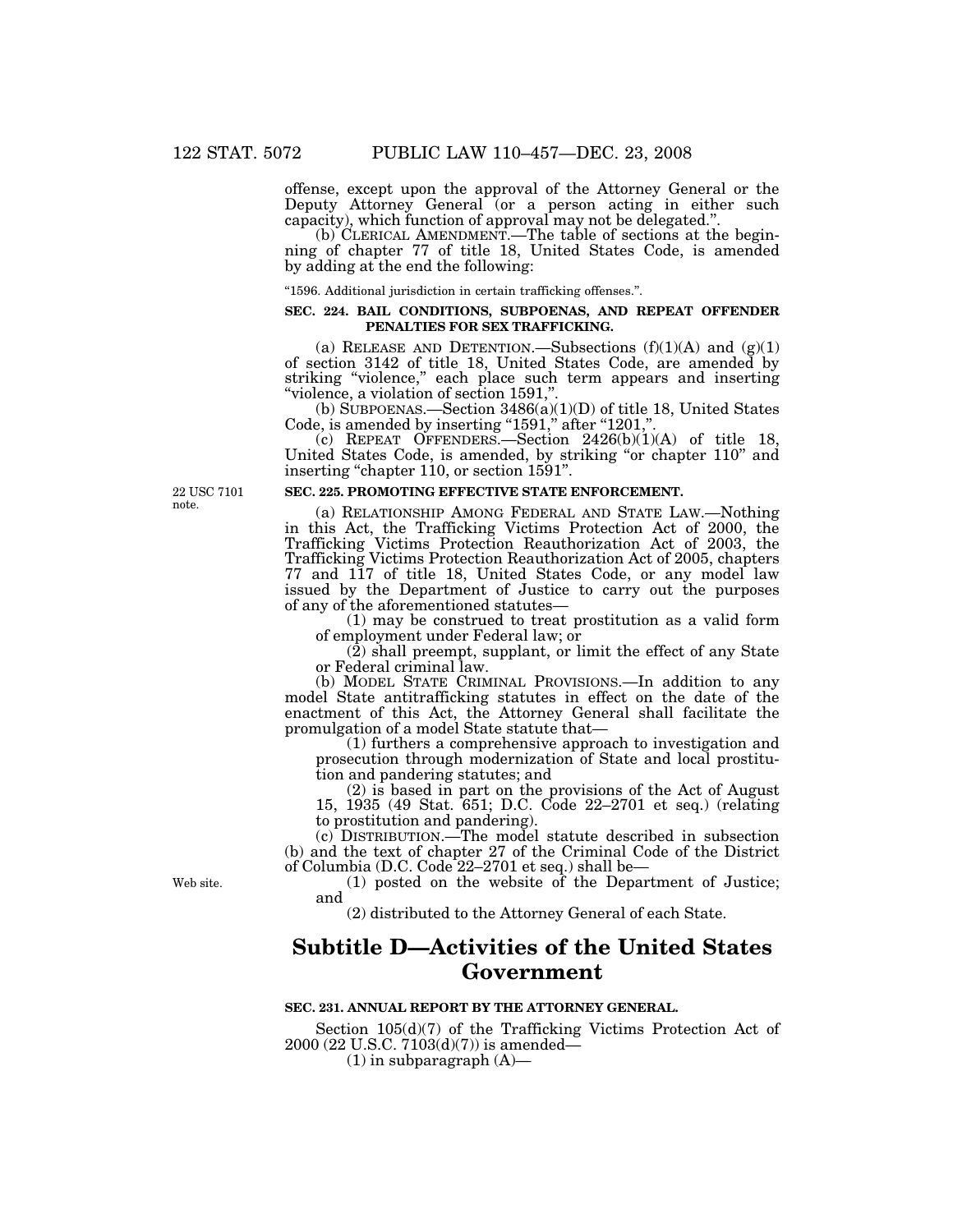(A) by striking "section 107(b)" and inserting "subsections (b) and (f) of section 107"; and

(B) by inserting "the Attorney General," after "the Secretary of Labor,'';

(2) in subparagraph  $(G)$ , by striking "and" at the end; (3) by redesignating subparagraph (H) as subparagraph (J); and

(4) by inserting after subparagraph (G) the following:

''(H) activities by the Department of Defense to combat trafficking in persons, including—

''(i) educational efforts for, and disciplinary actions taken against, members of the United States Armed Forces;

"(ii) the development of materials used to train the armed forces of foreign countries; and

''(iii) efforts to ensure that United States Government contractors and their employees or United States Government subcontractors and their employees do not engage in trafficking in persons;

''(I) activities or actions by Federal departments and agencies to enforce—

"(i) section  $106(g)$  and any similar law, regulation, or policy relating to United States Government contractors and their employees or United States Government subcontractors and their employees that engage in severe forms of trafficking in persons, the procurement of commercial sex acts, or the use of forced labor, including debt bondage;

"(ii) section 307 of the Tariff Act of 1930 (19 U.S.C. 1307; relating to prohibition on importation of convictmade goods), including any determinations by the Secretary of Homeland Security to waive the restrictions of such section; and

''(iii) prohibitions on the procurement by the United States Government of items or services produced by slave labor, consistent with Executive Order 13107 (December 10, 1998); and''.

#### **SEC. 232. INVESTIGATION BY THE INSPECTORS GENERAL.**

(a) IN GENERAL.—For each of the fiscal years 2010 through 2012, the Inspectors General of the Department of Defense, the Department of State, and the United States Agency for International Development shall investigate a sample of the contracts described in subsection (b).

(b) CONTRACTS DESCRIBED.—

(1) IN GENERAL.—The contracts described in subsection (a) are contracts, or subcontracts at any tier, under which there is a heightened risk that a contractor may engage, knowingly or unknowingly, in acts related to trafficking in persons, such as—

(A) confiscation of an employee's passport;

(B) restriction on an employee's mobility;

(C) abrupt or evasive repatriation of an employee;

(D) deception of an employee regarding the work destination; or

(E) acts otherwise described in section 106(g) of the Trafficking Victims Protection Act of 2000 (22 U.S.C. 7104).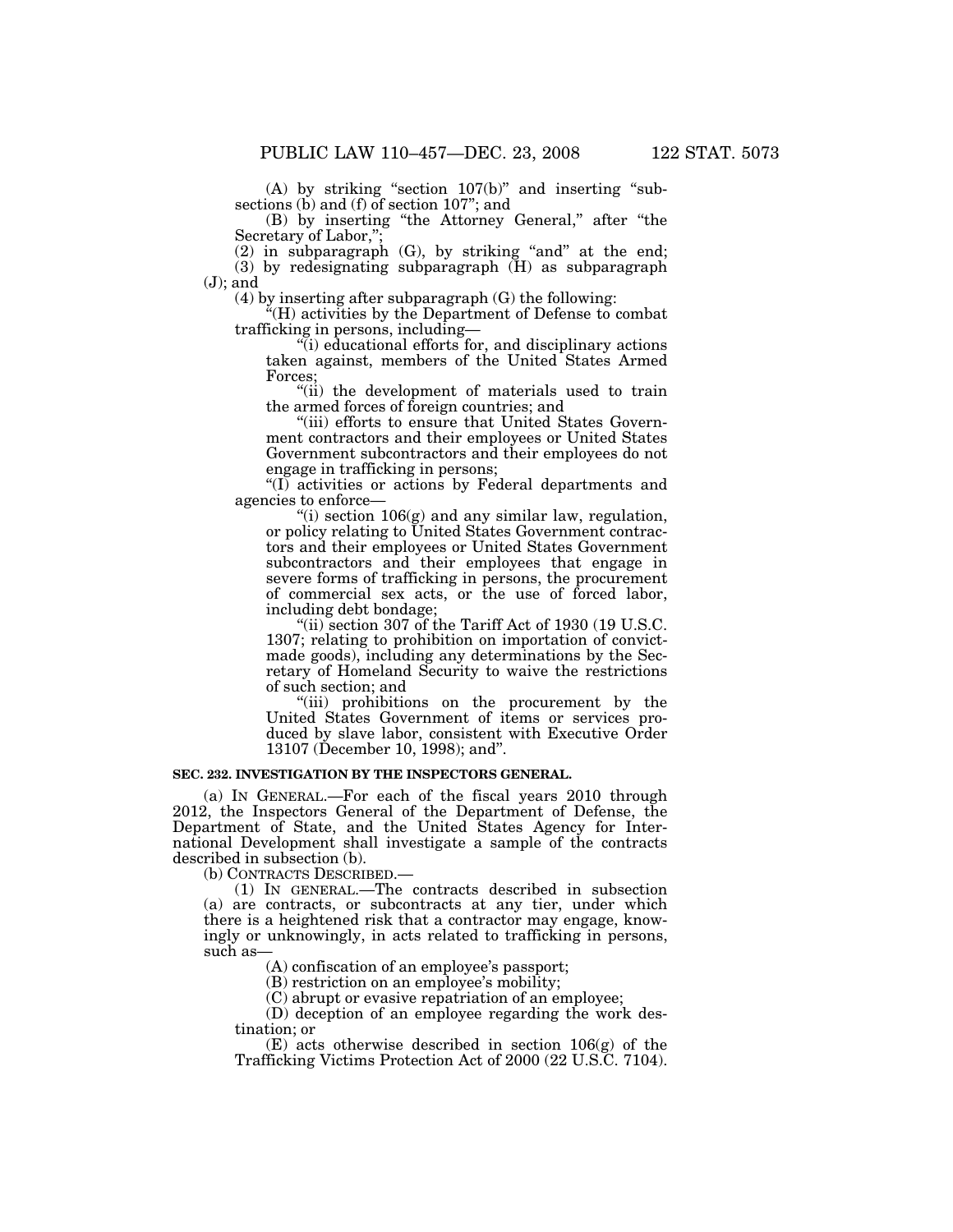(2) CONSULTATION AND INFORMATION RECEIVED.—In determining the type of contact that should be investigated pursuant to subsection (a), the Inspectors General shall—

(A) consult with the Director of the Office to Combat Trafficking in Persons of the Department of State; and

(B) take into account any credible information received regarding report of trafficking in persons.<br>(c) CONGRESSIONAL NOTIFICATION.—

(c) CONGRESSIONAL NOTIFICATION.— (1) IN GENERAL.—Not later than January 15, 2009, and annually thereafter through January 15, 2011, each Inspector General shall submit a report to the congressional committees listed in paragraph (3)—

(A) summarizing the findings of the investigations conducted in the previous year, including any findings regarding trafficking in persons or any improvements needed to prevent trafficking in persons; and

(B) in the case of any contractor or subcontractor with regard to which the Inspector General has found substantial evidence of trafficking in persons, report as to—

(i) whether or not the case has been referred for prosecution; and

(ii) whether or not the case has been treated in accordance with section 106(g) of the Trafficking Victims Protection Act of 2000 (22 U.S.C. 7104) (relating to termination of certain grants, contracts and cooperative agreements).

(2) JOINT REPORT.—The Inspectors General described in subsection (a) may submit their reports jointly.

(3) CONGRESSIONAL COMMITTEES.—The committees list in this paragraph are—

(A) the Committee on Armed Services of the Senate;

(B) the Committee on Foreign Relations of the Senate;

(C) the Committee on Armed Services of the House of Representatives; and

(D) the Committee on Foreign Affairs of the House of Representatives.

# **SEC. 233. SENIOR POLICY OPERATING GROUP.**

Section 206 of the Trafficking Victims Protection Reauthorization Act of  $2005$  (42 U.S.C. 14044d) is amended by striking ", as the department or agency determines appropriate,''.

#### **SEC. 234. PREVENTING UNITED STATES TRAVEL BY TRAFFICKERS.**

Section  $212(a)(2)(H)(i)$  of the Immigration and Nationality Act  $(8 \text{ U.S.C. } 1182(a)(2)(H)(i))$  is amended by striking "consular officer" and inserting ''consular officer, the Secretary of Homeland Security, the Secretary of State,''.

8 USC 1232.

#### **SEC. 235. ENHANCING EFFORTS TO COMBAT THE TRAFFICKING OF CHILDREN.**

(a) COMBATING CHILD TRAFFICKING AT THE BORDER AND PORTS OF ENTRY OF THE UNITED STATES.—

 $(1)$  POLICIES AND PROCEDURES.—In order to enhance the efforts of the United States to prevent trafficking in persons, the Secretary of Homeland Security, in conjunction with the Secretary of State, the Attorney General, and the Secretary of Health and Human Services, shall develop policies and procedures to ensure that unaccompanied alien children in the

Deadlines. Reports.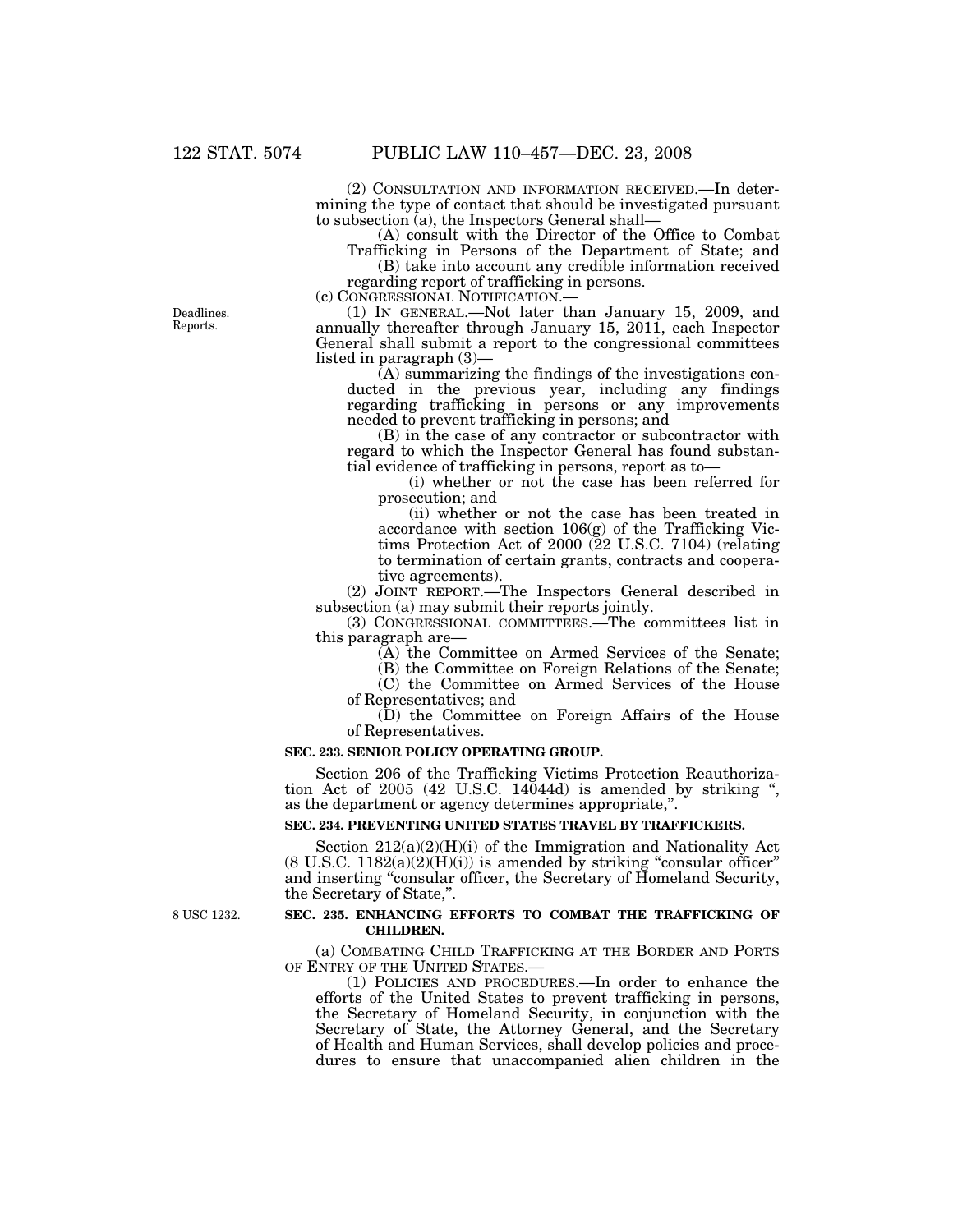United States are safely repatriated to their country of nationality or of last habitual residence.

(2) SPECIAL RULES FOR CHILDREN FROM CONTIGUOUS COUN-TRIES.—

(A) DETERMINATIONS.—Any unaccompanied alien child who is a national or habitual resident of a country that is contiguous with the United States shall be treated in accordance with subparagraph (B), if the Secretary of Homeland Security determines, on a case-by-case basis, that—

(i) such child has not been a victim of a severe form of trafficking in persons, and there is no credible evidence that such child is at risk of being trafficked upon return to the child's country of nationality or of last habitual residence;

(ii) such child does not have a fear of returning to the child's country of nationality or of last habitual residence owing to a credible fear of persecution; and

(iii) the child is able to make an independent decision to withdraw the child's application for admission to the United States.

(B) RETURN.—An immigration officer who finds an unaccompanied alien child described in subparagraph (A) at a land border or port of entry of the United States and determines that such child is inadmissible under the Immigration and Nationality Act (8 U.S.C. 1101 et seq.) may—

(i) permit such child to withdraw the child's application for admission pursuant to section 235(a)(4) of the Immigration and Nationality Act (8 U.S.C.  $1225(a)(4)$ ; and

(ii) return such child to the child's country of nationality or country of last habitual residence.

(C) CONTIGUOUS COUNTRY AGREEMENTS.—The Secretary of State shall negotiate agreements between the United States and countries contiguous to the United States with respect to the repatriation of children. Such agreements shall be designed to protect children from severe forms of trafficking in persons, and shall, at a minimum, provide that—

(i) no child shall be returned to the child's country of nationality or of last habitual residence unless returned to appropriate employees or officials, including child welfare officials where available, of the accepting country's government;

(ii) no child shall be returned to the child's country of nationality or of last habitual residence outside of reasonable business hours; and

(iii) border personnel of the countries that are parties to such agreements are trained in the terms of such agreements.

(3) RULE FOR OTHER CHILDREN.—The custody of unaccompanied alien children not described in paragraph (2)(A) who are apprehended at the border of the United States or at a United States port of entry shall be treated in accordance with subsection  $(b)$ .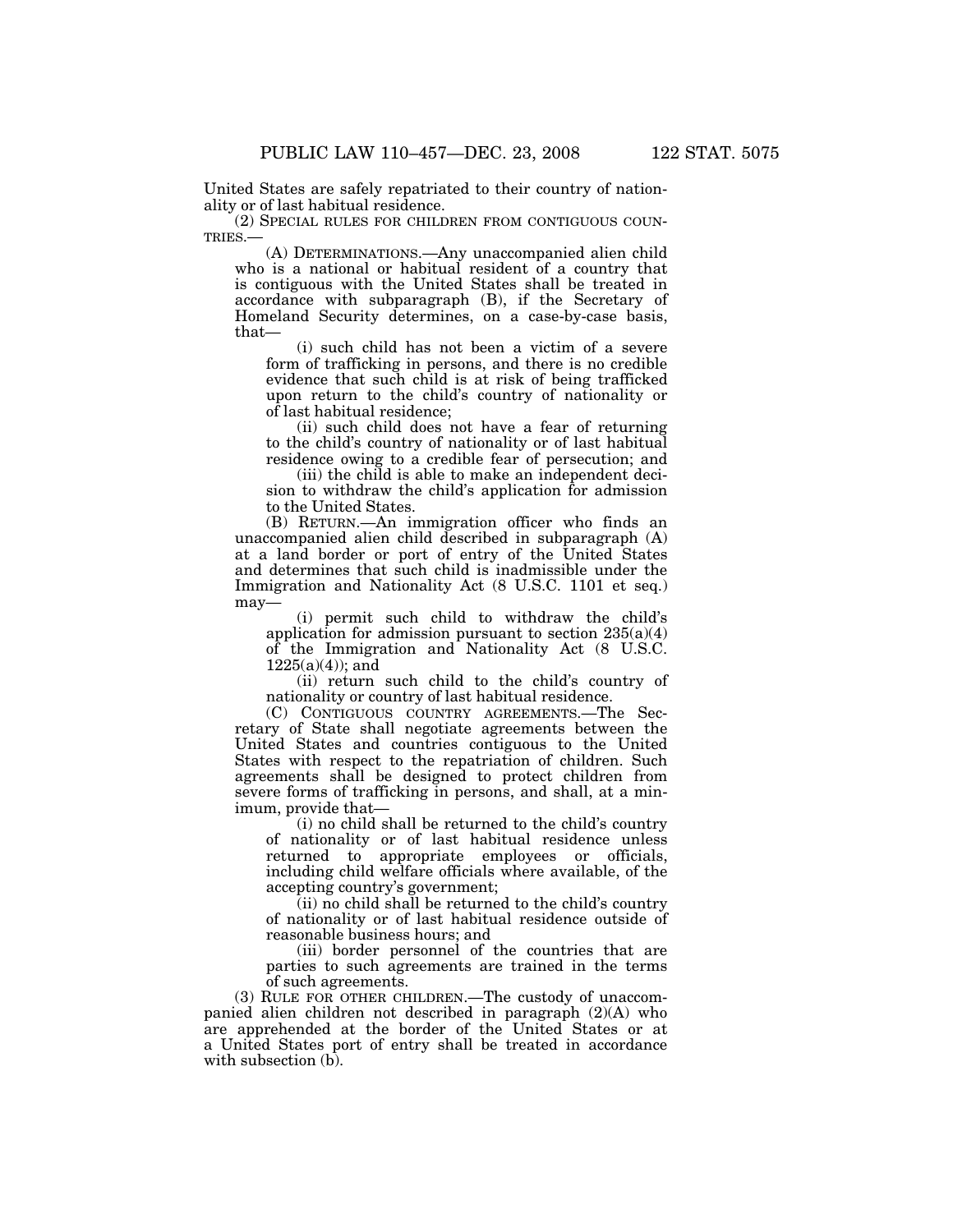Deadline.

(4) SCREENING.—Within 48 hours of the apprehension of a child who is believed to be described in paragraph (2)(A), but in any event prior to returning such child to the child's country of nationality or of last habitual residence, the child shall be screened to determine whether the child meets the criteria listed in paragraph  $(2)(A)$ . If the child does not meet such criteria, or if no determination can be made within 48 hours of apprehension, the child shall immediately be transferred to the Secretary of Health and Human Services and treated in accordance with subsection (b). Nothing in this paragraph may be construed to preclude an earlier transfer of

the child.<br>(5) ENSURING THE SAFE REPATRIATION OF CHILDREN.

(A) REPATRIATION PILOT PROGRAM.— To protect children from trafficking and exploitation, the Secretary of State shall create a pilot program, in conjunction with the Secretary of Health and Human Services and the Secretary of Homeland Security, nongovernmental organizations, and other national and international agencies and experts, to develop and implement best practices to ensure the safe and sustainable repatriation and reintegration of unaccompanied alien children into their country of nationality or of last habitual residence, including placement with their families, legal guardians, or other sponsoring agencies.

(B) ASSESSMENT OF COUNTRY CONDITIONS.—The Secretary of Homeland Security shall consult the Department of State's Country Reports on Human Rights Practices and the Trafficking in Persons Report in assessing whether to repatriate an unaccompanied alien child to a particular country.

(C) REPORT ON REPATRIATION OF UNACCOMPANIED ALIEN CHILDREN.—Not later than 18 months after the date of the enactment of this Act, and annually thereafter, the Secretary of State and the Secretary of Health and Human Services, with assistance from the Secretary of Homeland Security, shall submit a report to the Committee on the Judiciary of the Senate and the Committee on the Judiciary of the House of Representatives on efforts to improve repatriation programs for unaccompanied alien children. Such report shall include—

(i) the number of unaccompanied alien children ordered removed and the number of such children actually removed from the United States;

(ii) a statement of the nationalities, ages, and gender of such children;

(iii) a description of the policies and procedures used to effect the removal of such children from the United States and the steps taken to ensure that such children were safely and humanely repatriated to their country of nationality or of last habitual residence, including a description of the repatriation pilot program created pursuant to subparagraph (A);

(iv) a description of the type of immigration relief sought and denied to such children;

(v) any information gathered in assessments of country and local conditions pursuant to paragraph (2); and

Consultation.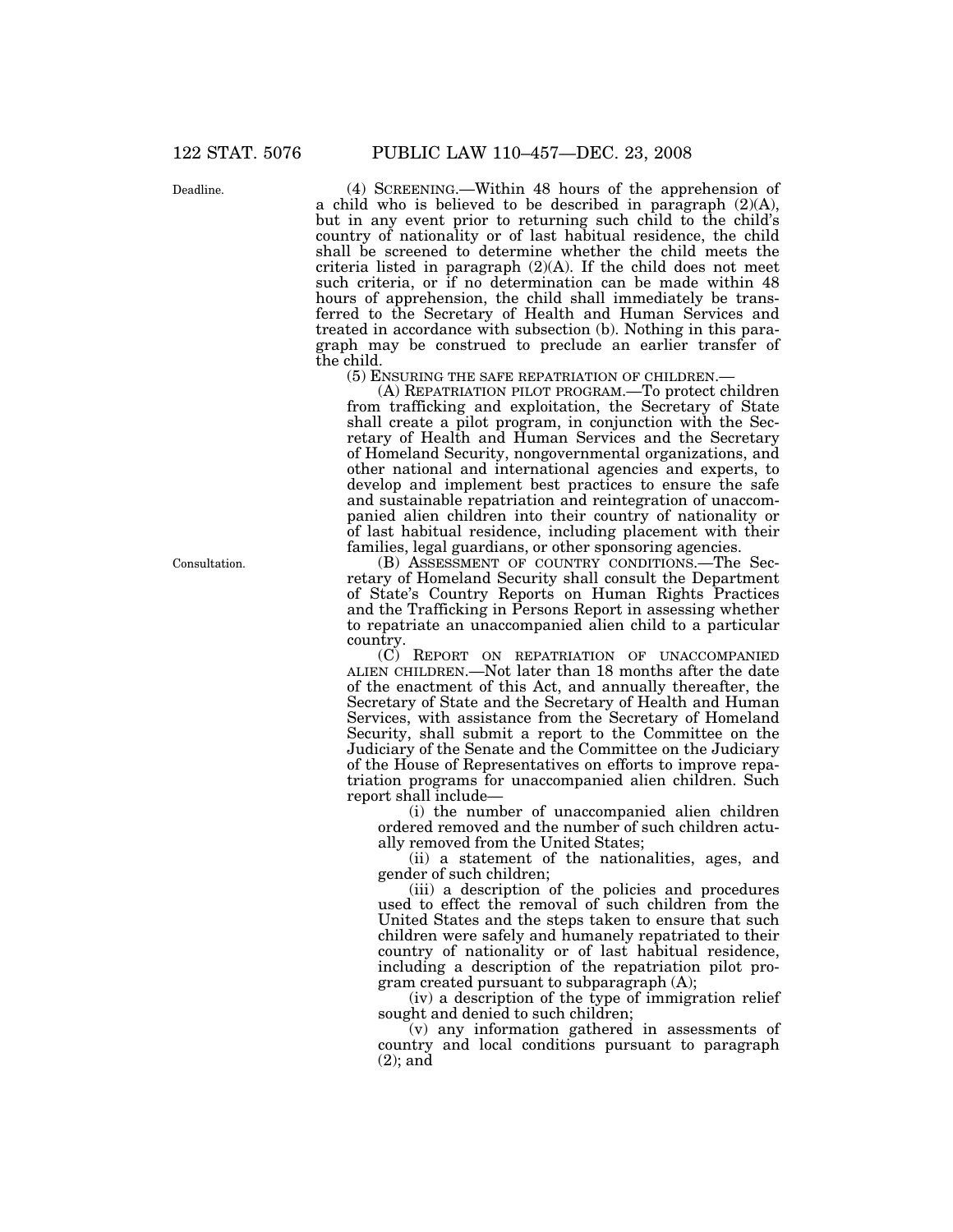(vi) statistical information and other data on unaccompanied alien children as provided for in section  $462(b)(1)\overline{(J)}$  of the Homeland Security Act of 2002 (6)  $U.S.C. 279(b)(1)(J)$ .

(D) PLACEMENT IN REMOVAL PROCEEDINGS.—Any unaccompanied alien child sought to be removed by the Department of Homeland Security, except for an unaccompanied alien child from a contiguous country subject to exceptions under subsection  $(a)(2)$ , shall be—

(i) placed in removal proceedings under section 240 of the Immigration and Nationality Act (8 U.S.C. 1229a);

(ii) eligible for relief under section 240B of such Act (8 U.S.C. 1229c) at no cost to the child; and

(iii) provided access to counsel in accordance with subsection  $(c)(5)$ .

(b) COMBATING CHILD TRAFFICKING AND EXPLOITATION IN THE UNITED STATES.—

(1) CARE AND CUSTODY OF UNACCOMPANIED ALIEN CHIL-DREN.—Consistent with section 462 of the Homeland Security Act of 2002 (6 U.S.C. 279), and except as otherwise provided under subsection (a), the care and custody of all unaccompanied alien children, including responsibility for their detention, where appropriate, shall be the responsibility of the Secretary of Health and Human Services.

(2) NOTIFICATION.—Each department or agency of the Federal Government shall notify the Department of Health and Human services within 48 hours upon—

(A) the apprehension or discovery of an unaccompanied alien child; or

(B) any claim or suspicion that an alien in the custody of such department or agency is under 18 years of age.

(3) TRANSFERS OF UNACCOMPANIED ALIEN CHILDREN.— Except in the case of exceptional circumstances, any department Deadline. or agency of the Federal Government that has an unaccompanied alien child in custody shall transfer the custody of such child to the Secretary of Health and Human Services not later than 72 hours after determining that such child is an unaccompanied alien child.

(4) AGE DETERMINATIONS.—The Secretary of Health and Procedures. Human Services, in consultation with the Secretary of Homeland Security, shall develop procedures to make a prompt determination of the age of an alien, which shall be used by the Secretary of Homeland Security and the Secretary of Health and Human Services for children in their respective custody. At a minimum, these procedures shall take into account multiple forms of evidence, including the non-exclusive use of radiographs, to determine the age of the unaccompanied alien. (c) PROVIDING SAFE AND SECURE PLACEMENTS FOR CHILDREN.—

(1) POLICIES AND PROGRAMS.—The Secretary of Health and Human Services, Secretary of Homeland Security, Attorney General, and Secretary of State shall establish policies and programs to ensure that unaccompanied alien children in the United States are protected from traffickers and other persons seeking to victimize or otherwise engage such children in criminal, harmful, or exploitative activity, including policies

Deadline.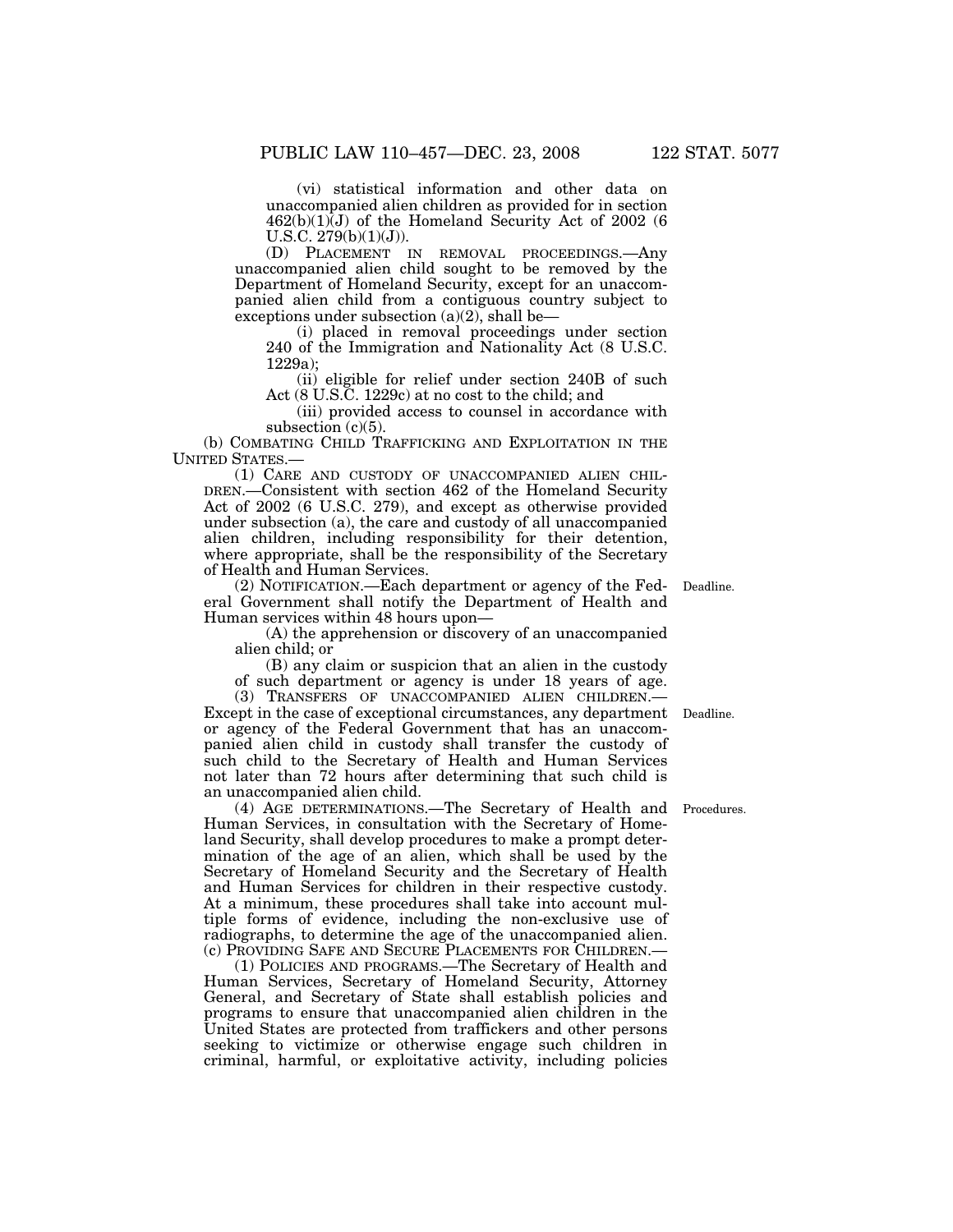and programs reflecting best practices in witness security programs.

(2) SAFE AND SECURE PLACEMENTS.—Subject to section 462(b)(2) of the Homeland Security Act of 2002 (6 U.S.C.  $279(b)(2)$ , an unaccompanied alien child in the custody of the Secretary of Health and Human Services shall be promptly placed in the least restrictive setting that is in the best interest of the child. In making such placements, the Secretary may consider danger to self, danger to the community, and risk of flight. Placement of child trafficking victims may include placement in an Unaccompanied Refugee Minor program, pursuant to section 412(d) of the Immigration and Nationality Act (8 U.S.C. 1522(d)), if a suitable family member is not available to provide care. A child shall not be placed in a secure facility absent a determination that the child poses a danger to self or others or has been charged with having committed a criminal offense. The placement of a child in a secure facility shall be reviewed, at a minimum, on a monthly basis, in accordance with procedures prescribed by the Secretary, to determine if such placement remains warranted. (3) SAFETY AND SUITABILITY ASSESSMENTS.—

(A) IN GENERAL.—Subject to the requirements of

subparagraph (B), an unaccompanied alien child may not be placed with a person or entity unless the Secretary of Health and Human Services makes a determination that the proposed custodian is capable of providing for the child's physical and mental well-being. Such determination shall, at a minimum, include verification of the custodian's identity and relationship to the child, if any, as well as an independent finding that the individual has not engaged in any activity that would indicate a potential risk to the child.

(B) HOME STUDIES.—Before placing the child with an individual, the Secretary of Health and Human Services shall determine whether a home study is first necessary. A home study shall be conducted for a child who is a victim of a severe form of trafficking in persons, a special needs child with a disability (as defined in section 3 of the Americans with Disabilities Act of 1990 (42 U.S.C.  $12102(2)$ ), a child who has been a victim of physical or sexual abuse under circumstances that indicate that the child's health or welfare has been significantly harmed or threatened, or a child whose proposed sponsor clearly presents a risk of abuse, maltreatment, exploitation, or trafficking to the child based on all available objective evidence. The Secretary of Health and Human Services shall conduct follow-up services, during the pendency of removal proceedings, on children for whom a home study was conducted and is authorized to conduct follow-up services in cases involving children with mental health or other needs who could benefit from ongoing assistance from a social welfare agency.

(C) ACCESS TO INFORMATION.—Not later than 2 weeks after receiving a request from the Secretary of Health and Human Services, the Secretary of Homeland Security shall provide information necessary to conduct suitability

Review.

Deadline.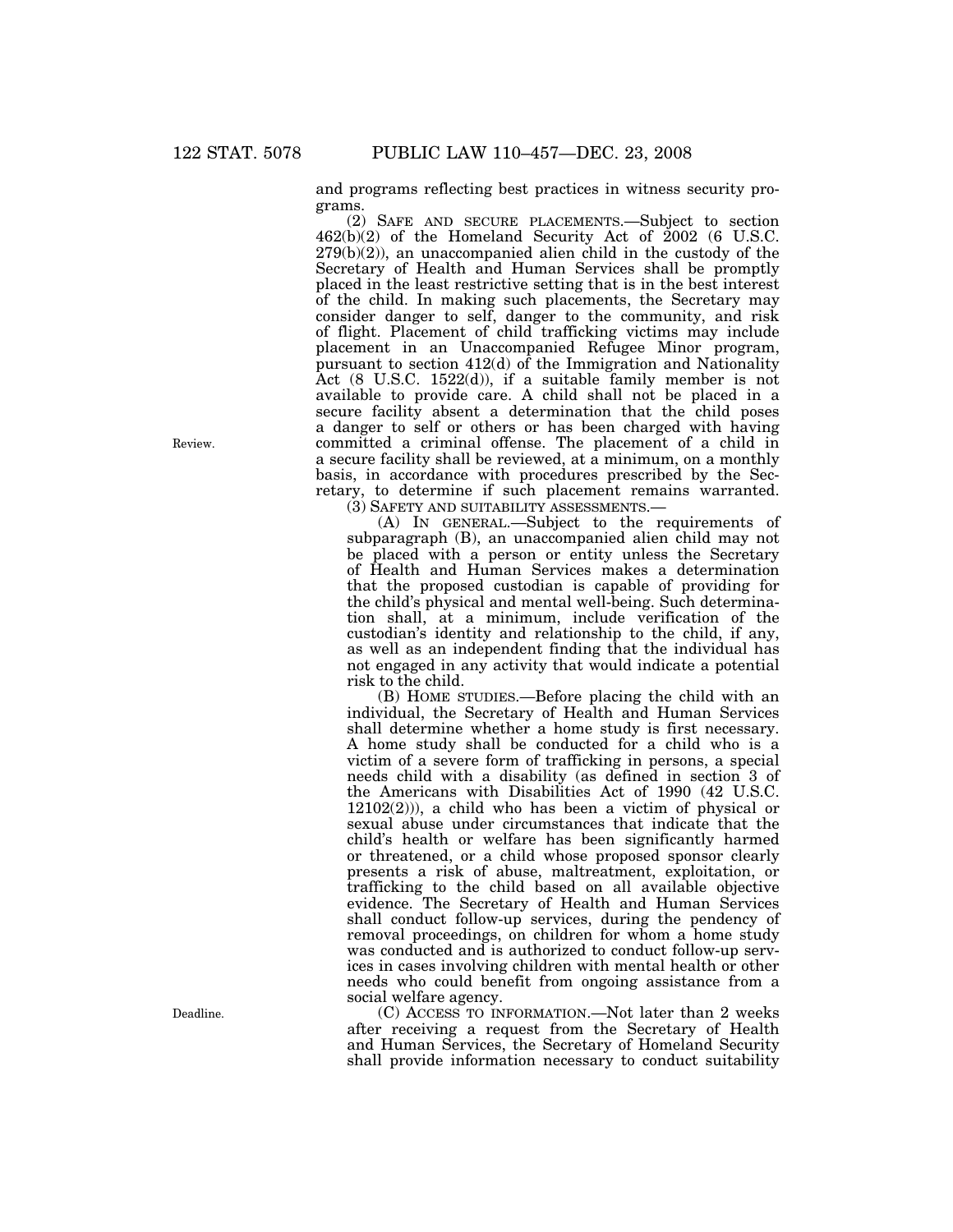assessments from appropriate Federal, State, and local law enforcement and immigration databases.

(4) LEGAL ORIENTATION PRESENTATIONS.—The Secretary of Health and Human Services shall cooperate with the Executive Office for Immigration Review to ensure that custodians receive legal orientation presentations provided through the Legal Orientation Program administered by the Executive Office for Immigration Review. At a minimum, such presentations shall address the custodian's responsibility to attempt to ensure the child's appearance at all immigration proceedings and to protect the child from mistreatment, exploitation, and trafficking.

(5) ACCESS TO COUNSEL.—The Secretary of Health and Human Services shall ensure, to the greatest extent practicable and consistent with section 292 of the Immigration and Nationality Act (8 U.S.C. 1362), that all unaccompanied alien children who are or have been in the custody of the Secretary or the Secretary of Homeland Security, and who are not described in subsection  $(a)(2)(A)$ , have counsel to represent them in legal proceedings or matters and protect them from mistreatment, exploitation, and trafficking. To the greatest extent practicable, the Secretary of Health and Human Services shall make every effort to utilize the services of pro bono counsel who agree to provide representation to such children without charge.

(6) CHILD ADVOCATES.—The Secretary of Health and Human Services is authorized to appoint independent child advocates for child trafficking victims and other vulnerable unaccompanied alien children. A child advocate shall be provided access to materials necessary to effectively advocate for the best interest of the child. The child advocate shall not be compelled to testify or provide evidence in any proceeding concerning any information or opinion received from the child in the course of serving as a child advocate. The child advocate shall be presumed to be acting in good faith and be immune from civil and criminal liability for lawful conduct of duties as described in this provision.

(d) PERMANENT PROTECTION FOR CERTAIN AT-RISK CHILDREN.— (1) IN GENERAL.—Section 101(a)(27)(J) of the Immigration

and Nationality Act (8 U.S.C.  $1101(a)(27)(J)$ ) is amended—

(A) in clause (i), by striking ''State and who has been deemed eligible by that court for long-term foster care due to abuse, neglect, or abandonment;'' and inserting ''State, or an individual or entity appointed by a State or juvenile court located in the United States, and whose reunification with 1 or both of the immigrant's parents is not viable due to abuse, neglect, abandonment, or a similar basis found under State law;"; and

 $(B)$  in clause (iii)

(i) in the matter preceding subclause (I), by striking ''the Attorney General expressly consents to the dependency order serving as a precondition to the grant of special immigrant juvenile status;'' and inserting ''the Secretary of Homeland Security consents to the grant of special immigrant juvenile status,''; and

(ii) in subclause (I), by striking ''in the actual or constructive custody of the Attorney General unless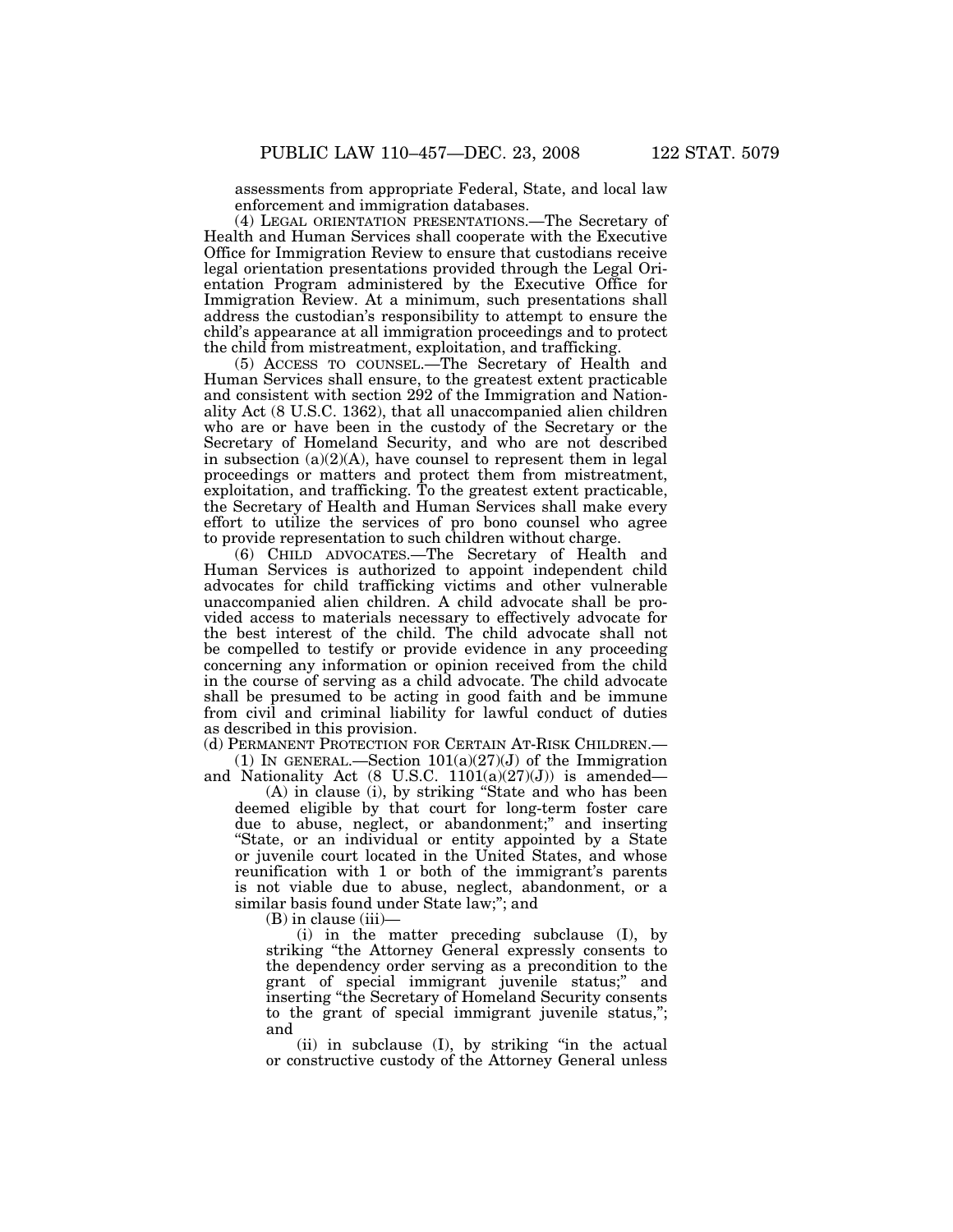the Attorney General specifically consents to such jurisdiction;" and inserting "in the custody of the Secretary of Health and Human Services unless the Secretary of Health and Human Services specifically consents to such jurisdiction;''.

(2) EXPEDITIOUS ADJUDICATION.—All applications for special immigrant status under section  $101(a)(27)(\tilde{J})$  of the Immigration and Nationality Act (8 U.S.C. 1101(a)(27)(J)) shall be adjudicated by the Secretary of Homeland Security not later than 180 days after the date on which the application is filed.

(3) ADJUSTMENT OF STATUS.—Section  $245(h)(2)(A)$  of the Immigration and Nationality Act  $(8 \text{ U.S.C. } 1255(\text{h})(2)(\text{A}))$  is amended to read as follows:

"(A) paragraphs (4), (5)(A), (6)(A), (6)(C), (6)(D), (7)(A), and  $(9)(B)$  of section 212(a) shall not apply; and".

(4) ELIGIBILITY FOR ASSISTANCE.—

(A) IN GENERAL.—A child who has been granted special immigrant status under section 101(a)(27)(J) of the Immigration and Nationality Act (8 U.S.C. 1101(a)(27)(J)) and who was either in the custody of the Secretary of Health and Human Services at the time a dependency order was granted for such child or who was receiving services pursuant to section 501(a) of the Refugee Education Assistance Act of 1980 (8 U.S.C. 1522 note) at the time such dependency order was granted, shall be eligible for placement and services under section 412(d) of the Immigration and Nationality Act (8 U.S.C. 1522(d)) until the earlier of—

(i) the date on which the child reaches the age designated in section 412(d)(2)(B) of the Immigration and Nationality Act (8 U.S.C. 1522(d)(2)(B)); or

(ii) the date on which the child is placed in a permanent adoptive home.

(B) STATE REIMBURSEMENT.—Subject to the availability of appropriations, if State foster care funds are expended on behalf of a child who is not described in subparagraph (A) and has been granted special immigrant status under section  $101(a)(27)(J)$  of the Immigration and Nationality Act (8 U.S.C. 1101(a)(27)(J)), the Federal Government shall reimburse the State in which the child resides for such expenditures by the State.

(5) STATE COURTS ACTING IN LOCO PARENTIS.—A department or agency of a State, or an individual or entity appointed by a State court or juvenile court located in the United States, acting in loco parentis, shall not be considered a legal guardian for purposes of this section or section 462 of the Homeland Security Act of 2002 (6 U.S.C. 279).

(6) TRANSITION RULE.—Notwithstanding any other provision of law, an alien described in section  $101(a)(27)(J)$  of the Immigration and Nationality Act (8 U.S.C. 1101(a)(27)(J)), as amended by paragraph (1), may not be denied special immigrant status under such section after the date of the enactment of this Act based on age if the alien was a child on the date on which the alien applied for such status.

(7) ACCESS TO ASYLUM PROTECTIONS.—Section 208 of the Immigration and Nationality Act (8 U.S.C. 1158) is amended—

Deadline.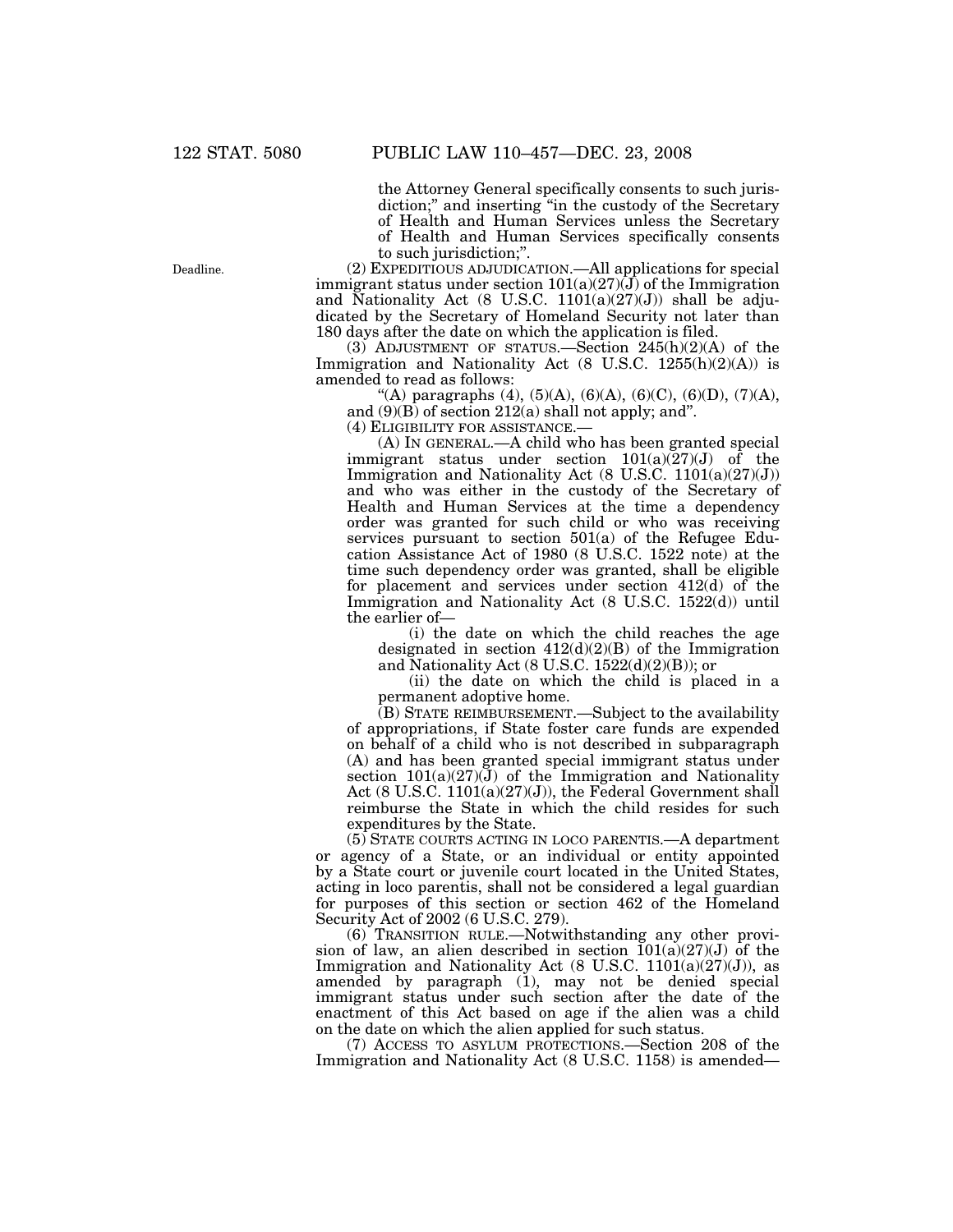$(A)$  in subsection  $(a)(2)$ , by adding at the end the following:

"(E) APPLICABILITY.—Subparagraphs (A) and (B) shall not apply to an unaccompanied alien child (as defined in section  $462(g)$  of the Homeland Security Act of  $2002$  $(6 \text{ U.S.C. } 279(g)))$ ."; and

 $(B)$  in subsection  $(b)(3)$ , by adding at the end the following:

''(C) INITIAL JURISDICTION.—An asylum officer (as defined in section  $235(b)(1)(E)$  shall have initial jurisdiction over any asylum application filed by an unaccompanied alien child (as defined in section  $462(g)$  of the Homeland Security Act of  $2002$  (6 U.S.C.  $279(g)$ ), regardless of whether filed in accordance with this section or section  $235(b)$ .".

(8) SPECIALIZED NEEDS OF UNACCOMPANIED ALIEN CHIL-DREN.—Applications for asylum and other forms of relief from removal in which an unaccompanied alien child is the principal applicant shall be governed by regulations which take into account the specialized needs of unaccompanied alien children and which address both procedural and substantive aspects of handling unaccompanied alien children's cases.

(e) TRAINING.—The Secretary of State, the Secretary of Homeland Security, the Secretary of Health and Human Services, and the Attorney General shall provide specialized training to all Federal personnel, and upon request, state and local personnel, who have substantive contact with unaccompanied alien children. Such personnel shall be trained to work with unaccompanied alien children, including identifying children who are victims of severe forms of trafficking in persons, and children for whom asylum or special immigrant relief may be appropriate, including children described in subsection (a)(2).

(f) AMENDMENTS TO THE HOMELAND SECURITY ACT OF 2002.—

(1) ADDITIONAL RESPONSIBILITIES.—Section  $462(b)(1)(L)$  of the Homeland Security Act of 2002 (6 U.S.C. 279 $(b)(1)(L))$  is amended by striking the period at the end and inserting '', including regular follow-up visits to such facilities, placements, and other entities, to assess the continued suitability of such placements.''.

(2) TECHNICAL CORRECTIONS.—Section 462(b) of such Act (6 U.S.C. 279(b)) is further amended—

(A) in paragraph  $(3)$ , by striking "paragraph  $(1)(G)$ ," and inserting "paragraph  $(1)$ ,"; and

(B) by adding at the end the following:

"(4) RULE OF CONSTRUCTION.—Nothing in paragraph (2)(B) may be construed to require that a bond be posted for an unaccompanied alien child who is released to a qualified sponsor.''.

(g) DEFINITION OF UNACCOMPANIED ALIEN CHILD.—For purposes of this section, the term ''unaccompanied alien child'' has the meaning given such term in section  $462(g)$  of the Homeland Security Act of 2002 (6 U.S.C. 279(g)).

(h) EFFECTIVE DATE.—This section—

(1) shall take effect on the date that is 90 days after the date of the enactment of this Act; and

(2) shall also apply to all aliens in the United States in pending proceedings before the Department of Homeland

Applicability.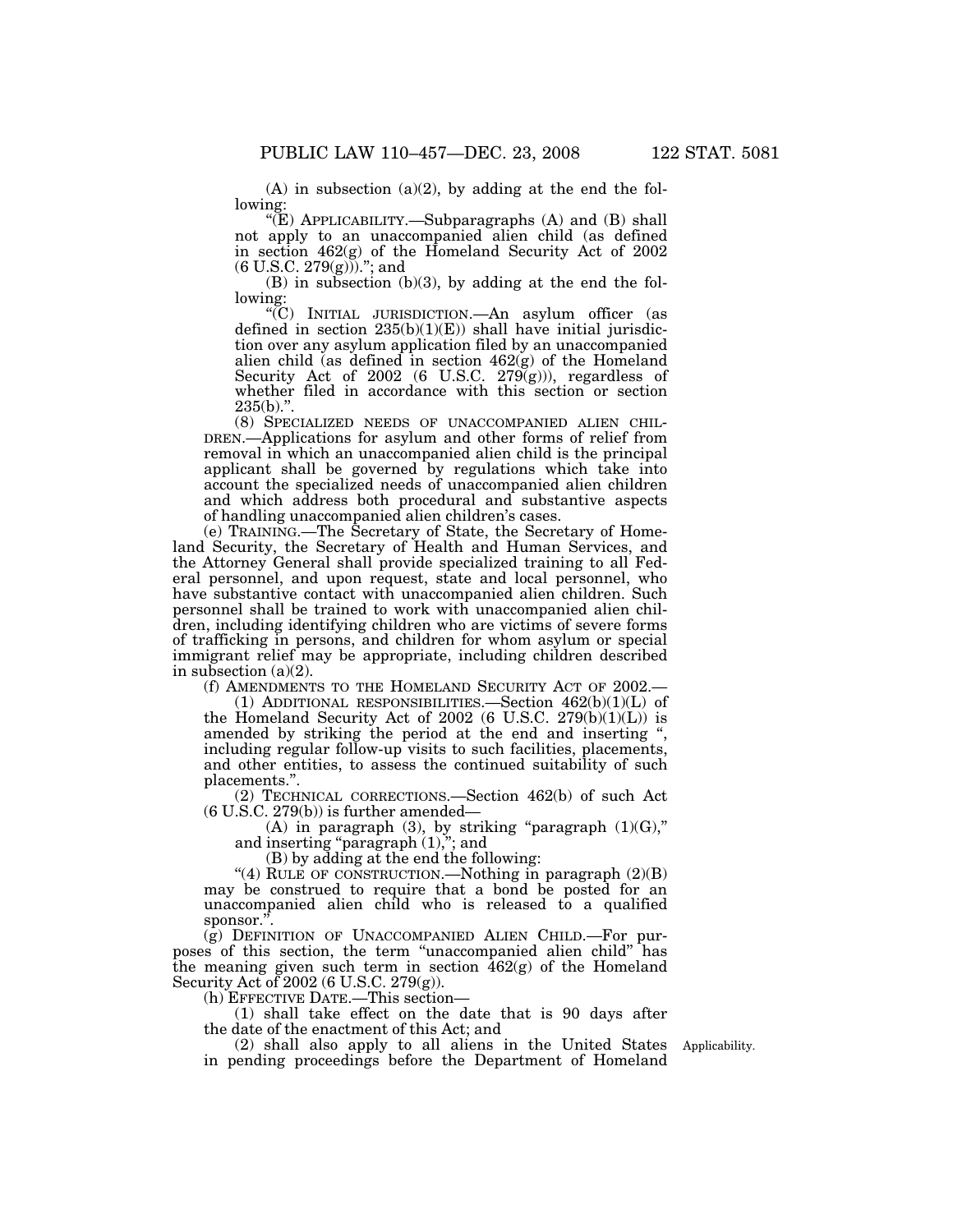Security or the Executive Office for Immigration Review, or related administrative or Federal appeals, on the date of the enactment of this Act.

(i) GRANTS AND CONTRACTS.—The Secretary of Health and Human Services may award grants to, and enter into contracts with, voluntary agencies to carry out this section and section 462 of the Homeland Security Act of 2002 (6 U.S.C. 279).

**SEC. 236. RESTRICTION OF PASSPORTS FOR SEX TOURISM.** 

(a) IN GENERAL.—Following any conviction of an individual for a violation of section 2423 of title 18, United States Code, the Attorney General shall notify in a timely manner—

(1) the Secretary of State for appropriate action under subsection (b); and

(2) the Secretary of Homeland Security for appropriate action under the Immigration and Nationality Act.

(b) AUTHORITY TO RESTRICT PASSPORT.—

(1) INELIGIBILITY FOR PASSPORT.—

(A) IN GENERAL.—The Secretary of State shall not issue a passport or passport card to an individual who is convicted of a violation of section 2423 of title 18, United States Code, during the covered period if the individual used a passport or passport card or otherwise crossed an international border in committing the offense.

(B) PASSPORT REVOCATION.—The Secretary of State shall revoke a passport or passport card previously issued to an individual described in subparagraph (A).

(2) EXCEPTIONS.—

(A) EMERGENCY AND HUMANITARIAN SITUATIONS.—Notwithstanding paragraph (1), the Secretary of State may issue a passport or passport card, in emergency circumstances or for humanitarian reasons, to an individual described in paragraph (1)(A).

(B) LIMITATION FOR RETURN TO UNITED STATES.—Notwithstanding paragraph (1), the Secretary of State may, prior to revocation, limit a previously issued passport or passport card only for return travel to the United States, or may issue a limited passport or passport card that only permits return travel to the United States.

(3) DEFINITIONS.—In this subsection—

(A) the term "covered period" means the period beginning on the date on which an individual is convicted of a violation of section 2423 of title 18, United States Code, and ending on the later of—

(i) the date on which the individual is released from a sentence of imprisonment relating to the offense; and

(ii) the end of a period of parole or other supervised release of the covered individual relating to the offense; and

(B) the term ''imprisonment'' means being confined in or otherwise restricted to a jail, prison, half-way house, treatment facility, or another institution, on a full or parttime basis, pursuant to the sentence imposed as the result of a criminal conviction.

Notification. 22 USC 212a.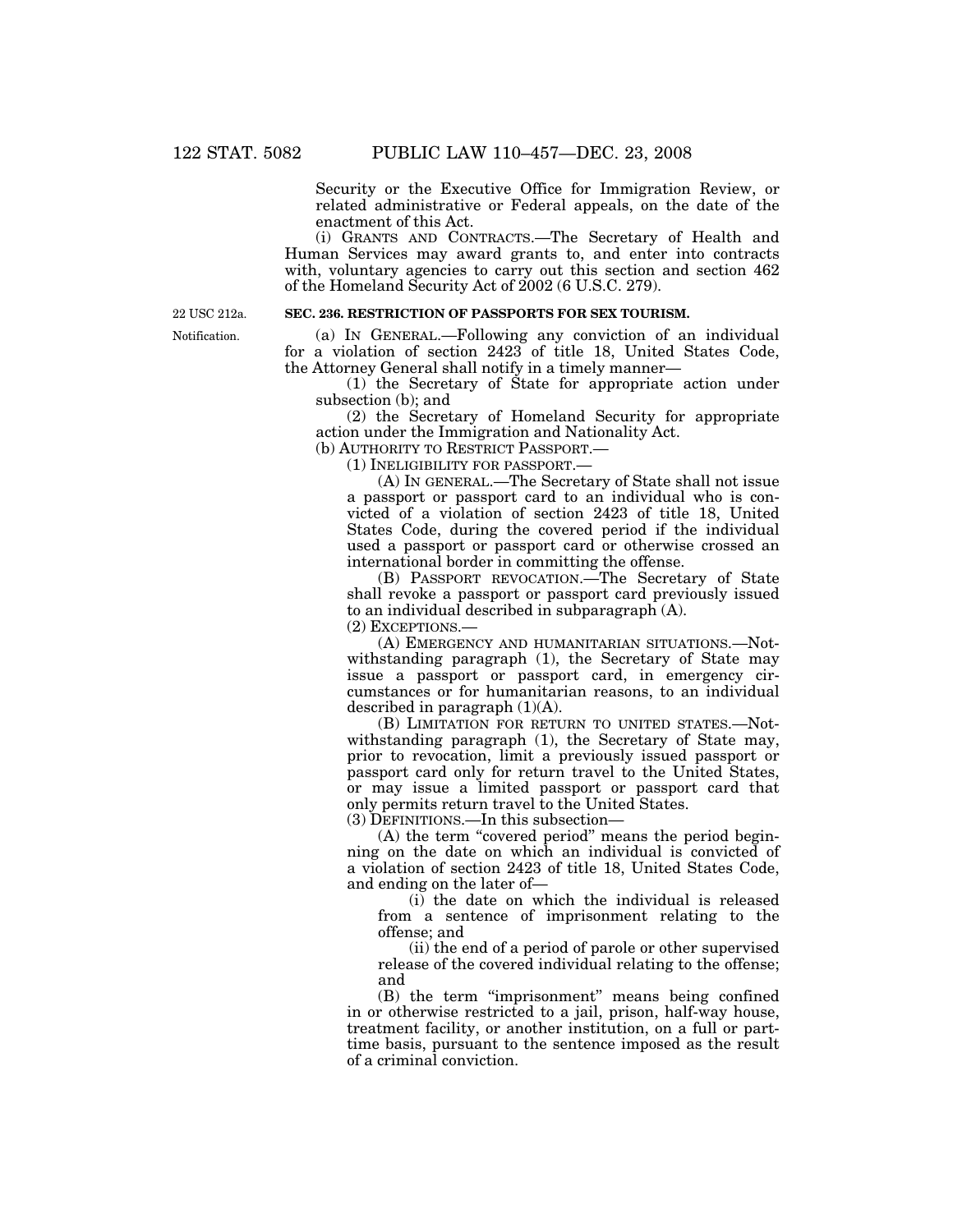### **SEC. 237. ADDITIONAL REPORTING ON CRIME.**

(a) TRAFFICKING OFFENSE CLASSIFICATION.—The Director of the 28 USC 534 note. Federal Bureau of Investigation shall—

(1) classify the offense of human trafficking as a Part I crime in the Uniform Crime Reports;

(2) to the extent feasible, establish subcategories for State sex crimes that involve—

(A) a person who is younger than 18 years of age; (B) the use of force, fraud or coercion; or

(C) neither of the elements described in subparagraphs  $(A)$  and  $(B)$ ; and

(3) classify the offense of human trafficking as a Group A offense for purpose of the National Incident-Based Reporting System.

(b) ADDITIONAL INFORMATION.—The Director of the Federal Bureau of Investigation shall revise the Uniform Crime Reporting System and the National Incident-Based Reporting System to distinguish between reports of—

(1) incidents of assisting or promoting prostitution, which shall include crimes committed by persons who—

(A) do not directly engage in commercial sex acts; and

(B) direct, manage, or profit from such acts, such as State pimping and pandering crimes;

(2) incidents of purchasing prostitution, which shall include crimes committed by persons who purchase or attempt to purchase or trade anything of value for commercial sex acts; and

(3) incidents of prostitution, which shall include crimes committed by persons providing or attempting to provide commercial sex acts.

(c) REPORTS AND STUDIES.—

(1) REPORTS.—Not later than February 1, 2010, the Attorney General shall submit to the Committee on Foreign Affairs and the Committee on the Judiciary of the House of Representatives and the Committee on Foreign Relations and the Committee on the Judiciary of the Senate reports on the following:

(A) Activities or actions, in fiscal years 2001 through 2009, by Federal departments and agencies to enforce the offenses set forth in chapter 117 of title 18, United States Code, including information regarding the number of prosecutions, the number of convictions, an identification of multiple-defendant cases and the results thereof, and, for fiscal years 2008 and 2009, the number of prosecutions, the number of convictions, and an identification of multipledefendant case and the results thereof, the use of expanded statutes of limitation and other tools to prosecute crimes against children who reached the age of eighteen years since the time the crime was committed.

(B) The interaction, in Federal human trafficking prosecutions in fiscal years 2001 through 2010, of Federal restitution provisions with those provisions of law allowing restoration and remission of criminally and civilly forfeited property, including the distribution of proceeds among multiple victims.

(C) Activities or actions, in fiscal years 2001 through 2010, to enforce the offenses set forth in chapters 95 and

Revision. 28 USC 534 note.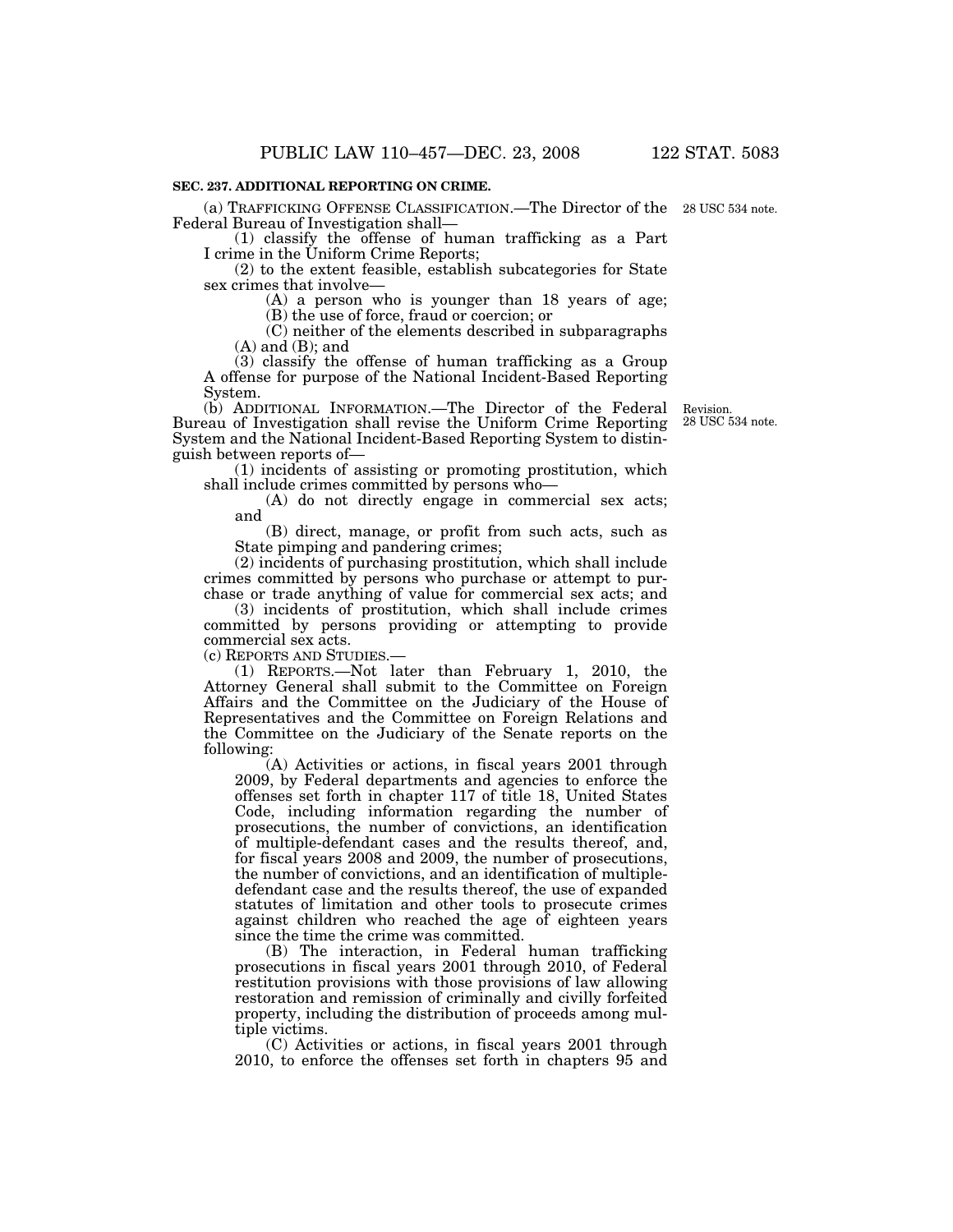96 of title 18, United States Code, in cases involving human trafficking, sex trafficking, or prostitution offenses.

(D) Activities or actions, in fiscal years 2008 and 2009, by Federal departments and agencies to enforce the offenses set forth in the Act of August 15, 1935 (49 Stat. 651; D.C. Code 22–2701 et seq.) (relating to prostitution and pandering), including information regarding the number of prosecutions, the number of convictions, and an identification of multiple-defendant cases and the results thereof.

(2) STUDIES.—Subject to availability of appropriations, the head of the National Institute of Justice shall conduct—

(A) a comprehensive study to examine the use of Internet-based businesses and services by criminal actors in the sex industry, and to disseminate best practices for investigation and prosecution of trafficking and prostitution offenses involving the Internet; and

(B) a comprehensive study to examine the application of State human trafficking statutes, including such statutes based on the model law developed by the Department of Justice, cases prosecuted thereunder, and the impact, if any, on enforcement of other State criminal statutes.

(3) STUDIES PREVIOUSLY REQUIRED BY LAW.—Not later than 90 days after the date of the enactment of this Act, the Attorney General shall report to the Committee on Foreign Affairs and the Committee on the Judiciary of the House of Representatives and the Committee on Foreign Relations and the Committee on the Judiciary of the Senate on the status of the studies required by paragraph  $(B)(i)$  and  $(ii)$  of section  $201(a)(1)$  of the Trafficking Victims Protection Reauthorization Act of 2005  $(42 \text{ U.S.C. } 14044(a)(1))$  and indicate the projected date when such studies will be completed.

#### **SEC. 238. PROCESSING OF CERTAIN VISAS.**

(a) REPORT.—Not later than 180 days after the date of the enactment of this Act, the Secretary of Homeland Security shall submit to the Committee on Foreign Affairs and the Committee on the Judiciary of the House of Representatives and the Committee on Foreign Relations and the Committee on the Judiciary of the Senate a report on the operations of the specially-trained Violence Against Women Act Unit at the Citizenship and Immigration Service's Vermont Service Center.

(b) ELEMENTS.—The report required by subsection (a) shall include the following elements:

(1) Detailed information about the funds expended to support the work of the Violence Against Women Act Unit at the Vermont Service Center.

(2) A description of training for adjudicators, victim witness liaison officers, managers, and others working in the Violence Against Women Act Unit, including general training and training on confidentiality issues.

(3) Measures taken to ensure the retention of speciallytrained staff within the Violence Against Women Act Unit.

(4) Measures taken to ensure the creation and retention of a core of supervisory staff within the Violence Against Women Act Unit and the Vermont Service Center with responsibility over resource allocation, policy, program development,

Deadline. Reports.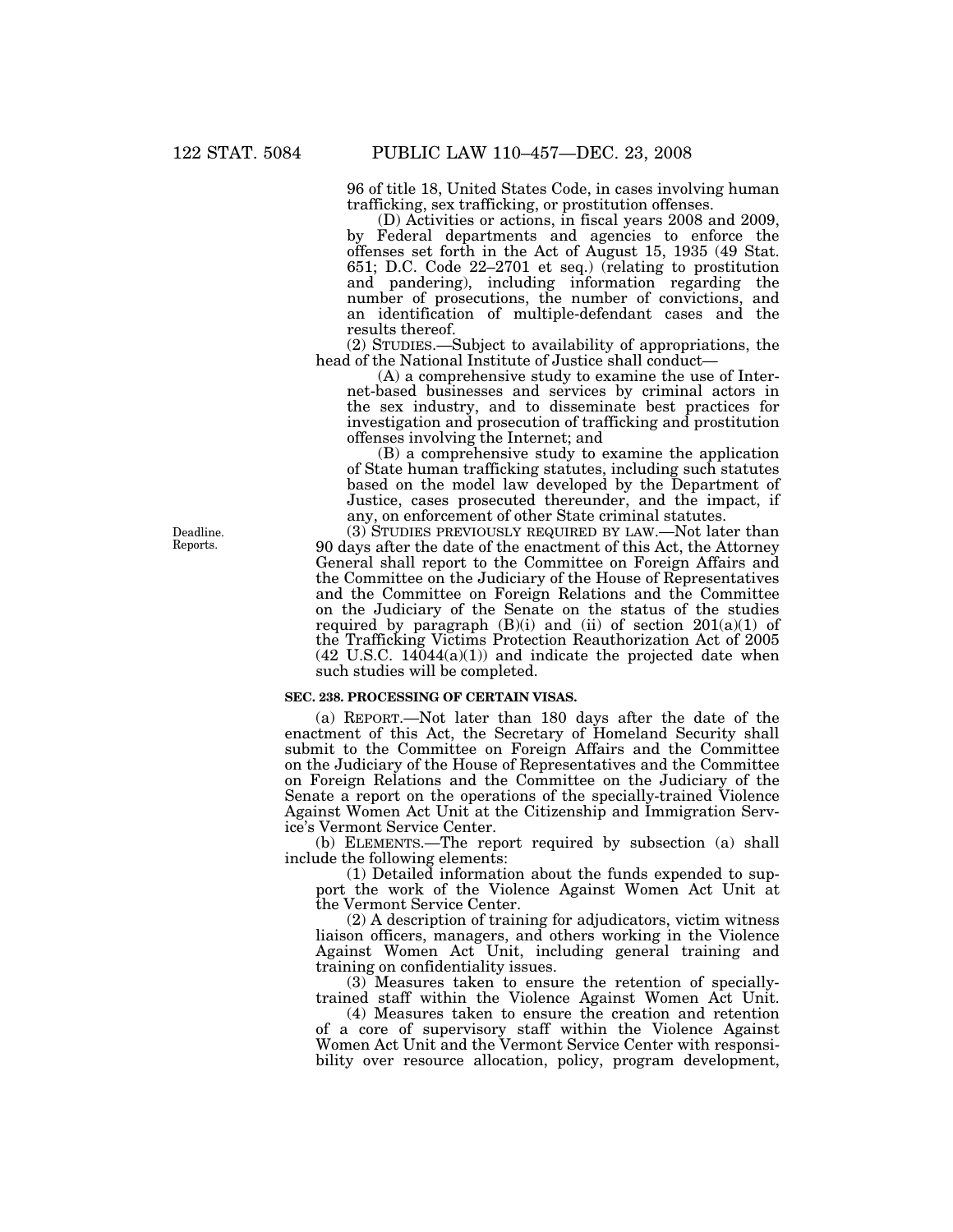training and other substantive or operational issues affecting the Unit, who have historical knowledge and experience with the Trafficking Victims Protection Act of 2000, the Violence Against Women Act of 1994, Violence Against Women Act of 1994 confidentiality, and the specialized policies and procedures of the Department of Homeland Security and its predecessor agencies in such cases.

(5) Measures taken to ensure routine consultation between the Violence Against Women Act Unit, U.S. Citizenship and Immigration Services Headquarters, and the Office of Policy and Strategy during the development of any Department of Homeland Security regulations or policies that impact Violence Against Women Act of 1994 confidentiality-protected victims and their derivative family members.

(6) Information on any circumstances in which victim-based immigration applications have been adjudicated by entities other than the Violence Against Women Act Unit at the Vermont Service Center, including reasons for such action and what steps, if any, were taken to ensure that such applications were handled by trained personnel and what steps were taken to comply with the confidentiality provisions of the Violence Against Women Act of 1994.

(7) Information on the time in which it takes to adjudicate victim-based immigration applications, including the issuance of visas, work authorization and deferred action in a timely manner consistent with the safe and competent processing of such applications, and steps taken to improve in this area.

#### **SEC. 239. TEMPORARY INCREASE IN FEE FOR CERTAIN CONSULAR**  8 USC 1351 note. **SERVICES.**

(a) INCREASE IN FEE.—Notwithstanding any other provision of law, not later than October 1, 2009, the Secretary of State shall increase by \$1 the fee or surcharge assessed under section 140(a) of the Foreign Relations Authorization Act, Fiscal Years 1994 and 1995 (Public Law 103–236; 8 U.S.C. 1351 note) for processing machine-readable nonimmigrant visas and machine-readable combined border crossing identification cards and nonimmigrant visas.

(b) DEPOSIT OF AMOUNTS.—Notwithstanding section  $140(a)(2)$ of the Foreign Relations Authorization Act, Fiscal Years 1994 and 1995 (Public Law 103–236; 8 U.S.C. 1351 note), the additional amount collected pursuant the fee increase under subsection (a) shall be deposited in the Treasury.

(c) DURATION OF INCREASE.—The fee increase authorized under subsection (a) shall terminate on the date that is 3 years after the first date on which such increased fee is collected.

# **TITLE III—AUTHORIZATIONS OF APPROPRIATIONS**

## **SEC. 301. TRAFFICKING VICTIMS PROTECTION ACT OF 2000.**

Section 113 of the Trafficking Victims Protection Act of 2000, as amended by section  $213(a)(2)$ , is amended—

 $(1)$  in subsection  $(a)$ 

(A) in the first sentence—

(i) by striking ''section 104, and''; and

22 USC 7110.

Termination date.

Deadline.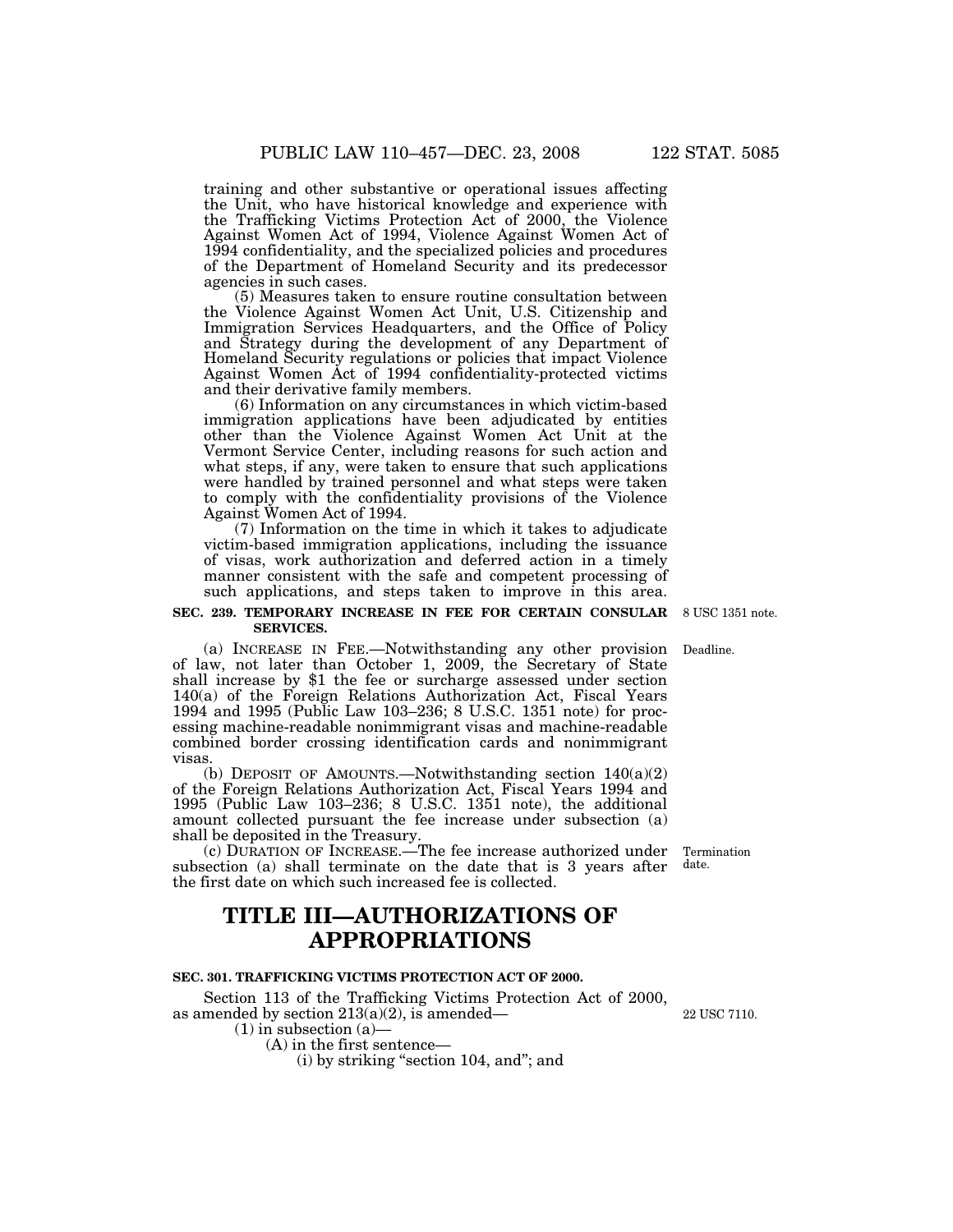(ii) by striking ''\$1,500,000'' and all that follows through ''\$5,500,000 for each of the fiscal years 2006 and 2007'' and inserting ''\$5,500,000 for each of the fiscal years 2008 through 2011''; and

(B) in the second sentence—

(i) by striking ''for official reception and representation expenses  $$3,000"$  and inserting " $$1,500,000$  for additional personnel for each of the fiscal years 2008 through 2011, and \$3,000 for official reception and representation expenses''; and

(ii) by striking ''2006 and 2007'' and inserting ''2008 through 2011'';

(2) in subsection  $(b)(1)$ , by striking "\$5,000,000" and all that follows and inserting ''\$12,500,000 for each of the fiscal years 2008 through 2011'';

 $(3)$  in subsection  $(c)$ –

 $(A)$  in paragraph  $(1)$ —

(i) by striking ''2004, 2005, 2006, and 2007'' each place it appears and inserting "2008 through 2011"; and

(ii) in subparagraph (B), by adding at the end the following: ''To carry out the purposes of section  $107(a)(1)(F)$ , there are authorized to be appropriated to the Secretary of State \$1,000,000 for each of the fiscal years 2008 through 2011.'';

(B) by striking paragraph (2);

(C) by redesignating paragraph (3) as paragraph (2); and

(D) in paragraph (2), as redesignated—

 $(i)$  by striking "section  $104$ " and inserting "sections" 116(f) and 502B(h) of the Foreign Assistance Act of 1961 (22 U.S.C. 2151n(f) and 2304(h))''; and

(ii) by striking '', including the preparation'' and all that follows and inserting a period;

 $(4)$  in subsection  $(d)$ –

(A) in the first sentence, by striking ''\$5,000,000'' and all that follows through "2007" and inserting "\$10,000,000 for each of the fiscal years 2008 through 2011''; and

(B) in the second sentence, by striking ''2004, 2005, 2006, and 2007" and inserting "2008 through 2011";

 $(5)$  in subsection  $(e)$ 

 $(A)$  in paragraph  $(1)$ , by striking "\$5,000,000" and all that follows and inserting ''\$15,000,000 for each of the fiscal years 2008 through 2011.'';

(B) in paragraph (2)—

(i) by striking ''section 109'' and inserting ''section 134 of the Foreign Assistance Act of 1961 (22 U.S.C. 2152d)''; and

(ii) by striking ''\$5,000,000'' and all that follows and inserting ''\$15,000,000 for each of the fiscal years 2008 through 2011.''; and

(C) in paragraph (3), by striking ''\$300,000'' and all that follows and inserting ''\$2,000,000 for each of the fiscal years 2008 through 2011.'';

 $(6)$  in subsection  $(f)$ , by striking "\$5,000,000" and all that follows and inserting  $\sqrt[4]{10,000,000}$  for each of the fiscal years 2008 through 2011.'';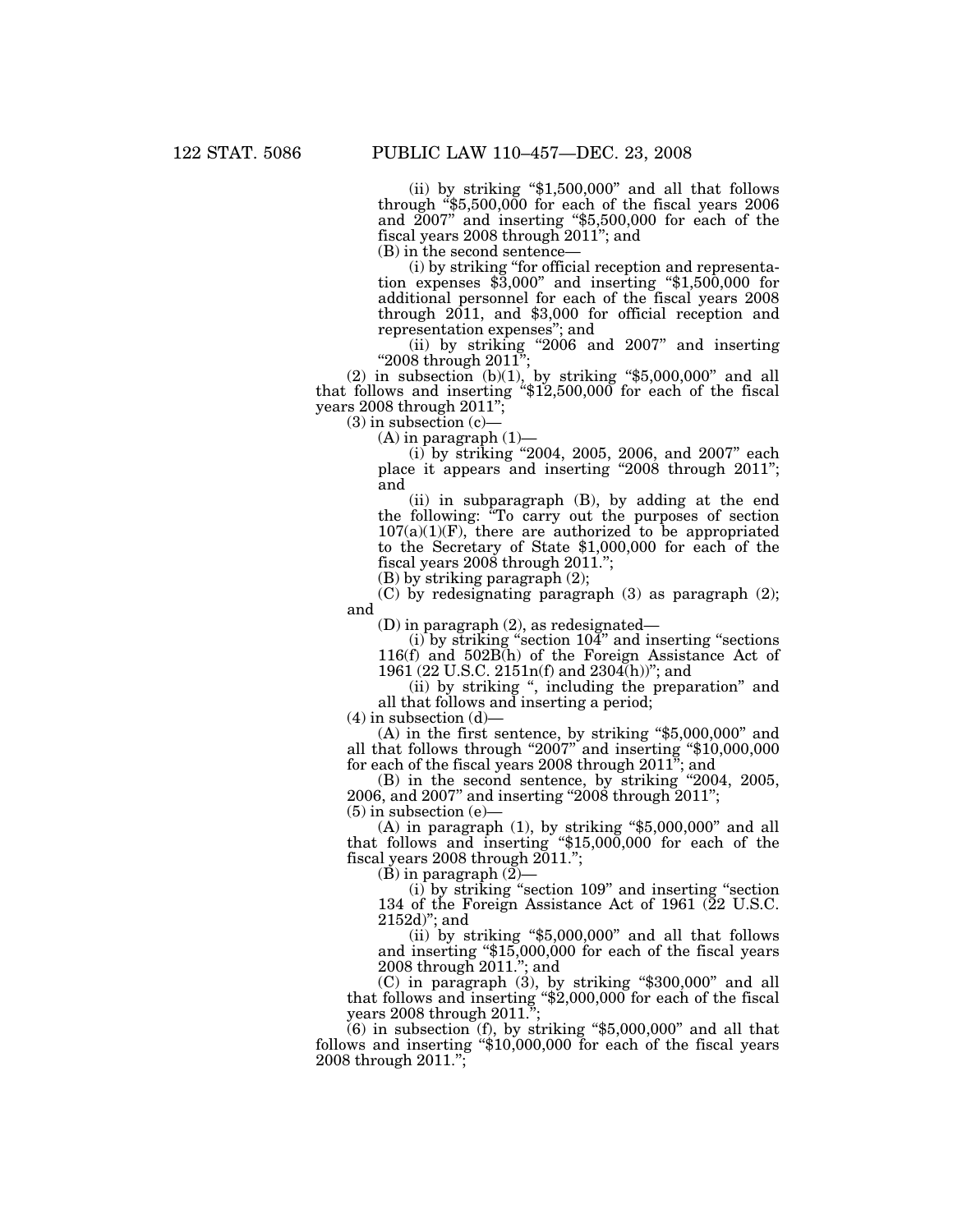(7) in subsection (h), by striking ''fiscal year 2006'' and inserting "each of the fiscal years 2008 through 2011"; and (8) in subsection (i), by striking ''2006 and 2007'' and inserting "2008 through 2011"

#### **SEC. 302. TRAFFICKING VICTIMS PROTECTION REAUTHORIZATION ACT OF 2005.**

The Trafficking Victims Protection Reauthorization Act of 2005 (Public Law  $109-164$ ) is amended—

 $(1)$  in section 102 $(b)(7)$ , by striking "2006 and 2007" and inserting "2008 through 2011"; 22 USC 7105

 $(2)$  in section  $201(c)$ 

 $(A)$  in paragraph  $(1)$ , by striking "\$2,500,000 for each of the fiscal years 2006 and 2007'' each place it appears and inserting ''\$1,500,000 for each of the fiscal years 2008  $through 2011$ "; and

(B) in paragraph (2), by striking ''2006 and 2007'' and inserting "2008 through 2011";

(3) in section 202(d), by striking " $$10,000,000$  for each of the fiscal years 2006 and 2007" and inserting " $$8,000,000$ for each of the fiscal years 2008 through 2011''; 42 USC 14044a.

(4) in section 203(g), by striking ''2006 and 2007'' and 42 USC 14044b.

 $(5)$  in section  $204(d)$ , by striking "\$25,000,000 for each of the fiscal years 2006 and 2007" and inserting "\$20,000,000 for each of the fiscal years 2008 through 2011''. 42 USC 14044c.

#### **SEC. 303. RULE OF CONSTRUCTION.**

The amendments made by sections 301 and 302 may not be construed to affect the availability of funds appropriated pursuant to the authorizations of appropriations under the Trafficking Victims Protection Act of  $2000$  (division A of Public Law 106–386; 22 U.S.C. 7101 et seq.) and the Trafficking Victims Protection Reauthorization Act of 2005 (Public Law 109–164) before the date of the enactment of this Act.

### **SEC. 304. TECHNICAL AMENDMENTS.**

(a) TRAFFICKING VICTIMS PROTECTION ACT OF 2000.—Sections 103(1) and 105(d)(7) of the Trafficking Victims Protection Act of 2000 (22 U.S.C. 7102(1) and 7103(d)(7)) are each amended by striking ''Committee on International Relations'' each place it appears and inserting ''Committee on Foreign Affairs''.

(b) TRAFFICKING VICTIMS PROTECTION REAUTHORIZATION ACT OF 2005.—Section 102(b)(6) and subsections  $(c)(2)(B)(i)$  and  $(e)(2)$ of section 104 of the Trafficking Victims Protection Reauthorization Act of 2005 (Public Law 109–164) are amended by striking "Committee on International Relations'' each place it appears and inserting "Committee on Foreign Affairs". 22 USC 7109a, 7111.

# **TITLE IV—CHILD SOLDIERS PREVENTION**

#### **SEC. 401. SHORT TITLE.**

This title may be cited as the ''Child Soldiers Prevention Act of 2008''.

22 USC 2151

Child Soldiers Prevention Act of 2008.

note.

22 USC 7110

note.

42 USC 14044. note.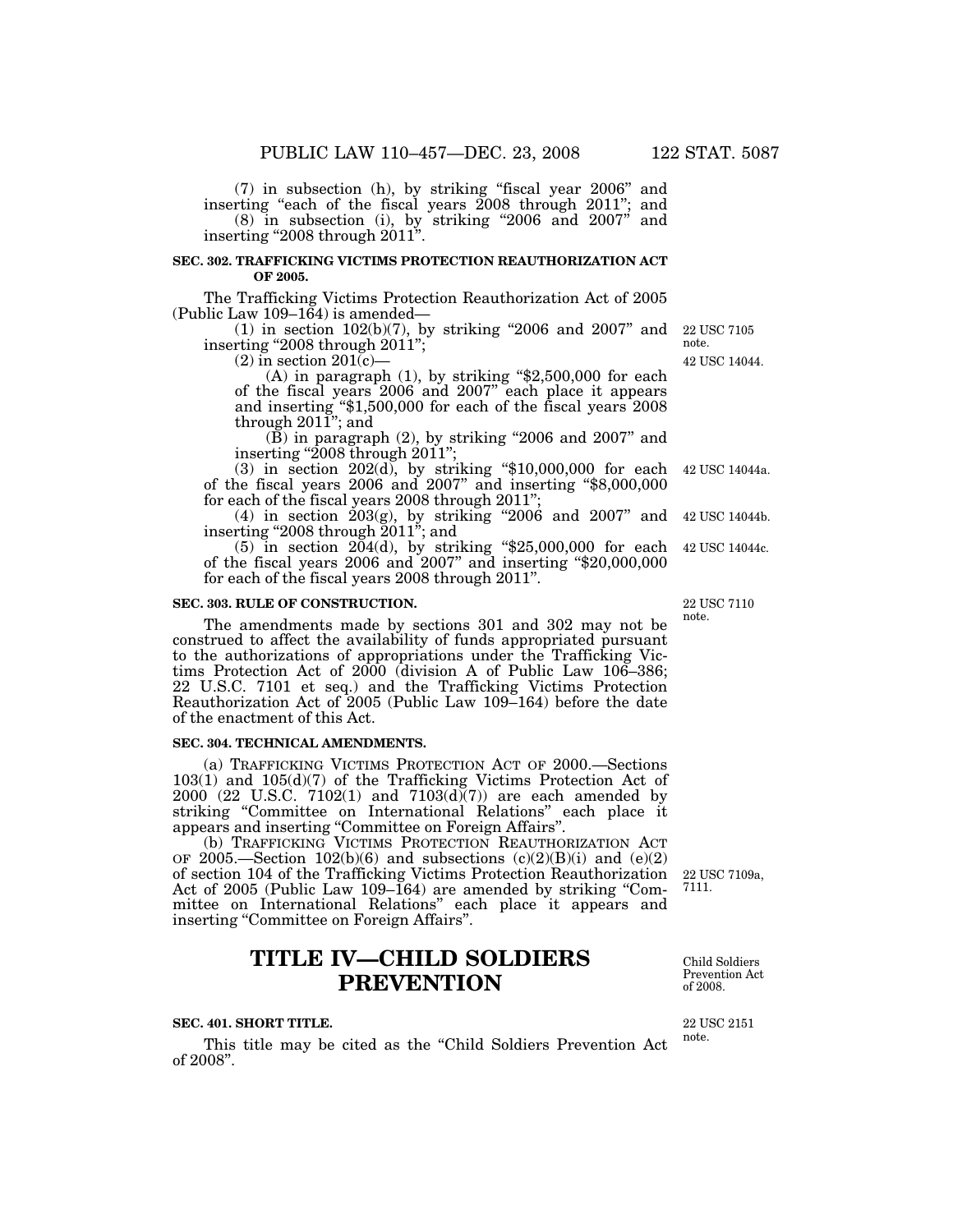22 USC 2370c.

# **SEC. 402. DEFINITIONS.**

In this title:

(1) APPROPRIATE CONGRESSIONAL COMMITTEES.—The term ''appropriate congressional committees'' means—

(A) the Committee on Foreign Relations of the Senate;

(B) the Committee on Appropriations of the Senate;

(C) the Committee on Foreign Affairs of the House of Representatives; and

(D) the Committee on Appropriations of the House of Representatives.

(2) CHILD SOLDIER.—Consistent with the provisions of the Optional Protocol to the Convention of the Rights of the Child, the term "child soldier"-

(A) means—

(i) any person under 18 years of age who takes a direct part in hostilities as a member of governmental armed forces;

(ii) any person under 18 years of age who has been compulsorily recruited into governmental armed forces;

(iii) any person under 15 years of age who has been voluntarily recruited into governmental armed forces; or

(iv) any person under 18 years of age who has been recruited or used in hostilities by armed forces distinct from the armed forces of a state; and

(B) includes any person described in clauses (ii), (iii), or (iv) of subparagraph (A) who is serving in any capacity, including in a support role such as a cook, porter, messenger, medic, guard, or sex slave.

# **SEC. 403. SENSE OF CONGRESS.**

It is the sense of Congress that—

(1) the United States Government should condemn the conscription, forced recruitment, or use of children by governments, paramilitaries, or other organizations;

(2) the United States Government should support and, to the extent practicable, lead efforts to establish and uphold international standards designed to end the abuse of human rights described in paragraph (1);

(3) the United States Government should expand ongoing services to rehabilitate recovered child soldiers and to reintegrate such children back into their respective communities  $by-$ 

(A) offering ongoing psychological services to help such children—

(i) to recover from the trauma suffered during their forced military involvement;

(ii) to relearn how to interact with others in nonviolent ways so that such children are no longer a danger to their respective communities; and

(iii) by taking into consideration the needs of girl soldiers, who may be at risk of exclusion from disarmament, demobilization, and reintegration programs;

(B) facilitating reconciliation with such communities through negotiations with traditional leaders and elders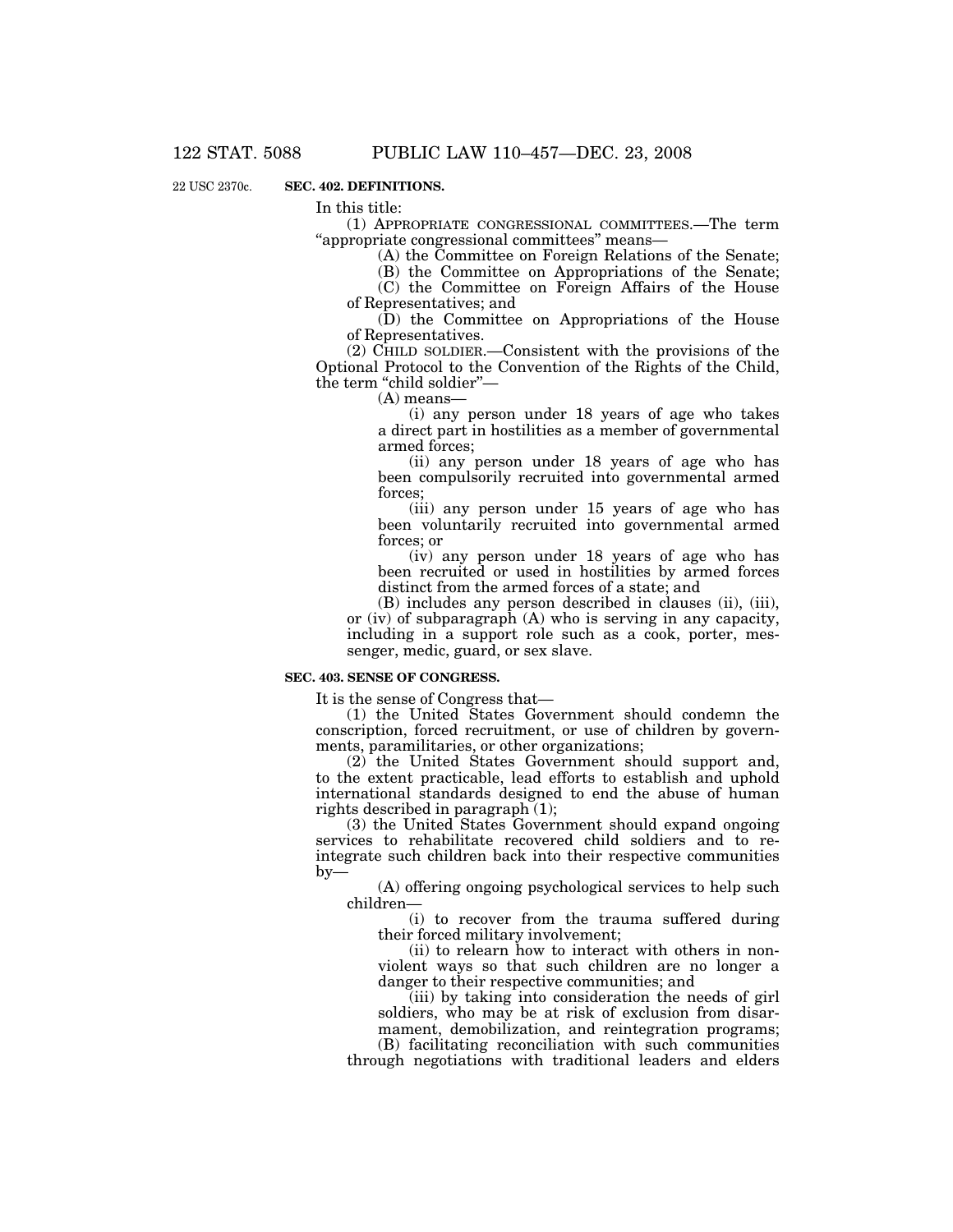to enable recovered abductees to resume normal lives in such communities; and

(C) providing educational and vocational assistance; (4) the United States should work with the international community, including, as appropriate, third country governments, nongovernmental organizations, faith-based organizations, United Nations agencies, local governments, labor unions, and private enterprises—

(A) to bring to justice rebel and paramilitary forces that kidnap children for use as child soldiers;

(B) to recover those children who have been abducted; and

(C) to assist such children to be rehabilitated and reintegrated into their respective communities;

(5) the Secretary of State, the Secretary of Labor, and the Secretary of Defense should coordinate programs to achieve the goals described in paragraph (3);

(6) United States diplomatic missions in countries in which the use of child soldiers is an issue, whether or not such use is supported or sanctioned by the governments of such countries, should include in their mission program plans a strategy to achieve the goals described in paragraph (3);

(7) United States diplomatic missions in countries in which governments use or tolerate child soldiers should develop strategies, as part of annual program planning—

(A) to promote efforts to end such abuse of human rights; and

(B) to identify and integrate global best practices, as available, into such strategies to avoid duplication of effort; and

(8) in allocating or recommending the allocation of funds or recommending candidates for programs and grants funded by the United States Government, United States diplomatic missions should give serious consideration to those programs and candidates that are expected to promote the end to the abuse of human rights described in this section.

#### **SEC. 404. PROHIBITION.**

(a) IN GENERAL.—Subject to subsections (b), (c), and (d), the authorities contained in section 516 or 541 of the Foreign Assistance Act of 1961 (22 U.S.C. 2321j or 2347) or section 23 of the Arms Export Control Act (22 U.S.C. 2763) may not be used to provide assistance to, and no licenses for direct commercial sales of military equipment may be issued to, the government of a country that is clearly identified, pursuant to subsection (b), for the most recent year preceding the fiscal year in which the authorities or license would have been used or issued in the absence of a violation of this title, as having governmental armed forces or governmentsupported armed groups, including paramilitaries, militias, or civil defense forces, that recruit and use child soldiers.

(b) IDENTIFICATION AND NOTIFICATION TO COUNTRIES IN VIOLA-TION OF STANDARDS.—

(1) PUBLICATION OF LIST OF FOREIGN GOVERNMENTS.—The Secretary of State shall include a list of the foreign governments that have violated the standards under this title and are subject to the prohibition in subsection (a) in the report required under

22 USC 2370c–1.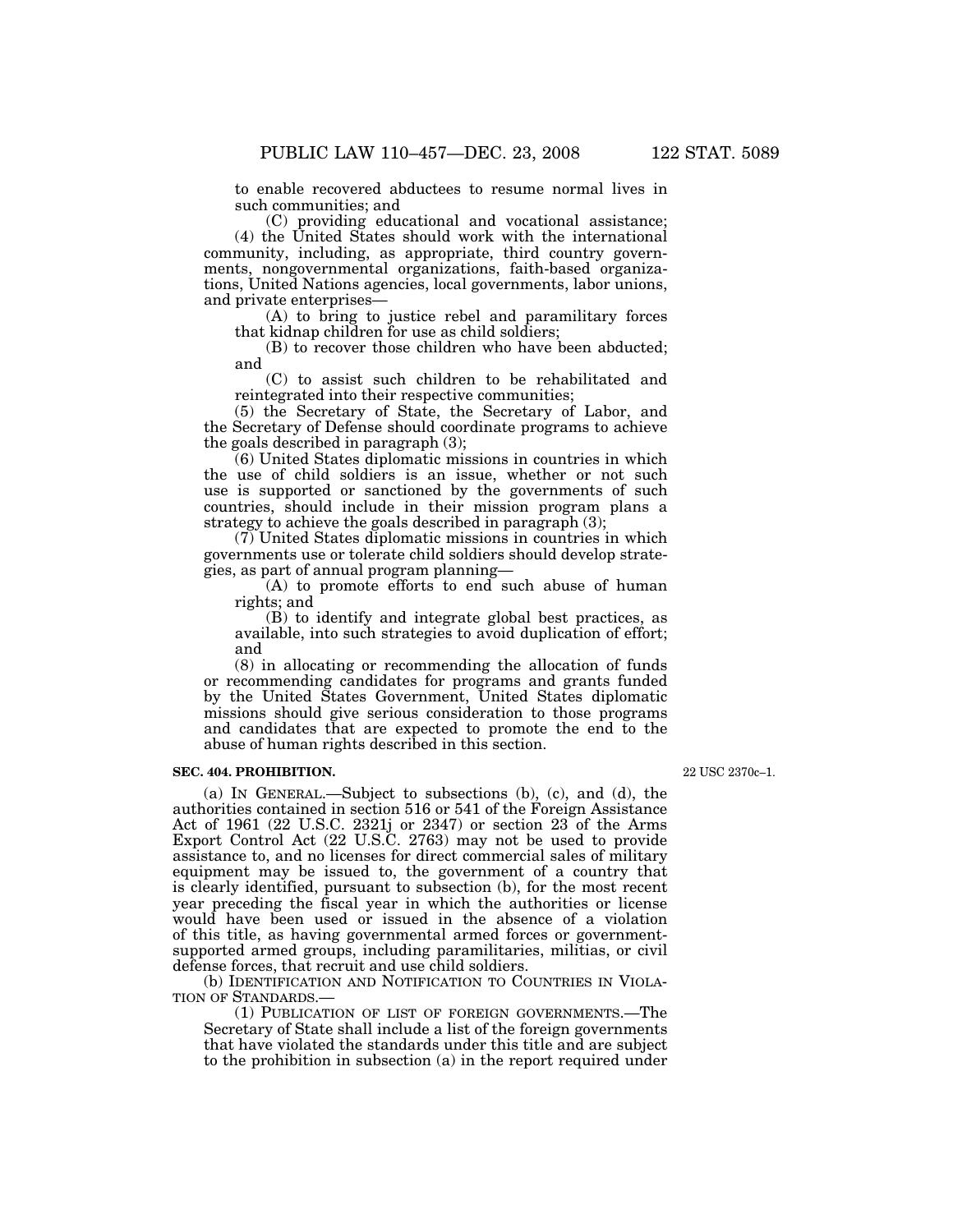section 110(b) of the Trafficking Victims Protection Act of 2000 (22 U.S.C. 7107(b)).

(2) NOTIFICATION OF FOREIGN COUNTRIES.—The Secretary of State shall formally notify any government identified pursuant to subsection (a).

(c) NATIONAL INTEREST WAIVER.—

(1) WAIVER.—The President may waive the application to a country of the prohibition in subsection (a) if the President determines that such waiver is in the national interest of the United States.

(2) PUBLICATION AND NOTIFICATION.—Not later than 45 days after each waiver is granted under paragraph (1), the President shall notify the appropriate congressional committees of the waiver and the justification for granting such waiver.

(d) REINSTATEMENT OF ASSISTANCE.—The President may provide to a country assistance otherwise prohibited under subsection (a) upon certifying to the appropriate congressional committees that the government of such country—

(1) has implemented measures that include an action plan and actual steps to come into compliance with the standards outlined in section 404(b); and

(2) has implemented policies and mechanisms to prohibit and prevent future government or government-supported use of child soldiers and to ensure that no children are recruited, conscripted, or otherwise compelled to serve as child soldiers.

(e) EXCEPTION FOR PROGRAMS DIRECTLY RELATED TO ADDRESSING THE PROBLEM OF CHILD SOLDIERS OR PROFESSIONALIZATION OF THE MILITARY.—

(1) IN GENERAL.—The President may provide assistance to a country for international military education, training, and nonlethal supplies (as defined in section  $2557(d)(1)(B)$  of title 10, United States Code) otherwise prohibited under subsection (a) upon certifying to the appropriate congressional committees that—

(A) the government of such country is taking reasonable steps to implement effective measures to demobilize child soldiers in its forces or in government-supported paramilitaries and is taking reasonable steps within the context of its national resources to provide demobilization, rehabilitation, and reintegration assistance to those former child soldiers; and

(B) the assistance provided by the United States Government to the government of such country will go to programs that will directly support professionalization of the military.

(2) LIMITATION.—The exception under paragraph (1) may not remain in effect for a country for more than 5 years.

22 USC 2370c–2.

#### **SEC. 405. REPORTS.**

(a) INVESTIGATION OF ALLEGATIONS REGARDING CHILD SOL-DIERS.—United States missions abroad shall thoroughly investigate reports of the use of child soldiers.

(b) INFORMATION FOR ANNUAL HUMAN RIGHTS REPORTS.—In preparing those portions of the annual Human Rights Report that relate to child soldiers under sections 116 and 502B of the Foreign

Deadline. President.